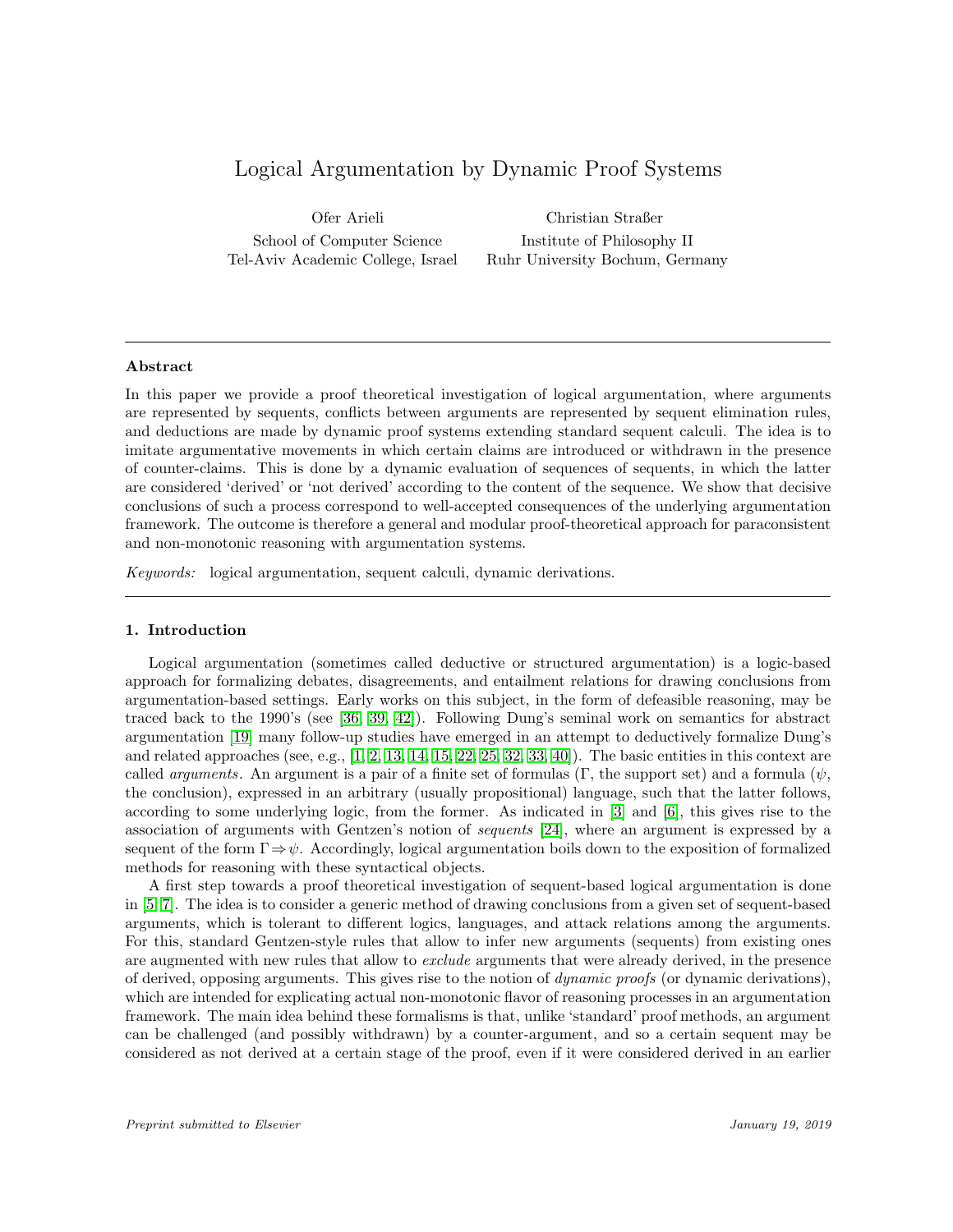stage of the proof. It is only when an argument is 'finally derived' (in the sense that will be explained later on) that it can be safely concluded by the dynamic proof.

In this paper we revise, extend, and improve the work in  $[5]$  and  $[7]$  (see also Note [4](#page-15-0) below).<sup>[1](#page-1-0)</sup> To the best of our knowledge this is the first (archival) paper that provides a comprehensive study on the use of (extended) Gentzen-type sequent calculi for giving semantics to argumentation theory, and for reasoning with argumentation frameworks by dynamic Gentzen-style proof systems. Particular attention is payed to the study of the basic properties and the general theory of these proof systems. Among others, it is shown that despite of their non-monotonic nature, one may still draw solid conclusions from dynamic derivations, which are faithful to the intended semantics of the logical argumentation framework at hand. It is also shown that these derivations preserve some restricted forms of reflexivity, monotonicity, and properly maintain inconsistent information. In particular, this implies that the entailment relations induced by the dynamic proof systems for a large class of frameworks are cumulative in the sense of [\[23,](#page-28-7) [31\]](#page-29-6). Finally, like 'standard' proof systems, it is shown that in many cases dynamic proof systems are *proof invariant*, in the sense that if a certain assertion is finally derived by a specific derivation, any dynamic derivation can be extended to obtain a new derivation in which that assertion is finally derived.

The rest of this paper is organized as follows. In the next section we recall the notion of sequent-based argumentation and review some related semantic concepts that are used in the context of argumentation frameworks. Then, in Section [3](#page-8-0) we define dynamic proofs and consider some of their basic characteristics. Examples of such proofs together with some discussion are given in Section [4,](#page-13-0) and in Section [5](#page-19-0) we consider several properties of the entailment relations that are induced by the dynamic proofs systems. In Section [6](#page-26-0) we refer to related work and conclude. Proof invariance and some rationality postulates are shown in the appendices due to the length of their proofs.

## 2. Preliminaries

We start by reviewing the notion of sequent-based argumentation. First, we recall the more general notion of abstract argumentation frameworks.

#### 2.1. Argumentation Frameworks and Their Semantics

Abstract argumentation frameworks are directed graphs, where the nodes represent (abstract) arguments and the arrows represent attacks between arguments, as defined next.

**Definition 1.** An *(abstract)* argumentation framework [\[19\]](#page-28-0) is a pair  $\mathcal{AF} = \langle \text{Aras}, \text{Attack} \rangle$ , where Args is an enumerable set of elements, called *arguments*, and *Attack* is a binary relation on  $\text{Arg}_s$ , whose instances are called attacks.

Given an argumentation framework, a key issue in its understanding is to determine what combinations of arguments (called extensions) can be collectively accepted from it. For this we recall the notions of conflict-freeness and defense [\[19\]](#page-28-0).

**Definition 2.** Let  $\mathcal{AF} = \langle \text{Args}, \text{Attack} \rangle$  be an argumentation framework,  $A \in \text{Args}$  an argument, and  $\mathcal{E} \subseteq \text{Args}$  a set of arguments.

• We say that E attacks A if there is an argument  $B \in \mathcal{E}$  that attacks A (i.e.,  $(B, A) \in$  Attack). The set of arguments that are attacked by  $\mathcal E$  is denoted  $\mathcal E^+$ .

<span id="page-1-0"></span><sup>&</sup>lt;sup>1</sup>In this paper we provide further discussions, examples, and full proofs to the results in [\[5,](#page-27-4) [7\]](#page-27-5). Also, Section [4.2](#page-17-0) and some parts of Section [5,](#page-19-0) on the properties of the derivation systems and of the induced entailment relations, have not been presented before.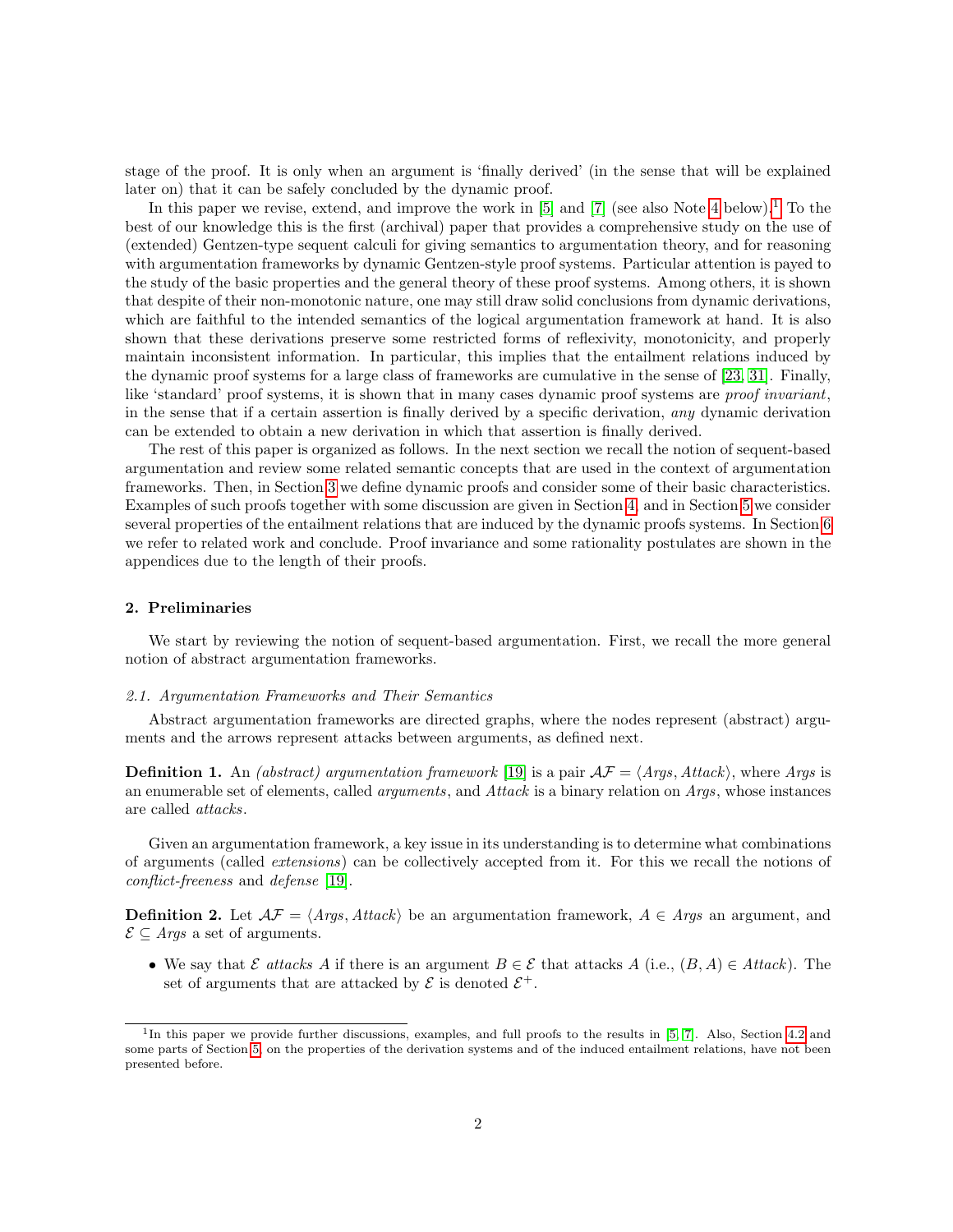- We say that  $\mathcal E$  defends A if  $\mathcal E$  attacks every argument that attacks A. We denote by  $\mathrm{Def}(\mathcal E)$  the set of all the elements that are defended by  $\mathcal{E}$ .
- The set  $\mathcal E$  is called *conflict-free* if it does not attack any of its elements (i.e.,  $\mathcal E^+\cap\mathcal E=\emptyset$ ),  $\mathcal E$  is called admissible if it is conflict-free and defends all of its elements (i.e.,  $\mathcal{E} \subseteq \text{Def}(\mathcal{E})$ ), and  $\mathcal{E}$  is complete if it is admissible and contains all the arguments that it defends (i.e.,  $\mathcal{E} = \text{Def}(\mathcal{E})$ ).

The requirements defined above express basic properties that every plausible extension of a framework should have. Intuitively, a set of arguments is conflict-free if all of its elements 'can stand together' (since they do not attack each other), and admissibility guarantees that such elements 'can stand on their own', i.e., they are able to respond to any attack by their own attack (see also [\[9,](#page-28-8) [11\]](#page-28-9)).

Next, we recall some acceptability semantics for an argumentation framework.

**Definition 3.** Let  $A\mathcal{F} = \langle \text{Args}, \text{Attack} \rangle$  be an argumentation framework.

- The minimal complete subset of *Args* is called the *grounded extension* of  $AF$ .
- A maximal complete subset of Args is called a preferred extension of AF.
- A complete subset  $\mathcal E$  of Args that attacks every argument in Args  $\mathcal E$  is a stable extension of  $\mathcal A\mathcal F$ .

We denote by  $\mathsf{Cmpl}(\mathcal{AF})$  (respectively,  $\mathsf{Grnd}(\mathcal{AF})$ ,  $\mathsf{Prf}(\mathcal{AF})$ ,  $\mathsf{Stbl}(\mathcal{AF})$ ) the set of all the complete (respectively, all the grounded, preferred, stable) extensions of  $\mathcal{AF}$ <sup>[2](#page-2-0)</sup>

Example 1. Consider the following argumentation framework:



Here  $\emptyset$ ,  $\{A\}$ ,  $\{B\}$  and  $\{B, D\}$  are admissible sets, and except of  $\{B\}$  all of them are also complete. The grounded extension is  $\emptyset$ , the preferred extensions are  $\{A\}$  and  $\{B, D\}$ , and the stable extension is  $\{B, D\}$ .

#### 2.2. Sequent-Based Argumentation Frameworks

As indicated previously, in this paper we consider *structured argumentation*, a specific kind of argumentation framework, in which the arguments are not just abstract entities, but represent some assertions (in a given language) that are obtained by a logical correspondence between a set of formulas (the assumptions, or the support set) and a formula (the conclusion). Clearly, this requires the availability of some underlying logic for determining those correspondences. This is what we do next.

In what follows, we shall denote by  $\mathcal L$  an arbitrary propositional language. Atomic formulas in  $\mathcal L$  are denoted by p, q, r, arbitrary sets of formulas in  $\mathcal L$  are denoted by  $\mathcal S$ ,  $\mathcal T$ , and finite sets of formulas are denoted by  $\Gamma$ ,  $\Delta$ .

<span id="page-2-1"></span>**Definition 4.** A (propositional) logic for a language  $\mathcal{L}$  is a pair  $\mathcal{L} = \langle \mathcal{L}, \vdash \rangle$ , where  $\vdash$  is a (Tarskian) consequence relation for  $\mathcal{L}$ , that is, a binary relation between sets of formulas and formulas in  $\mathcal{L}$ , satisfying the following conditions:

<span id="page-2-0"></span><sup>2</sup>Properties of these extensions can be found in [\[19\]](#page-28-0). Further extensions are considered, e.g., in [\[9,](#page-28-8) [10,](#page-28-10) [11\]](#page-28-9).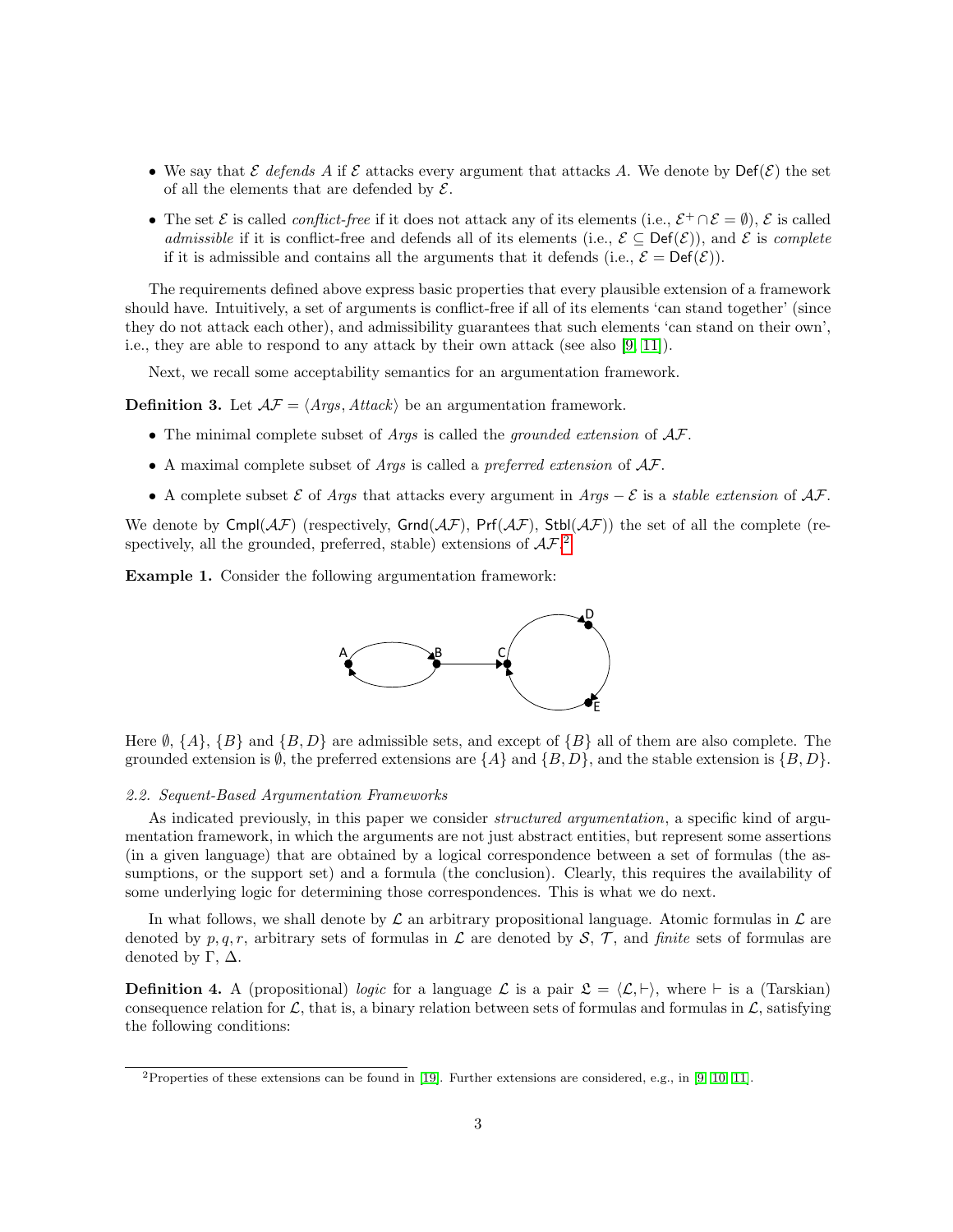Reflexivity:  $\{\psi\} \vdash \psi$ .

Monotonicity: if  $S \vdash \psi$  and  $S \subseteq S'$ , then  $S' \vdash \psi$ .

Transitivity: if  $S \vdash \psi$  and  $S', \psi \vdash \phi$  then  $S, S' \vdash \phi$ .

In addition, we shall assume that  $\mathfrak L$  satisfies the following (standard) conditions:

Structurality: if  $S \vdash \psi$  then  $\theta(S) \vdash \theta(\psi)$  for every *L*-substitution  $\theta$ .

Non-triviality: there are a non-empty set S and a formula  $\psi$  such that  $S \not\vdash \psi$ .

Finiteness:: if  $S \vdash \psi$  then there is a finite set  $\Gamma \subseteq S$  such that  $\Gamma \vdash \psi$ .

Structurality assures that inferences are closed under substitutions. Non-triviality excludes trivial logics and (together with structurality) prevents some anomalies, like the inference of an atom  $q$  from a distinct atom p. Finiteness is essential for practical reasoning and is satisfied by any logic that has a decent proof system. Its usefulness is demonstrated, e.g., in Note [1](#page-3-0) below.

In what follows we shall assume that the language  $\mathcal L$  contains at least the following connectives:

- a  $\vdash$ -negation  $\neg$ , satisfying:  $p \not\vdash \neg p$  and  $\neg p \not\vdash p$  (for every atomic p), and
- a  $\vdash$ -conjunction  $\land$ , satisfying:  $S \vdash \psi \land \phi$  iff  $S \vdash \psi$  and  $S \vdash \phi$ .

For a finite set of formulas  $\Gamma$  we denote by  $\Lambda \Gamma$  the conjunction of all the formulas in  $\Gamma$ .

The Tarskian properties impose reasonable constraints on rational reasoners and how they are expected to support their claims (For instance, the arguments in the proofs of most of the papers, including this one, are based on classical logic). Thus, in Section [2.2.1](#page-3-1) we use the base (Tarskian) logic at hand for constructing arguments. Then, on top of this, in Sections [2.2.2](#page-4-0) and [2.2.3](#page-5-0) we define non-monotonic (argumentation-based) entailments that allow to revise conclusions and reason in the presence of conflicts.

#### <span id="page-3-1"></span>2.2.1. Arguments as Sequents

Logical arguments may be defined in different ways. Following the discussions in [\[3\]](#page-27-2) and [\[6\]](#page-27-3), arguments are represented here by the well-known proof-theoretical notion of sequents [\[24\]](#page-28-6).[3](#page-3-2)

<span id="page-3-3"></span>**Definition 5.** Let  $\mathcal{L} = \langle \mathcal{L}, \vdash \rangle$  be a propositional logic and S a set of L-formulas.

- An L-sequent (a sequent, for short) is an expression of the form  $\Gamma \Rightarrow \Delta$ , where  $\Gamma$  and  $\Delta$  are finite sets of  $\mathcal L$ -formulas, and  $\Rightarrow$  is a new symbol (not in the language  $\mathcal L$ ).
- An L-argument (an argument, for short) is an L-sequent of the form  $\Gamma \Rightarrow \psi$ , where  $\Gamma \vdash \psi$ .
- An L-argument based on S is an L-argument  $\Gamma \Rightarrow \psi$ , where  $\Gamma \subseteq S$ . We say that  $\Gamma$  is the support set of  $\Gamma \Rightarrow \psi$ , and that  $\psi$  is its conclusion. The set of all the L-arguments that are based on S is denoted  $\text{Arg}_{\mathfrak{L}}(\mathcal{S})$ .

An argument  $\Gamma \Rightarrow \psi$  is tautological (for  $\mathfrak{L}$ ) if  $\Gamma = \emptyset$ , and it is contradictory (for  $\mathfrak{L}$ ) if  $\psi \vdash \neg \psi$ .

<span id="page-3-2"></span><span id="page-3-0"></span> $3$ As explained in [\[3,](#page-27-2) [6\]](#page-27-3), this allows us to consider arguments in an abstract and modular way, where, for instance, the consistency and minimality restrictions that are posed in some other formalisms on the arguments' supports (see, e.g., [\[13,](#page-28-1) [14\]](#page-28-2)) can be lifted, non-classical logics may serve as the underlying formalisms, and known methodologies and techniques from proof theory may be incorporated.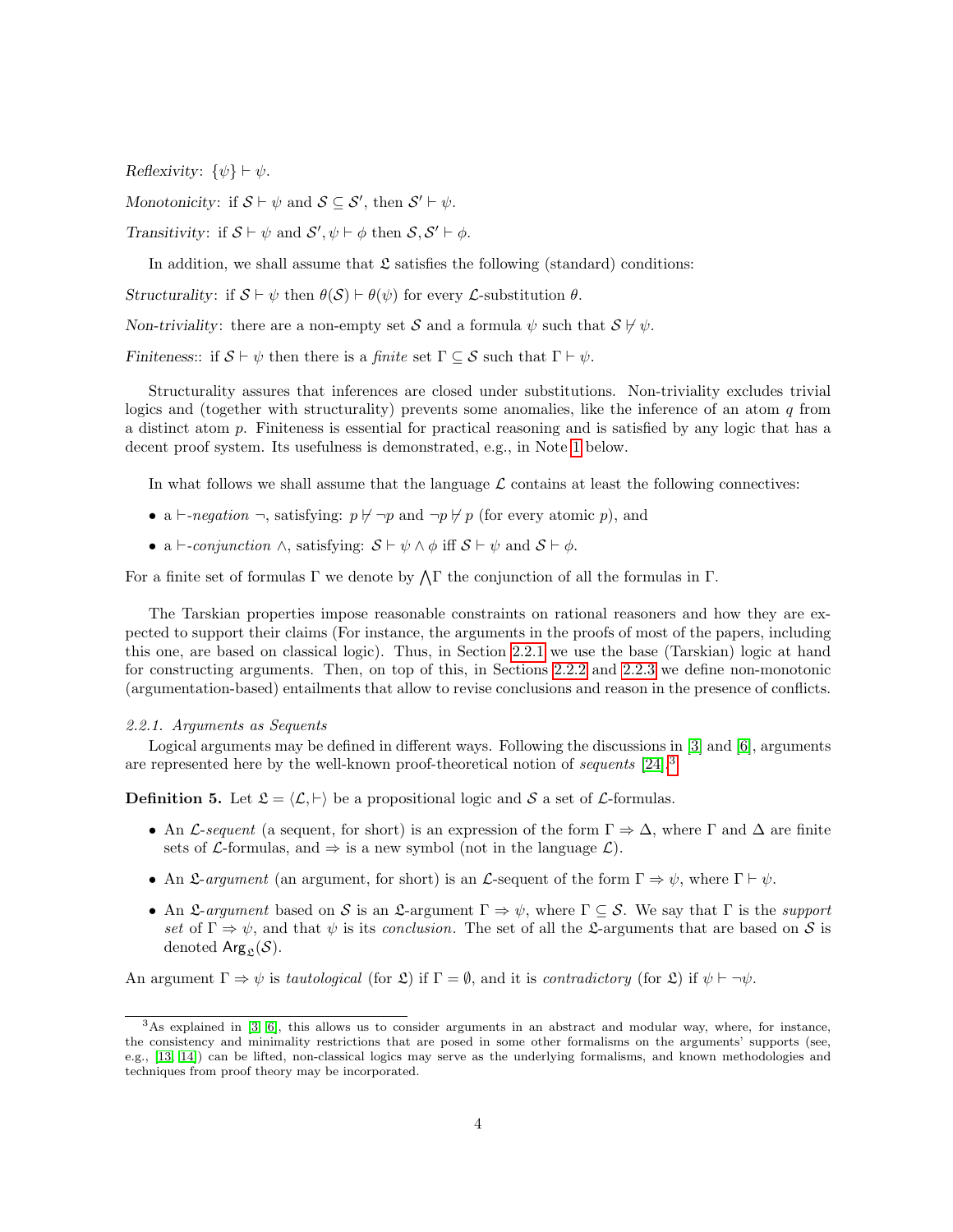**Note 1.** Clearly,  $\Gamma \Rightarrow \psi \in \text{Arg}_{\mathcal{L}}(\mathcal{S})$  for some (finite)  $\Gamma \subseteq \mathcal{S}$ , iff  $\mathcal{S} \vdash \psi$ .

Proof systems that operate on sequents (and so on arguments) are called *sequent calculi* [\[24\]](#page-28-6). The sequent calculi considered here consist of inference rules of the form

<span id="page-4-3"></span>
$$
\frac{\Gamma_1 \Rightarrow \Delta_1 \dots \Gamma_n \Rightarrow \Delta_n}{\Gamma \Rightarrow \Delta}.
$$
\n(1)

In what follows we shall say that the sequents  $\Gamma_i \Rightarrow \Delta_i$   $(i = 1, ..., n)$  are the *conditions* (or the *prereq*uisits) of the rule above, and that  $\Gamma \Rightarrow \Delta$  is its conclusion.<sup>[4](#page-4-1)</sup>

In the sequel we shall usually assume that the underlying logic has a sound and complete sequent calculus, that is, a sequent-based proof system  $\mathfrak{C}$ , such that  $\Gamma \vdash \psi$  iff the sequent  $\Gamma \Rightarrow \psi$  is provable in  $\mathfrak{C}$ .

Example 2. In this paper we shall mostly use classical logic (CL) for our demonstrations. Gentzen's well-known sequent calculus  $LK$ , which is sound and complete for  $CL$ , is represented in Figure [1.](#page-4-2)

| Axioms:                                                                                                                                                         |      | $\psi \Rightarrow \psi$                                                                                                                   |                                                                                                                                                          |  |
|-----------------------------------------------------------------------------------------------------------------------------------------------------------------|------|-------------------------------------------------------------------------------------------------------------------------------------------|----------------------------------------------------------------------------------------------------------------------------------------------------------|--|
| <b>Structural Rules:</b>                                                                                                                                        |      |                                                                                                                                           |                                                                                                                                                          |  |
|                                                                                                                                                                 |      | Weakening: $\frac{\Gamma \Rightarrow \Delta}{\Gamma \cdot \Gamma' \Rightarrow \Delta \cdot \Delta'}$                                      |                                                                                                                                                          |  |
|                                                                                                                                                                 | Cut: | $\frac{\Gamma_1 \Rightarrow \Delta_1, \psi \quad \Gamma_2, \psi \Rightarrow \Delta_2}{\Gamma_1, \Gamma_2 \Rightarrow \Delta_1, \Delta_2}$ |                                                                                                                                                          |  |
| Logical Rules:                                                                                                                                                  |      |                                                                                                                                           |                                                                                                                                                          |  |
| $[\wedge \Rightarrow] \quad \frac{1}{\Gamma} \lim_{\eta \downarrow \Lambda} \lim_{\alpha \to \Lambda}$                                                          |      |                                                                                                                                           | $[\Rightarrow \wedge]$ $\frac{\Gamma \Rightarrow \Delta, \psi \quad \Gamma \Rightarrow \Delta, \varphi}{\Gamma \Rightarrow \Delta, \psi \wedge \varphi}$ |  |
| $[\vee \Rightarrow]$ $\frac{\Gamma, \psi \Rightarrow \Delta}{\Gamma, \psi \vee \varphi \Rightarrow \Delta}$                                                     |      |                                                                                                                                           | $[\Rightarrow \vee]$ $\frac{1 \Rightarrow \Delta, \psi, \varphi}{\Gamma \Rightarrow \Delta, \psi, \vee, \varphi}$                                        |  |
| $[\Box \Rightarrow] \quad \frac{\Gamma \Rightarrow \psi, \Delta \quad \Gamma, \varphi \Rightarrow \Delta}{\Gamma, \psi \Rightarrow \varphi \Rightarrow \Delta}$ |      |                                                                                                                                           | $[\Rightarrow \supset]$ $\frac{1, \psi \Rightarrow \varphi, \Delta}{\Gamma \Rightarrow \psi, \supset \varphi, \Delta}$                                   |  |
| $\left[\neg \Rightarrow\right]$ $\frac{1 \Rightarrow \Delta, \psi}{\Gamma \neg \psi \rightarrow \Delta}$                                                        |      |                                                                                                                                           | $[\Rightarrow \neg]$ $\frac{\Gamma, \psi \Rightarrow \Delta}{\Gamma \Rightarrow \Delta \neg \psi}$                                                       |  |

<span id="page-4-2"></span>Figure 1: The proof system LK

Thus, when  $CL$  is the underlying logic, one may derive (e.g., by  $LK$ ) any argument that corresponds to a classically valid entailment, like CL-tautological arguments obtained by the rule of excluded middle  $(\Rightarrow \psi \lor \neg \psi)$ , arguments that correspond to the Disjunctive Syllogism  $(\psi, \neg \psi \lor \phi \Rightarrow \phi)$ , and so on.

# <span id="page-4-0"></span>2.2.2. Attacks as Elimination Rules

Different attack relations have been considered in the literature for logical argumentation frameworks (see, e.g., [\[13,](#page-28-1) [25,](#page-28-5) [36\]](#page-29-0)). In our case, attacks allow for the elimination (or, the discharging) of sequents.

<span id="page-4-1"></span><sup>&</sup>lt;sup>4</sup>As usual, axioms are treated as inference rules without conditions, i.e., they are rules of the form  $\frac{}{\Gamma \Rightarrow \Delta}$ .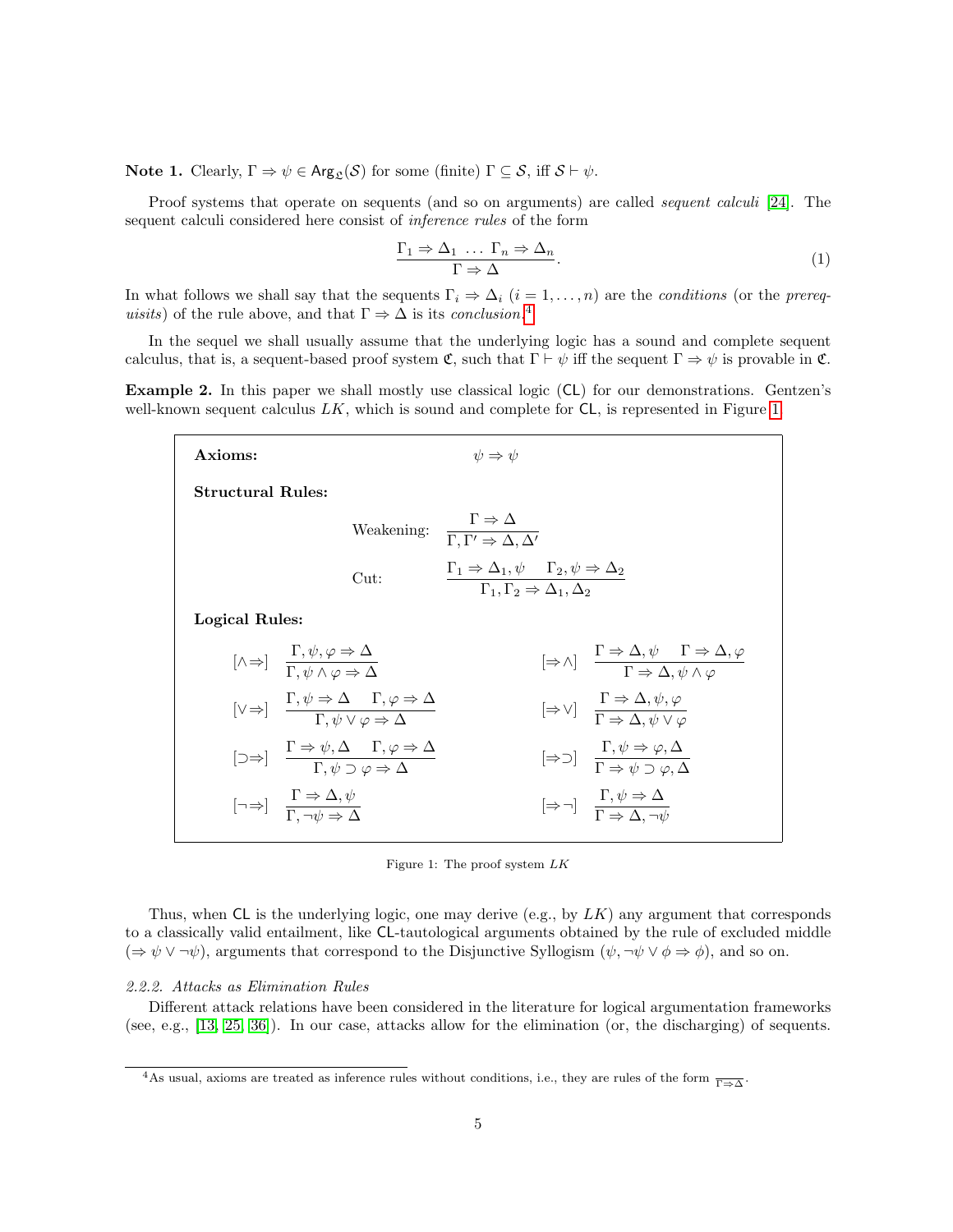We shall denote by  $\Gamma \neq \psi$  the elimination of the sequent  $\Gamma \Rightarrow \psi$ . Alternatively,  $\overline{s}$  denotes the elimination of s. Now, a sequent elimination rule (or attack rule) has a similar form as an inference rule, expect that its conclusion is a renouncing of one of its conditions (For clarity, the renounced sequent will be the last condition of the rule). Thus, elimination rules are of the following form:

<span id="page-5-1"></span>
$$
\frac{\Gamma_1 \Rightarrow \Delta_1 \dots \Gamma_n \Rightarrow \Delta_n}{\Gamma_n \neq \Delta_n}.
$$
\n(2)

The prerequisites of attack rules usually consist of three ingredients. We shall usually say that the first sequent in the rule's prerequisites is the "attacking" sequent, the last sequent in the rule's prerequisites is the "attacked" sequent, and the other prerequisites are the conditions for the attack. In this view, conclusions of sequent elimination rules are the eliminations of the attacked arguments.

Example 3. Figure [2](#page-6-0) lists some elimination rules in the context of logical argumentation systems (see also [\[6\]](#page-27-3)). Other attack rules, e.g. for deontic logics and normative reasoning, can be found in [\[44,](#page-29-7) [45\]](#page-29-8). Relations between these rules and a study of some of their properties are given in [\[6\]](#page-27-3) and [\[25\]](#page-28-5).

# <span id="page-5-0"></span>2.2.3. Argumentation Settings and the Induced Logical Frameworks

We now combine sequents and elimination rules for defining corresponding argumentation frameworks. For this, we need the following definition.

**Definition 6.** An argumentation setting (a setting, for short) is a triple  $\mathfrak{S} = \langle \mathfrak{L}, \mathfrak{C}, \mathfrak{A} \rangle$ , where  $\mathfrak{L} = \langle \mathcal{L}, \vdash \rangle$ is a propositional logic,  $\mathfrak C$  is a sound and complete sequent calculus for  $\mathfrak L$ , and  $\mathfrak A$  is a set of attack rules expressed in terms of  $\mathcal{L}$ -sequents.

**Definition 7.** Let  $\mathfrak{S} = \langle \mathfrak{L}, \mathfrak{C}, \mathfrak{A} \rangle$  be a setting, S a set of formulas, and  $\theta$  an L-substitution (i.e., a function representing replacements, in  $\mathcal{L}$ -formulas, of atomic formulas by  $\mathcal{L}$ -formulas).

- An inference rule R of the form of [\(1\)](#page-4-3) above is *applicable* (for  $\mathfrak{S}$ , with respect to  $\theta$ ), if for every  $1 \leq i \leq n$ ,  $\theta(\Gamma_i) \Rightarrow \theta(\Delta_i)$  is  $\mathfrak{C}$ -provable.
- An elimination rule R of the form of [\(2\)](#page-5-1) above is  $Arg_{\mathcal{S}}(\mathcal{S})$ -applicable (for  $\mathfrak{S}$ , with respect to  $\theta$ ), if  $\theta(\Gamma_1) \Rightarrow \theta(\Delta_1)$  and  $\theta(\Gamma_n) \Rightarrow \theta(\Delta_n)$  are in  $\text{Arg}_{\mathcal{L}}(\mathcal{S})$  and for each  $1 < i < n$ ,  $\theta(\Gamma_i) \Rightarrow \theta(\Delta_i)$  is C-provable.

In the second case above we shall say that  $\theta(\Gamma_1) \Rightarrow \theta(\Delta_1)$  R-attacks  $\theta(\Gamma_n) \Rightarrow \theta(\Delta_n)$ . Note that the attacker and the attacked sequents must be elements of  $Arg_{\mathcal{R}}(\mathcal{S})$  (in order to prevent 'irrelevant attacks' by arguments whose support sets do not belong to  $\mathcal{S}$ ).

**Example 4.** Suppose that  $\{p, \neg p\} \subseteq \mathcal{S}$ . When CL is the underlying logic, the sequents  $p \Rightarrow p$  and  $\neg p \Rightarrow \neg p$  attack each other according to Undercut (as well as according to other rules in Figure [2\)](#page-6-0), while the tautological sequent  $\Rightarrow \psi \vee \neg \psi$  is not Undercut-attacked by any sequent in Arg<sub>CL</sub>(S), since it has an empty support set.

The induced argumentation framework is now defined as follows:

**Definition 8.** Let  $\mathfrak{S} = \langle \mathfrak{L}, \mathfrak{C}, \mathfrak{A} \rangle$  be an argumentation setting and let S be a set of formulas. The sequent-based (logical) argumentation framework for S (induced by  $\mathfrak{S}$ ) is the argumentation framework  $\mathcal{AF}_{\mathfrak{S}}(\mathcal{S}) = \langle \mathsf{Arg}_{\mathfrak{L}}(\mathcal{S}), \mathit{Attack}_1, \mathsf{where} \ (s_1, s_2) \in \mathit{Attack} \text{ iff there is an } \mathcal{R} \in \mathfrak{A} \text{ such that } s_1 \mathcal{R}\text{-attacks s}_2.$ 

<span id="page-5-2"></span>In what follows, somewhat abusing the notations, we shall sometimes identify Attack with A.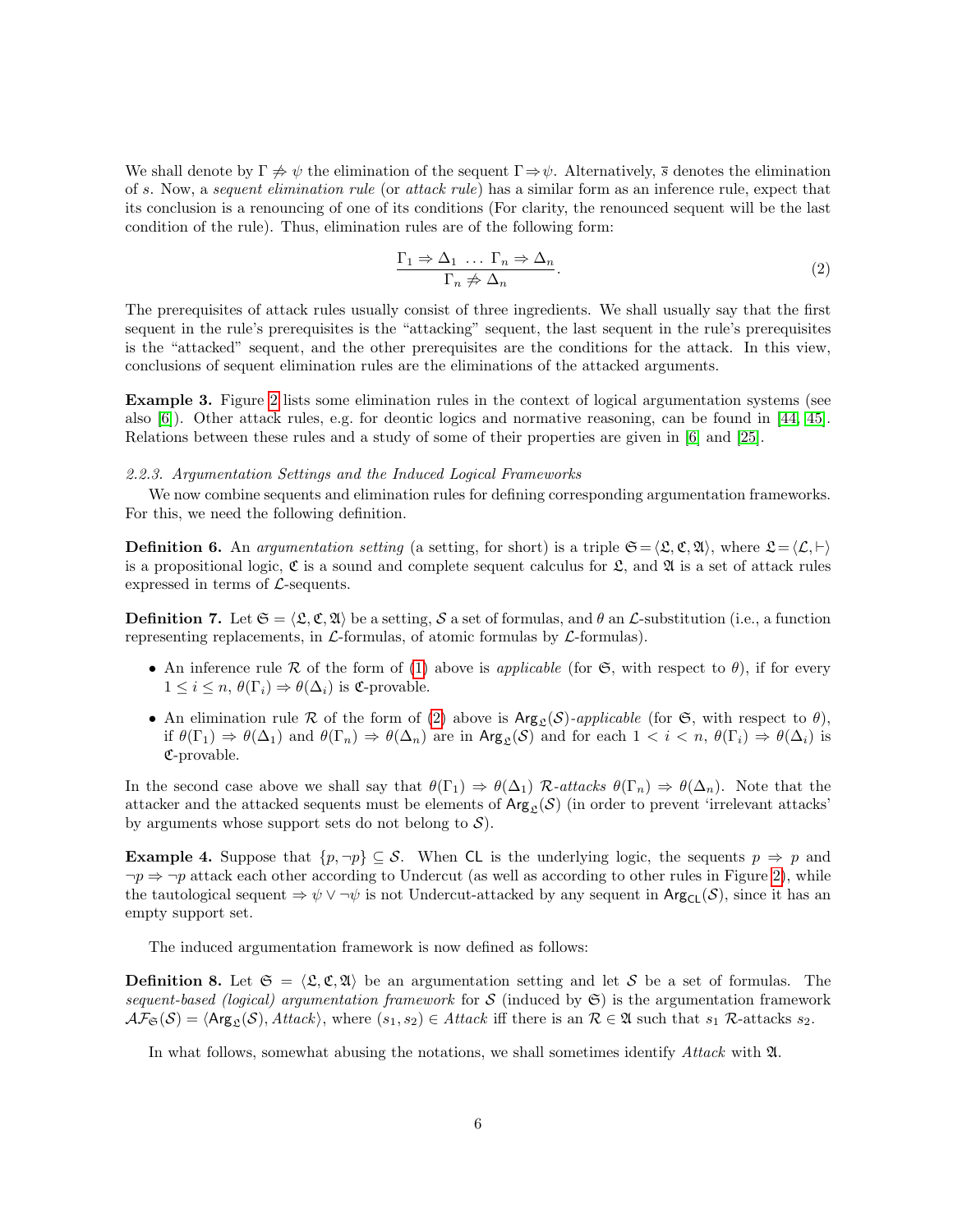| Defeat:                               | [Def]         | $\frac{\Gamma_1 \Rightarrow \psi_1 \quad \psi_1 \Rightarrow \neg \bigwedge \Gamma_2 \quad \Gamma_2 \Rightarrow \psi_2}{\Gamma_2 \not\Rightarrow \psi_2}$                                                                 |
|---------------------------------------|---------------|--------------------------------------------------------------------------------------------------------------------------------------------------------------------------------------------------------------------------|
| Compact Defeat:                       | $[$ C-Def $]$ | $\frac{\Gamma_1 \Rightarrow \neg \bigwedge \Gamma_2 \qquad \Gamma_2 \Rightarrow \psi_2}{\Gamma_2 \not\rightarrow \psi_2}$                                                                                                |
| Direct Defeat:                        | $[D-Def]$     | $\frac{\Gamma_1 \Rightarrow \psi_1 \quad \psi_1 \Rightarrow \neg \phi \quad \Gamma_2, \phi \Rightarrow \psi_2}{\Gamma_2, \phi \not\Rightarrow \psi_2}$                                                                   |
| Indirect Defeat:                      | $[I-Def]$     | $\frac{\Gamma_1 \Rightarrow \psi_1 \quad \psi_1 \Rightarrow \neg \bigwedge \Gamma_2 \quad \Gamma_2, \Gamma'_2 \Rightarrow \psi_2}{\Gamma_2, \Gamma'_2 \not\Rightarrow \psi_2}$                                           |
| Compact Direct Defeat:                | $[CD-Def]$    | $\frac{\Gamma_1 \Rightarrow \neg \phi \quad \Gamma_2, \phi \Rightarrow \psi_2}{\Gamma_2, \phi \not\Rightarrow \psi_2}$                                                                                                   |
| Compact Indirect Defeat:              | $[CI-Def]$    | $\frac{\Gamma_1 \Rightarrow \neg \bigwedge \Gamma_2 \qquad \Gamma_2, \Gamma'_2 \Rightarrow \psi_2}{\Gamma_2, \Gamma'_2 \not\Rightarrow \psi_2}$                                                                          |
| Undercut:                             | [Ucut]        | $\Gamma_1 \Rightarrow \psi_1 \quad \psi_1 \Rightarrow \neg \bigwedge \Gamma_2 \quad \neg \bigwedge \Gamma_2 \Rightarrow \psi_1 \quad \Gamma_2, \Gamma'_2 \Rightarrow \psi_2$<br>$\Gamma_2, \Gamma'_2 \Rightarrow \psi_2$ |
| Compact Undercut:                     |               | [C-Ucut] $\frac{\Gamma_1 \Rightarrow \neg \bigwedge \Gamma_2 \quad \Gamma_2, \Gamma'_2 \Rightarrow \psi_2}{\Gamma_2 \quad \Gamma'_2 \Rightarrow \psi_2}$                                                                 |
| Direct Undercut:                      | [D-Ucut]      | $\frac{\Gamma_1 \Rightarrow \psi_1 \quad \psi_1 \Rightarrow \neg \gamma_2 \quad \neg \gamma_2 \Rightarrow \psi_1 \quad \Gamma_2, \gamma_2 \Rightarrow \psi_2}{\Gamma_2, \gamma_2 \Rightarrow \psi_2}$                    |
| Compact Direct Undercut:              | [CD-Ucut]     | $\frac{\Gamma_1 \Rightarrow \neg \gamma_2 \quad \Gamma_2, \gamma_2 \Rightarrow \psi_2}{\Gamma_2, \gamma_2 \not\Rightarrow \psi_2}$                                                                                       |
| Canonical Undercut:                   | $[Ca-Ucut]$   | $\Gamma_1 \Rightarrow \psi_1 \quad \psi_1 \Rightarrow \neg \bigwedge \Gamma_2 \quad \neg \bigwedge \Gamma_2 \Rightarrow \psi_1 \quad \Gamma_2 \Rightarrow \psi_2$                                                        |
| Rebuttal:                             | [Reb]         | $\Gamma_1 \Rightarrow \psi_1 \quad \psi_1 \Rightarrow \neg \psi_2 \quad \neg \psi_2 \Rightarrow \psi_1 \qquad \Gamma_2 \Rightarrow \psi_2$<br>$\Gamma_2 \Rightarrow \psi_2$                                              |
| Compact Rebuttal 1:                   |               | [C-Reb-1] $\frac{\Gamma_1 \Rightarrow \neg \psi_2 \quad \Gamma_2 \Rightarrow \psi_2}{\Gamma_2 \not\Rightarrow \psi_2}$                                                                                                   |
| Compact Rebuttal 2:                   |               | $\mbox{[C-Reb-2]} \quad \  \, \frac{\Gamma_1 \Rightarrow \psi_2 \quad \Gamma_2 \Rightarrow \neg \psi_2}{\Gamma_2 \not\Rightarrow \neg \psi_2}$                                                                           |
| Defeating Rebuttal:                   | $[D-Reb]$     | $\Gamma_1 \Rightarrow \psi_1 \quad \psi_1 \Rightarrow \neg \psi_2 \quad \Gamma_2 \Rightarrow \psi_2$<br>$\Gamma_2 \Rightarrow \psi_2$                                                                                    |
| Reductio Defeating Rebuttal: [RD-Reb] |               | $\frac{\Gamma_1 \Rightarrow \psi_1 \quad \psi_2 \Rightarrow \neg \psi_1 \quad \Gamma_2 \Rightarrow \psi_2}{\Gamma_2 \Rightarrow \psi_2}$                                                                                 |
| Indirect Rebuttal:                    | $[I-Reb]$     | $\Gamma_1 \Rightarrow \psi_1 \quad \psi_1 \Rightarrow \varphi \quad \psi_2 \Rightarrow \neg \varphi \quad \Gamma_2 \Rightarrow \psi_2$<br>$\Gamma_2 \not\Rightarrow \psi_2$                                              |
|                                       |               |                                                                                                                                                                                                                          |

<span id="page-6-0"></span>Figure 2: Sequent elimination rules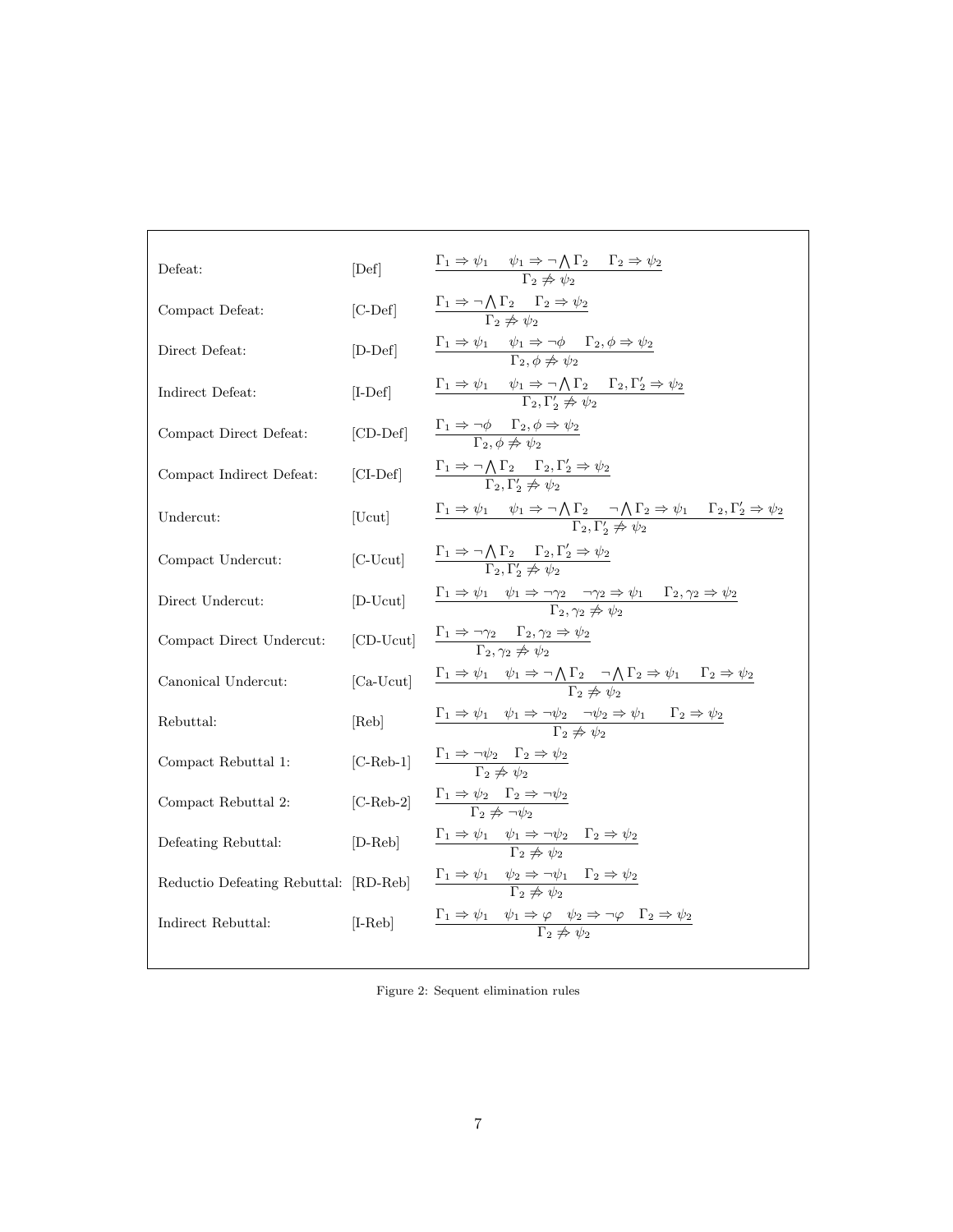**Example 5.** Consider the argumentation setting  $\mathfrak{S} = \langle CL, LK, Ucut \rangle$ , based on classical logic CL, its sequent calculus LK (Figure [1\)](#page-4-2), and Undercut as the sole attack rule (Figure [2\)](#page-6-0). Let  $S_1 = \{p, \neg p, q\}$ . The figure below is part of the graphic representation of  $\mathcal{AF}_{\mathfrak{S}}(\mathcal{S}_1)$ . Here, nodes represent arguments (in  $\text{Arg}_{\text{CL}}(\mathcal{S})$ , and a directed edge from node  $n_1$  to node  $n_2$  indicates that the argument that is represented by node  $n_1$  Ucut-attacks the argument that us represented by node  $n_2$ .



We conclude this section with a definition of some useful properties that a sequent-based argumentation framework  $\mathcal{AF}_{\mathfrak{S}}(\mathcal{S}) = \langle \text{Arg}_{\mathfrak{L}}(\mathcal{S}), \text{Attack} \rangle$  may have. Some of these properties will be needed in the sequel for considering (and proving) different characteristics of dynamic derivations and the entailment relations induced by them (see, for instance, Definition [20,](#page-17-1) Proposition [6,](#page-18-0) and its proof in Appendix A.

<span id="page-7-0"></span>**Definition 9.** Let  $\mathcal{A}\mathcal{F}_{\mathfrak{S}}(\mathcal{S}) = \langle \mathsf{Arg}_{\mathfrak{S}}(\mathcal{S}), \mathcal{A}\mathit{ttack}\rangle$  be a (sequent-based) argumentation framework, ∼ an equivalence relation on  $\text{Arg}_{\mathfrak{L}}(\mathcal{S})$ , and  $\equiv$  an equivalence relation on  $\mathcal{L}$ . We define the following properties of  $\mathcal{AF}_{\mathfrak{S}}(\mathcal{S})$ :

- Preservation of tautological arguments:  $\{\Rightarrow \psi \mid \Rightarrow \psi \in \text{Arg}_{\mathfrak{L}}(\mathcal{S})\} \subseteq \text{Arg}_{\mathfrak{L}}(\mathcal{S}) \text{Arg}_{\mathfrak{L}}(\mathcal{S})^+.$
- Irreflexivity: Attack is irreflexive.
- Acyclicity: There is no odd-length cycle of attacks in Attack: if  $(s_1, s_2), (s_2, s_3), \ldots, (s_{2n}, s_{2n+1}) \in$ Attack for some  $n \in \mathbb{N}$ , then  $(s_{2n+1}, s_1) \notin Attack$ .
- Non-transitivity: Attack is non-transitive.
- Symmetry: Attack is symmetric.
- Symmetry modulo  $\sim$ : If  $(s_1, s_2) \in$  Attack then  $(s'_2, s'_1) \in$  Attack for some  $s'_1 \sim s_1$  and  $s'_2 \sim s_2$ .
- Left invariance modulo  $\sim$ : If  $(s_1, s_2) \in$  Attack then  $(s'_1, s_2) \in$  Attack for every  $s'_1 \sim s_1$ .
- Right invariance modulo  $\sim$ : If  $(s_1, s_2) \in$  Attack then  $(s_1, s'_2) \in$  Attack for every  $s'_2 \sim s_2$ .
- Support invariance modulo  $\equiv$ : If  $(\Gamma_1 \Rightarrow \psi_1, \Gamma_2 \Rightarrow \psi_2) \in \text{Attack},$  then
	- a)  $(\Gamma'_1 \Rightarrow \psi_1, \Gamma_2 \Rightarrow \psi_2) \in \text{Attack}$  for every  $\Gamma'_1 \subseteq \mathcal{S}$  such that  $\bigwedge \Gamma'_1 \equiv \bigwedge \Gamma_1$ , and
	- b)  $(\Gamma_1 \Rightarrow \psi_1, \Gamma'_2 \Rightarrow \psi_2) \in \text{Attack for every } \Gamma'_2 \subseteq \mathcal{S} \text{ such that } \bigwedge \Gamma'_2 \equiv \bigwedge \Gamma_2.$
- Conclusion invariance modulo  $\equiv$ : If  $(\Gamma_1 \Rightarrow \psi_1, \Gamma_2 \Rightarrow \psi_2) \in \text{Attack},$  then
	- a)  $(\Gamma_1 \Rightarrow \psi'_1, \Gamma_2 \Rightarrow \psi_2) \in \text{Attack}$  for every  $\psi'_1 \equiv \psi_1$ , and
	- b)  $(\Gamma_1 \Rightarrow \psi_1, \Gamma_2 \Rightarrow \psi_2') \in \text{Attack for every } \psi_2' \equiv \psi_2.$

<span id="page-7-1"></span>Note 2. Concerning the properties in Definition [9,](#page-7-0) we note that: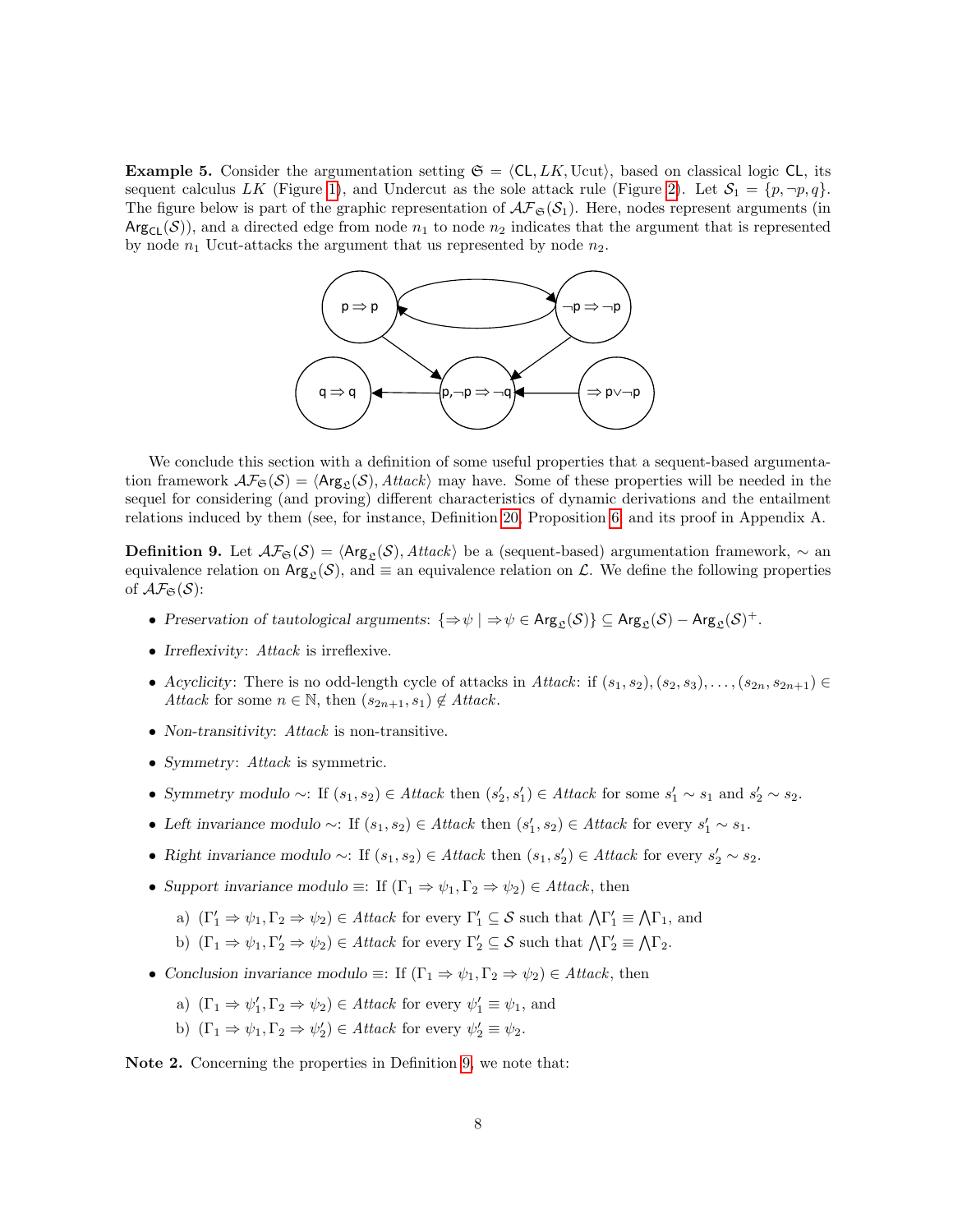- 1. Preservation of tautological arguments means that tautological arguments are not attacked, Acyclicity generalizes Irreflexivity to any cycle of attacks whose length is odd, Non-transitivity assures that no sequent attacks and defends another sequent at the same time, Symmetry modulo ∼ is weaker than symmetry, as it allows to exchange the attacking and the attacked arguments only by some of their ∼-equivalent arguments.
- 2. When  $\mathcal{A}F_{\mathfrak{S}}(\mathcal{S})$  is left [right] invariant modulo ∼ we shall say that ∼ is left [right] congruent on  $\mathcal{AF}_{\mathfrak{S}}(\mathcal{S})$ .<sup>[5](#page-8-1)</sup> Indeed, this notion can be expressed in terms of invariance relations (see [\[34\]](#page-29-9)), where for every  $s \in \text{Arg}_{\mathfrak{L}}(\mathcal{S})$  and  $R_s = \{t \in \text{Arg}_{\mathfrak{L}}(\mathcal{S}) \mid (t,s) \in \text{Attack}\}, \sim \text{is a right congruence on }$  $(\text{Arg}_{\mathcal{L}}(\mathcal{S}), \text{Attack})$  iff  $\sim$  is invariant on  $\{R_s \mid s \in \text{Arg}_{\mathcal{L}}(\mathcal{S})\}.$
- 3. A common way to define  $\equiv$  is by logical equivalence. The relation  $\sim$  may be defined in some cases by logical equivalence on the arguments' support sets (see, e.g., the next example and Example [15\)](#page-17-2).

<span id="page-8-3"></span>**Example 6.** Let  $\mathcal{AF}_{\mathfrak{S}}(\mathcal{S}) = \langle \mathsf{Arg}_{\mathfrak{S}}(\mathcal{S}), \mathcal{A} \mathit{tack} \rangle$  be an argumentation framework induced by a setting  $\mathfrak{S}$ in which A consists of any of the attack rules in Figure [2,](#page-6-0) except the rebuttals and the direct attacks. Let  $\sim$  be an equivalence relation on  $\text{Arg}_{\mathfrak{L}}(\mathcal{S})$ , defined by  $\Gamma_1 \Rightarrow \psi_1 \sim \Gamma_2 \Rightarrow \psi_2$  iff  $\Gamma_1 = \Gamma_2$ . Then  $\mathcal{A}\mathcal{F}_{\mathfrak{S}}(\mathcal{S})$ is right invariant modulo  $\sim$  (alternatively,  $\sim$  is a right congruence on  $(\text{Arg}_{\mathcal{L}}(\mathcal{S}),$  Attack)).

The above properties of argumentation frameworks may be attached to specific attack rules as follows.

<span id="page-8-4"></span>**Definition 10.** An elimination rule  $\mathcal{R}$  is *irreflexive* (respectively: *tautology preserving, acyclic, non*transitive, symmetric, etc.) with respect to a logic  $\mathfrak{L} = \langle \mathcal{L}, \vdash \rangle$ , if for every set S of L-formulas and for every calculus C which is sound and complete for  $\mathfrak{L}$ , the argumentation framework  $\mathcal{AF}_{\mathfrak{S}}(\mathcal{S})$  for  $\mathfrak{S} = \langle \mathfrak{L}, \mathfrak{C}, \{R\} \rangle$  is irreflexive (respectively: tautology preserving, acyclic, non-transitive, symmetric, etc.).

#### <span id="page-8-0"></span>3. Dynamic Proofs

We now consider the notions of proofs (or derivations) for argumentation settings. Such proofs are meant to indicate what assertions may be concluded from a given argumentation framework. Intuitively, the idea is that, given an argumentation framework  $\mathcal{AF}_{\mathfrak{S}}(\mathcal{S})$  where  $\mathfrak{S} = \langle \mathfrak{L}, \mathfrak{C}, \mathfrak{A} \rangle$ , dynamic proofs are sequences of tuples constructed by applications of inference rules from  $\mathfrak C$  and eliminating rules from  $\mathfrak A$ . This allows to provide derivations for sequents of the form  $\Gamma \Rightarrow \psi$  for some  $\Gamma \subseteq \mathcal{S}$ , in which case  $\psi$  is regarded an argumentative consequence of S (with respect to the setting  $\mathfrak{S}$ ).

In what follows we fix a given setting  $\mathfrak{S} = \langle \mathfrak{L}, \mathfrak{L}, \mathfrak{A} \rangle$ , thus the underlying logic, a Gentzen-type proof system for it, and the elimination rules, are pre-determined.

**Definition 11.** A (proof) tuple (also called derivation step or proof step) is a quadruple  $\langle i, s, J, A \rangle$ , where i (the tuple's index) is a natural number, s (the tuple's sequent) is either a sequent or an eliminated sequent, J (the tuple's justification) is a string, and A (the tuple's attacker) is the emptyset or a singleton of a sequent.<sup>[6](#page-8-2)</sup>

As noted previously, unlike 'standard' Gentzen-type systems, dynamic proofs may consist not only of applications of rules for introducing new sequents, but also applications of rules for eliminating sequents. This is defined next.

<span id="page-8-1"></span><sup>&</sup>lt;sup>5</sup>Inthe terminology of Yeh ([\[47,](#page-29-10) p.10]) this means that ∼ is a weak congruence of type III on the graph  $(\text{Arg}_{\mathcal{L}}(\mathcal{S}), Attack^T)$ , where  $Attack^T = \{ (s, t) | (t, s) \in Attack \}.$ 

<span id="page-8-2"></span> ${}^{6}$ In what follows we shall sometimes omit the last component of a tuple in case that it is the emptyset, and omit the set signs (the parentheses) in case that it is a singleton.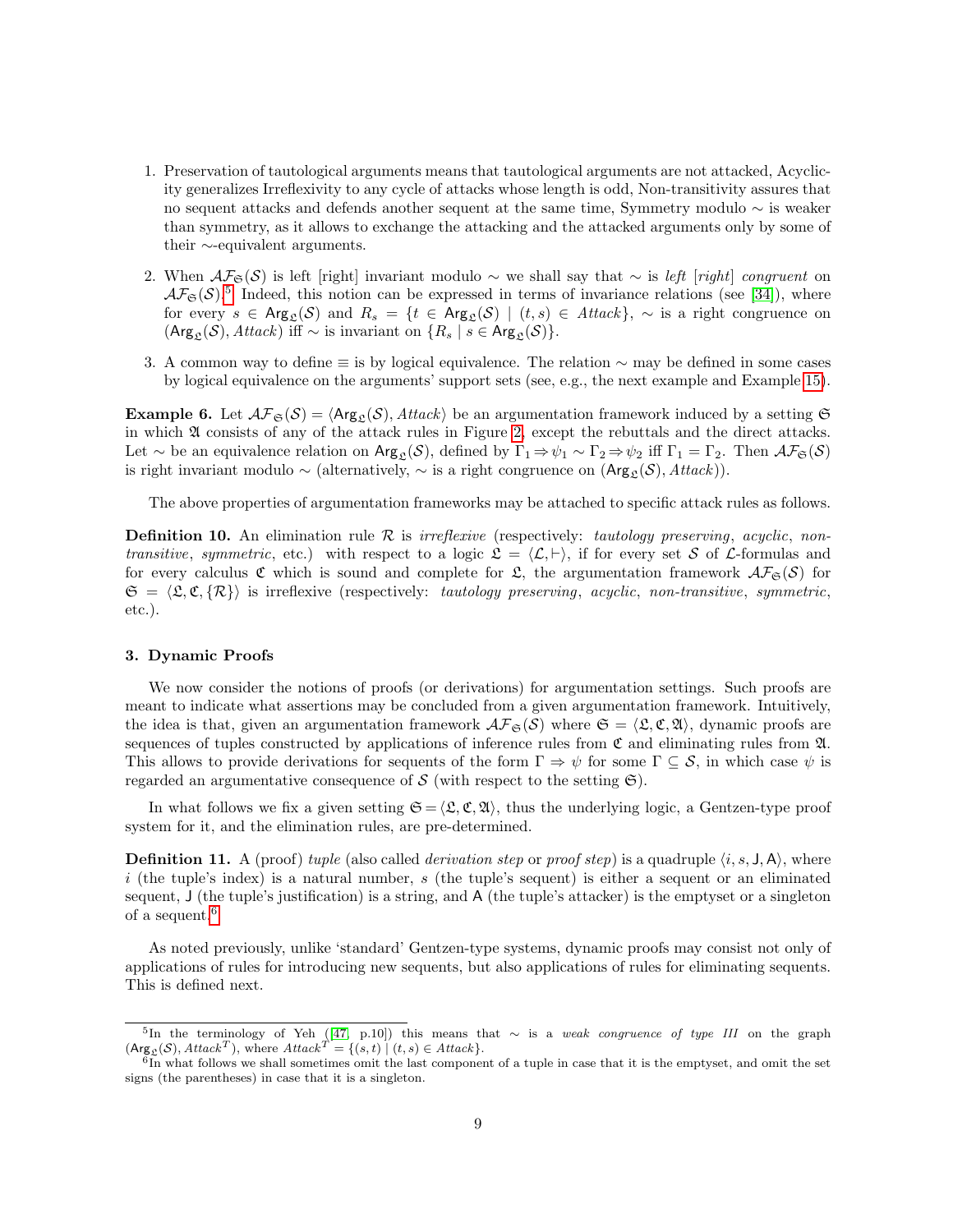**Definition 12.** Let  $\mathfrak{S} = \langle \mathfrak{L}, \mathfrak{C}, \mathfrak{A} \rangle$  be a setting and S a set of formulas in L. A simple (dynamic) derivation (with respect to G and S) is a finite sequence  $\mathcal{D} = \langle T_1, \ldots, T_m \rangle$  of proof tuples, where each  $T_i \in \mathcal{D}$  is of one of the following forms:

- $T_i = \langle i, \theta(\Gamma) \Rightarrow \theta(\Delta), J, \emptyset \rangle$ , where there is an inference rule  $\mathcal{R} \in \mathfrak{C}$  of the form of [\(1\)](#page-4-3) above that is applicable for some L-substitution  $\theta$ , and for every  $1 \leq k \leq n$  there is a proof tuple  $\langle i_k, s_k, J_k, \emptyset \rangle$  in which  $i_k < i$  and  $s_k$  is the sequent  $\theta(\Gamma_k) \Rightarrow \theta(\Delta_k)$ . In this case,  $\mathsf{J} = \mathscr{R}; i_1, \ldots, i_n$ ". In what follows we shall call  $T_i$  an *introducing tuple*.
- $T_i = \langle i, \theta(\Gamma_n) \neq \theta(\Delta_n), J, \theta(\Gamma_1) \Rightarrow \theta(\Delta_1) \rangle$ , where there is an elimination rule  $\mathcal{R} \in \mathfrak{A}$  of the form of [\(2\)](#page-5-1) above that is  $\text{Arg}_{\mathcal{L}}(\mathcal{S})$ -applicable for some  $\mathcal{L}$ -substitution  $\theta$ ,<sup>[7](#page-9-0)</sup> and for every  $1 \leq k \leq n$  there is a proof tuple  $\langle i_k, s_k, J_k, \emptyset \rangle$ , in which  $i_k < i$  and  $s_k = \theta(\Gamma_k) \Rightarrow \theta(\Delta_k)$ . In this case,  $J = \mathcal{R}; i_1, \ldots, i_n$ ". In what follows we shall call  $T_i$  an *eliminating tuple*.

In the sequel we shall sometimes identify introducing tuples with their derived sequents and eliminating tuples with their eliminated sequents.

<span id="page-9-1"></span>**Example 7.** Consider again the argumentation framework  $\mathcal{AF}_{\mathfrak{S}}(\mathcal{S}_1)$  from Example [5,](#page-5-2) in which  $\mathfrak{S} =$  $\langle CL, LK, Ucut \rangle$  and  $S_1 = \{p, \neg p, q\}.$  Below is a simple derivation with respect to G and  $S_1$ . To simplify the reading, in this and other derivations in the rest of the paper we shall sometimes use abbreviations or omit some details, e.g. the tuple signs in proof steps.

| 1.  | $p \Rightarrow p$                                  | Axiom                   |                             |
|-----|----------------------------------------------------|-------------------------|-----------------------------|
| 2.  | $\Rightarrow p, \neg p$                            | $[\Rightarrow \neg], 1$ |                             |
| 3.  | $\Rightarrow p \vee \neg p$                        | $[\Rightarrow \vee], 2$ |                             |
| 4.  | $p \vee \neg p \Rightarrow \neg (p \wedge \neg p)$ | $\cdots$                |                             |
| 5.  | $\neg(p \wedge \neg p) \Rightarrow p \vee \neg p$  | $\cdots$                |                             |
| 6.  | $q \Rightarrow q$                                  | Axiom                   |                             |
| 7.  | $\neg p \Rightarrow \neg p$                        | Axiom                   |                             |
| 8.  | $p \not\Rightarrow p$                              | Ucut, $7, 7, 7, 1$      | $\neg p \Rightarrow \neg p$ |
| 9.  | $p \Rightarrow \neg \neg p$                        | $\cdots$                |                             |
| 10. | $\neg \neg p \Rightarrow p$                        | $\cdots$                |                             |
| 11. | $\neg p \nRightarrow \neg p$                       | Ucut, $1, 9, 10, 7$     | $p \Rightarrow p$           |
|     |                                                    |                         |                             |

Note that in this derivation Tuples 8 and 11 are eliminating while the other tuples are introducing.

Given a simple derivation  $\mathcal{D}$ , we shall denote by  $\text{Top}(\mathcal{D})$  the tuple with the highest index in  $\mathcal D$  and by Tail(D) the simple derivation D without  $Top(D)$ . Also, we shall denote by  $D' = D \oplus \langle T_1, \ldots, T_n \rangle$  the simple derivation whose prefix is  $\mathcal D$  and whose suffix is  $\langle T_1, \ldots, T_n \rangle$  (Thus, for instance, when  $n = 1$  we have that  $T = \text{Top}(\mathcal{D} \oplus T)$  and  $\mathcal{D} = \text{Tail}(\mathcal{D} \oplus T)$ . We call  $\mathcal{D}'$  the extension of  $\mathcal{D}$  by  $\langle T_1, \ldots, T_n \rangle$ .

To indicate that the validity of a derived sequent (in a simple derivation) is in question due to attacks on it, we need the following evaluation process.

<span id="page-9-0"></span>The TREMEMBER THE MEAN THE THE SET  $\theta(\Gamma_1) \Rightarrow \theta(\Delta_1)$  and the attacked sequent  $\theta(\Gamma_n) \Rightarrow$  $\theta(\Delta_n)$  are both in Arg<sub>c</sub>(S). This prevents situations in which, e.g.,  $\neg p \Rightarrow \neg p$  attacks  $p \Rightarrow p$ , although  $S = \{p\}.$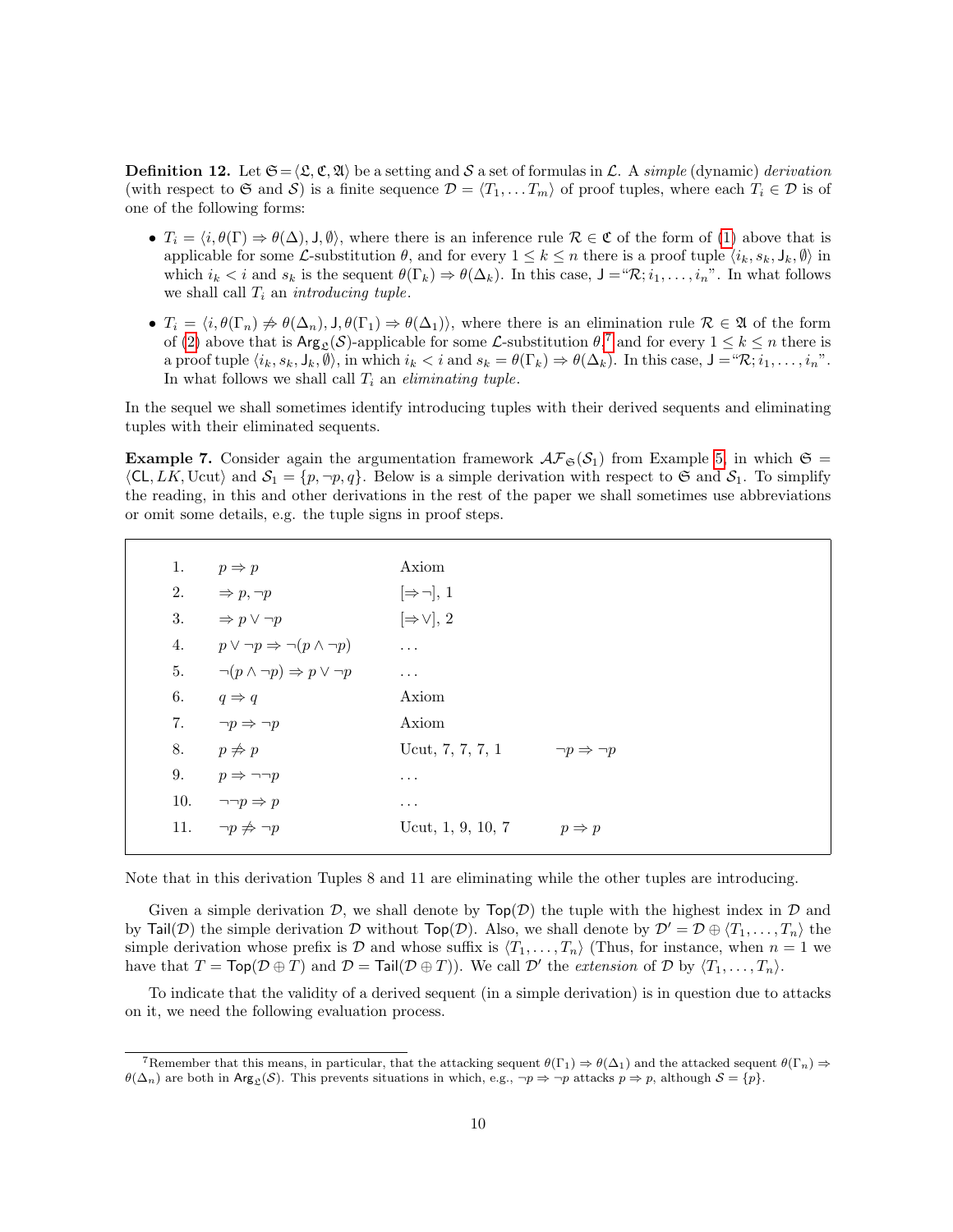**Definition 13.** Given a simple derivation  $D$ , the iterative top-down function Evaluate( $D$ ) given in Fig-ure [3,](#page-10-0) computes the following three sets:  $\text{Elim}(\mathcal{D})$  – the sequents that (at least once in  $\mathcal{D}$ ) are attacked by an attacker which is not already attacked,  $text{Atack}(D)$  – the sequents that attack a sequent in  $\text{Elim}(\mathcal{D})$ , and  $Accept(\mathcal{D})$  – the derived sequents in  $\mathcal D$  that are not in  $Elim(\mathcal{D})$ .

function Evaluate(D)  $\frac{1}{2}$   $\mathcal{D}$  – a simple derivation  $\frac{*}{2}$ Attack :=  $\emptyset$ ; Elim :=  $\emptyset$ ; Derived :=  $\emptyset$ ; while  $(D \text{ is not empty})$  do { if  $(Top(\mathcal{D}) = \langle i, s, J, \emptyset \rangle)$  then /\*  $Top(\mathcal{D})$  is an introducing tuple \*/ Derived := Derived ∪  $\{s\}$ ; if  $(Top(\mathcal{D}) = \langle i, \overline{s}, J, r \rangle)$  then /\*  $Top(\mathcal{D})$  is an attacking tuple \*/ if ( $r \notin$  Elim) then Elim := Elim ∪  $\{s\}$  and Attack := Attack ∪  $\{r\}$ ;  $\mathcal{D} := \text{Tail}(\mathcal{D});$ Accept := Derived - Elim; return (Attack, Elim, Accept)

<span id="page-10-0"></span>

<span id="page-10-3"></span>Example 8. Consider the simple derivation in Example [7.](#page-9-1)

- After Step 6 of the derivation we have that  $q \Rightarrow q$  and  $p \Rightarrow p$  are in Derived and no sequent is in Elim, thus both of these sequents are also in Accept.
- After Step 8 of the derivation we still have that  $q \Rightarrow q \in \text{Accept}$ , and now also  $\neg p \Rightarrow \neg p \in \text{Accept}$ . However,  $p \Rightarrow p$  is in Elim (since it is attacked by  $\neg p \Rightarrow \neg p \in$  Attack).
- After Step 11 of the derivation  $q \Rightarrow q$  remains in Accept, while the statuses of the other two sequents are reversed:  $p \Rightarrow p \in \text{Accept while } \neg p \Rightarrow \neg p \in \text{Elim.}$

Using the sets in the last definition (and algorithm), we can now specify a condition for the coherence of a derivation. Intuitively, it assures that eliminating tuples represent 'firm' attacks: there is no sequent in the underlying derivation that eliminates another sequent, and later on is eliminated itself.

**Definition 14.** A simple derivation  $D$  is *coherent*, if  $text{Attack}(D) \cap \text{Elim}(D) = \emptyset$ .

Example 9. The simple derivation in Example [7](#page-9-1) is coherent.

Next, we show that the evaluation process (in Figure [3\)](#page-10-0) for a derivation  $\mathcal D$  is adequate in terms of the argumentation framework that is induced by D.

**Definition 15.** Let  $D$  be a simple derivation. The sequent-based argumentation framework that is induced by D is the graph  $\mathcal{AF}(D) = \langle Derived(D), Attack(D) \rangle$ , where  $s \in Derived(D)$  if there is an introducing tuple  $\langle i, s, J, \emptyset \rangle$  in  $\mathcal{D}$ , and  $(r, s) \in Attack(\mathcal{D})$  if there is an eliminating tuple  $\langle i, \overline{s}, J, r \rangle$  in  $\mathcal{D}^8$  $\mathcal{D}^8$ .

<span id="page-10-2"></span><span id="page-10-1"></span><sup>&</sup>lt;sup>8</sup>Note that while  $Derived(\mathcal{D})$  is the same as the set Derived( $\mathcal{D}$ ) produced by the function Evaluate( $\mathcal{D}$ ) (in Figure [3\)](#page-10-0),  $Attack(D)$  is not the same as the set  $Attack(D)$  produced by that function, since here just the existence of an eliminating tuple merits a directed edge from the attacker to the attacked sequent, no matter whether the attacker is counter-attacked.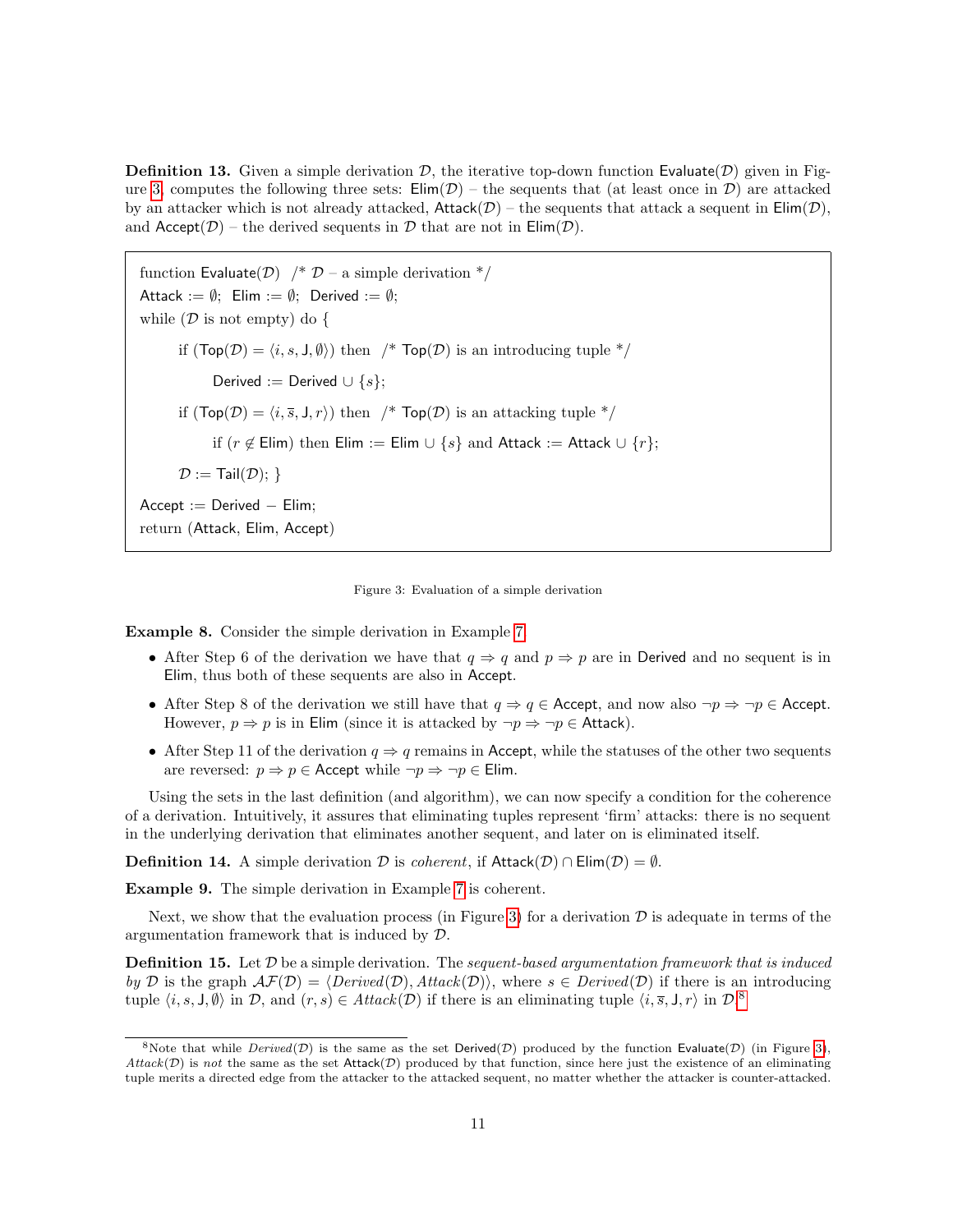**Proposition 1.** For every simple derivation D the set  $Accept(D)$  is conflict-free in  $AF(D)$ . If D is coherent,  $Accept(\mathcal{D})$  is a stable extension of  $AF(\mathcal{D})$ .

**Proof.** If Accept(D) is not conflict-free in  $\mathcal{AF}(D)$  then there are  $s, t \in \text{Accept}(\mathcal{D})$  such that  $\langle i, \overline{s}, J, t \rangle \in \mathcal{D}$ for some  $i \in \mathbb{N}$  and some justification J. Since t is accepted, it is not eliminated, and so by the evaluation algorithm  $s$  is eliminated, in a contradiction to the assumption that  $s$  is also accepted.

Suppose now that  $\mathcal D$  is coherent. We have to show that  $\mathsf{Accept}(\mathcal D)$  is admissible, complete, and stable (that is,  $Accept(\mathcal{D}) \cup Accept(\mathcal{D})^+ = Derived(\mathcal{D})$ ).

- (I) Accept(D) is admissible: Suppose that there is some  $s \in \text{Accept}(\mathcal{D})$  that is attacked by t, i.e., there is  $T_i = \langle i, \overline{s}, J, t \rangle \in \mathcal{D}$ . Since  $s \notin \text{Elim}(\mathcal{D})$  (because it is accepted), t must be in  $\text{Elim}(\mathcal{D})$ . This means that there is some  $j > i$  such that  $T_j = \langle j, \overline{t}, J, r \rangle \in \mathcal{D}$  for some  $r \notin \text{Elim}(\mathcal{D})$ . It follows that  $r \in$  Attack $(\mathcal{D})$  and since  $\mathcal D$  is coherent, r is not eliminated later on (i.e., in the remaining j iterations of the evaluation algorithm). Thus,  $r \in \text{Accept}(\mathcal{D})$ , which means that the attacker (t) of s is attacked by an element (r) of  $Accept(\mathcal{D})$ . Thus  $s \in Def(Accept(\mathcal{D}))$ , and so  $Accept(\mathcal{D}) \subseteq Def(Accept(\mathcal{D}))$ .
- (II) Accept( $\mathcal{D}$ ) is complete: Suppose that  $s \in \text{Def}(Accept(\mathcal{D}))$ . Then for every proof tuple  $T_i =$  $\langle i, \overline{s}, J, t \rangle \in \mathcal{D}$  there is a proof tuple  $T_j = \langle j, \overline{t}, J, r \rangle \in \mathcal{D}$  and  $r \in \mathsf{Accept}(\mathcal{D})$ . Now,
	- If  $j > i$  then since  $r \notin \text{Elim}(\mathcal{D})$  we have that  $t \in \text{Elim}(\mathcal{D})$ , and so s is not eliminated.
	- $-$  If  $i > j$  then either  $t \in \text{Elim}(\mathcal{D})$  and again s is not eliminated, or  $t \notin \text{Elim}(\mathcal{D})$ , thus  $t \in \text{Attack}(\mathcal{D})$ (because of  $T_i$ ) and  $t \in \text{Elim}(\mathcal{D})$  (because of  $T_j$ ), and so  $\mathcal D$  is not coherent, in contradiction to our assumption.

By the two items above, if s is attacked in D, its attacker must be in  $\text{Elim}(\mathcal{D})$ , and so  $s \in \text{Accept}(\mathcal{D})$ . Thus,  $Def(Accept(\mathcal{D})) \subseteq Accept(\mathcal{D})$ , and by the admissibility of  $Accept(\mathcal{D})$ ,  $Def(Accept(\mathcal{D})) =$  $Accept(D).$ 

- (II) Accept(D) is stable: In other words, Accept(D)  $\cup$  Accept(D)<sup>+</sup> = Derived(D). Since Derived(D) = Accept(D)  $\cup$  Elim(D), it is enough to show that Accept(D)<sup>+</sup> coincides with Elim(D). Indeed,
	- To see that  $Elim(\mathcal{D})$  ⊆ Accept $(\mathcal{D})^+$ , let  $s \in Elim(\mathcal{D})$ . Hence, there is an attacking tuple  $T = \langle i, \overline{s}, J, t \rangle \in \mathcal{D}$  and when the algorithm reaches T, we have that  $t \notin \text{Elim}(\mathcal{D})$ . Thus  $t \in$  Attack( $\mathcal{D}$ ), and since  $\mathcal{D}$  is coherent,  $t \notin \text{Elim}(\mathcal{D})$  also when the algorithm terminates. It follows that  $t \in \mathsf{Accept}(\mathcal{D})$ , and so  $s \in \mathsf{Accept}(\mathcal{D})^+$ .
	- To see that  $Accept(\mathcal{D})^+ \subseteq \text{Elim}(\mathcal{D})$ , let  $s \in Accept(\mathcal{D})^+$ . Then there is a tuple  $T = \langle i, \overline{s}, J, t \rangle \in$ D such that  $t \in \text{Accept}(\mathcal{D})$ . Since D is coherent, at the end of the execution of the algorithm  $t \notin \text{Elim}(\mathcal{D})$ . Thus, since  $\text{Elim}(\mathcal{D})$  grows monotonically during the execution, in particular  $t \notin \text{Elim}(\mathcal{D})$  when the algorithm reaches the tuple T. It follows that  $s \in \text{Elim}(\mathcal{D})$ .

Interestingly, the following proposition also holds:

<span id="page-11-0"></span>**Proposition 2.** Let D be a simple derivation. If  $\mathcal{E}$  is a stable extension of  $\mathcal{AF}(D)$  then there is a coherent simple derivation  $\mathcal{D}'$  such that  $\mathcal{AF}(\mathcal{D}') = \mathcal{AF}(\mathcal{D})$  and  $\mathcal{E} = \mathsf{Accept}(\mathcal{D}')$ .

**Proof.** Let  $\mathcal{D}$  be a simple derivation and  $\mathcal{E}$  a stable extension of the sequent-based argumentation framework  $\mathcal{AF}(D) = \langle Derived(\mathcal{D}), Attack(\mathcal{D})\rangle$  that is induced by D. Consider a simple derivation  $\mathcal{D}'$ which is a concatenation of the following sequences  $\mathcal{D}'_1 \oplus \mathcal{D}'_2 \oplus \mathcal{D}'_3$ , where  $\mathcal{D}'_1$  contains the tuples introducing the sequents in  $\text{Derived}(\mathcal{D})$ ,  $\mathcal{D}'_3$  consists of tuples of the form  $\langle i, \overline{s}, J, t \rangle$  where  $t \in \mathcal{E}$  and  $s \in \mathcal{E}^+$ , and  $\mathcal{D}'_2$ consists of the attacking tuples for the other elements in  $Attack(D)$  (the order of the elements in  $\mathcal{D}'_2$  and in  $\mathcal{D}'_3$  may be arbitrary, and some of these sequences may be empty for some  $\mathcal{D}'$ ). Now, by the definition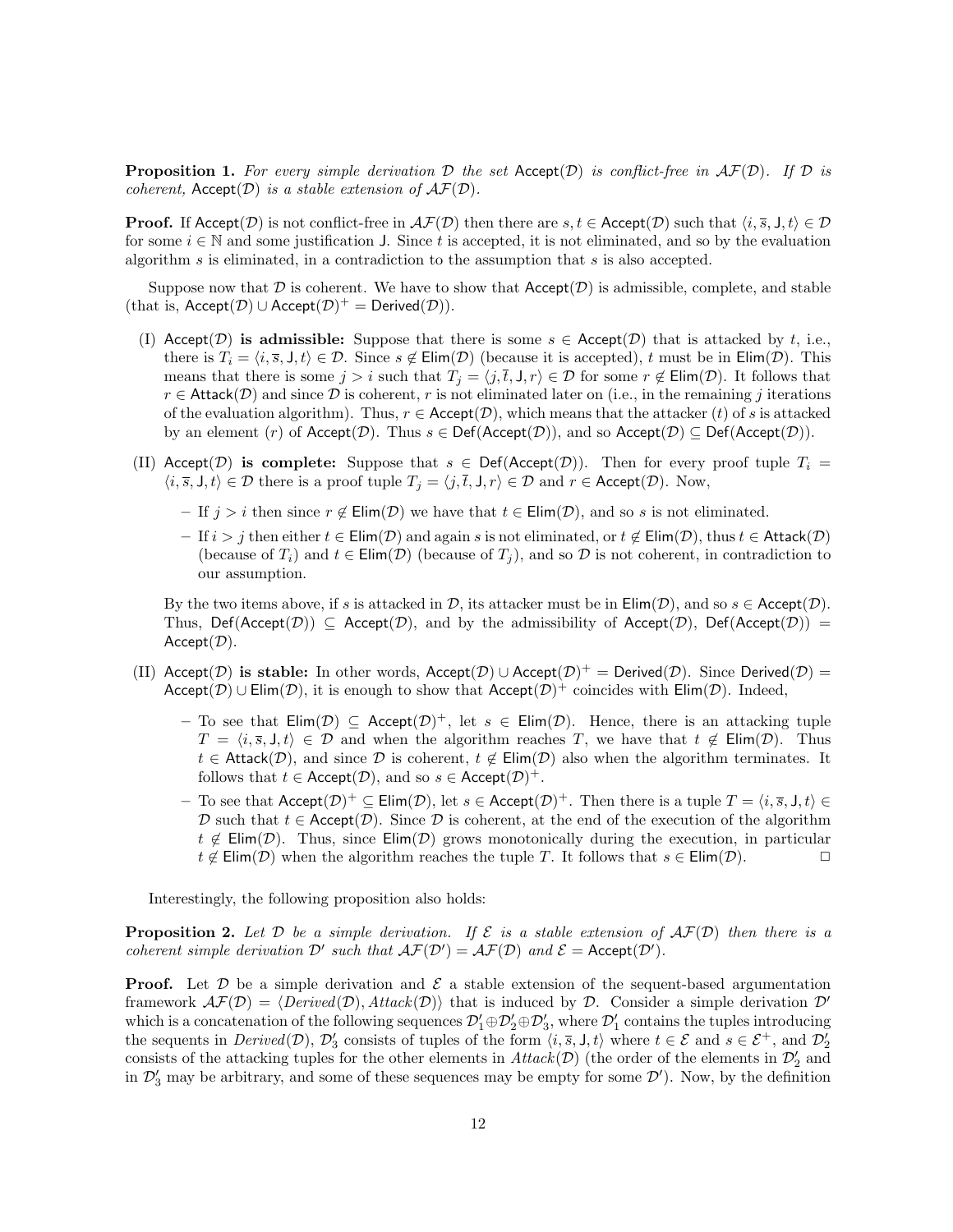of D', clearly  $\mathcal{AF}(\mathcal{D}') = \mathcal{AF}(\mathcal{D})$ . Also, since  $\mathcal E$  is stable,  $\mathcal E^+ = Derived(\mathcal{D}) - \mathcal E = Derived(\mathcal{D}') - \mathcal E$ , and so when the algorithm completes its pass over  $\mathcal{D}'_3$  it holds that  $\mathsf{Attack} = \mathcal{E}$  and  $\mathsf{Elim} = Derived(\mathcal{D}') - \mathcal{E}$ . Clearly, the other tuples will not affect these sets, thus  $\mathcal{D}'$  is coherent (since  $Accept(\mathcal{D}') \cap Elim(\mathcal{D}') = \emptyset$ ) and  $Accept(\mathcal{D}') = Derived(\mathcal{D}) - Elim(\mathcal{D}) = \mathcal{E}.$ 

Together, Propositions [1](#page-10-2) and [2](#page-11-0) show a correspondence between the accepted sets of coherent simple derivations and the stable models of the sequent-based argumentation frameworks that are induced by those derivations.

Now we are ready to define derivations in a dynamic proof system.

<span id="page-12-0"></span>**Definition 16.** Let  $\mathfrak{S} = \langle \mathfrak{L}, \mathfrak{C}, \mathfrak{A} \rangle$  be an argumentation setting and let S be a set of formulas in  $\mathcal{L}$ . A (dynamic) derivation (for  $\mathfrak{S}$ , based on S) is a simple derivation D (with respect to  $\mathfrak{S}$  and S) of one of the following forms:

- a)  $\mathcal{D} = \langle T \rangle$ , where  $T = \langle 1, s, \mathsf{J}, \emptyset \rangle$  is a proof tuple.
- b) D is an extension of a dynamic derivation by a sequence  $\langle T_1, \ldots, T_n \rangle$  of introducing tuples (of the form  $\langle i, s, J, \emptyset \rangle$ , whose derived sequents (the s's) are not in  $\text{Elim}(\mathcal{D})$ .
- c) D is an extension of a dynamic derivation by a sequence  $\langle T_1, \ldots, T_n \rangle$  of eliminating tuples (of the form  $\langle i, \overline{s}, J, r \rangle$ , such that:
	- (i) D is coherent:  $\mathsf{Attack}(\mathcal{D}) \cap \mathsf{Elim}(\mathcal{D}) = \emptyset$ , and
	- (ii) the new attacking sequents (the r's) are not  $\mathfrak{A}\text{-}$  attacked by sequents in  $\mathsf{Accept}(\mathcal{D}) \cap \mathsf{Arg}_{\mathfrak{L}}(\mathcal{S}),$ where the attack is based on prerequisit conditions in D.

<span id="page-12-2"></span>Note 3. Conditions (i) and (ii) of Definition [16\(](#page-12-0)c) assure that the attacks of the derivation are 'sound': by coherence neither of the attacking sequents of the additional elimination tuples is in  $\text{Elim}(\mathcal{D})$ , and by Condition (ii) they are not attacked by an accepted  $S$ -based sequent. As we show below (see Footnote [13\)](#page-15-1), these two conditions are not dependent.

Dynamic derivations are therefore simple derivations that are progressed (i.e., extended) in a restricted manner. Accordingly, after each extension the status of the derived sequents is updated. Thus, derived sequents may be eliminated ("marked as unreliable") in light of new proof tuples, but also the other way around is possible: an eliminated sequent may be 'restored' if its attacking tuple is counter-attacked by a new eliminating tuple. It follows that previously derived data may not be derived anymore (and vice-versa) until and unless new derived information revises the state of affairs.

<span id="page-12-1"></span>Example 10. It is easy to verify that the simple derivation given in Example [7](#page-9-1) satisfies the conditions in Definition [16,](#page-12-0) and so it is also a dynamic derivation. Example [8](#page-10-3) demonstrates the dynamic nature of this derivation. For instance, although the sequent  $\neg p \Rightarrow \neg p$  is derived in Step 7 of the derivation, it is eliminated in Step 11 of the derivation as a consequence of an Undercut attack, initiated by  $p \Rightarrow p$ .

Further examples of dynamic derivations are considered in Section [4.](#page-13-0)

The following property of dynamic derivations immediately follows from their definition.

Proposition 3. Every dynamic derivation is coherent.

The next definition, of the outcomes of a dynamic derivation, states that we can safely (or 'finally') derive a derived sequent only when we are sure that there is no scenario in which it will be eliminated in some extension of the derivation.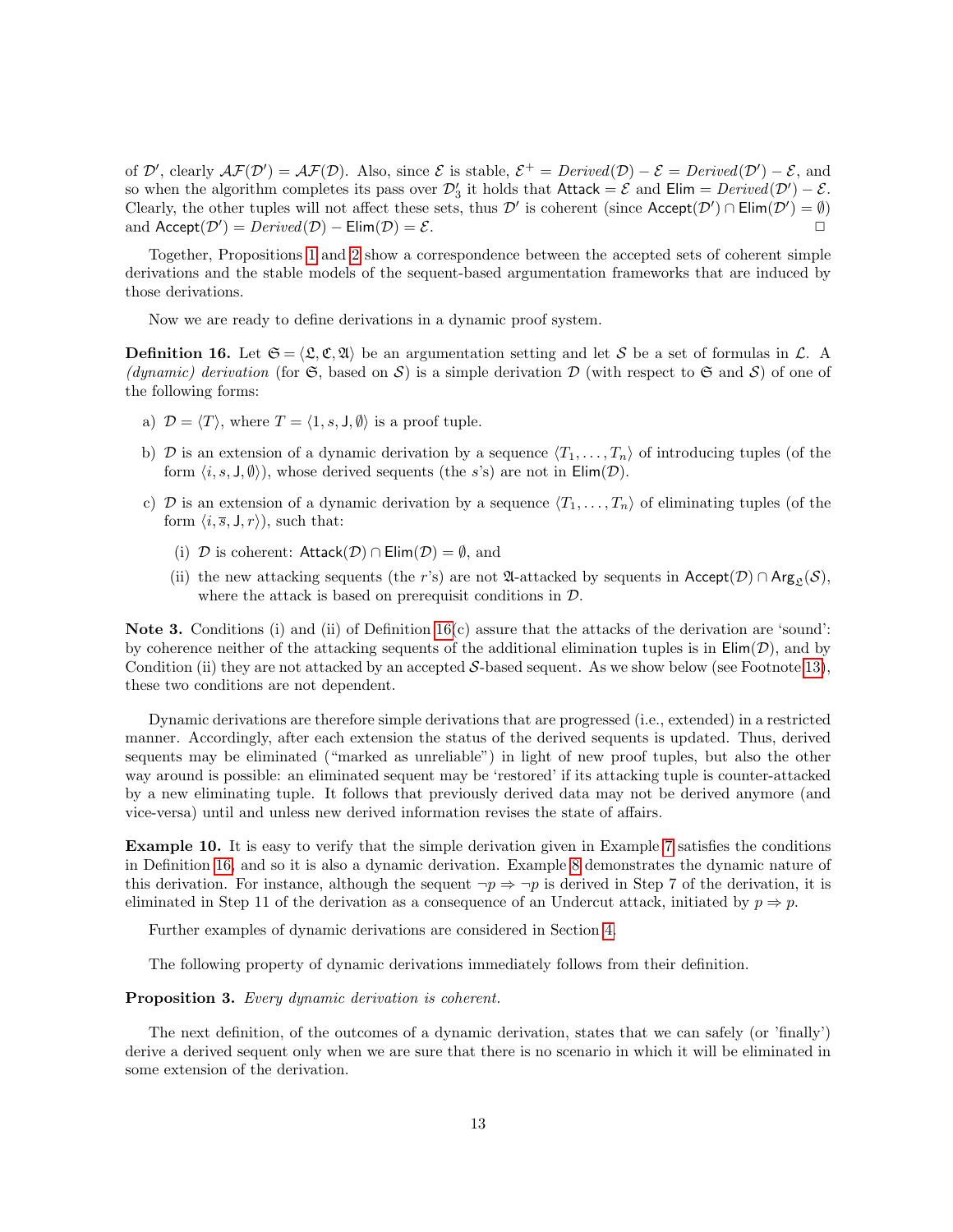**Definition 17.** Let  $\mathfrak{S} = \langle \mathfrak{L}, \mathfrak{C}, \mathfrak{A} \rangle$  be a setting and let S be a set of formulas in L. A sequent s is finally derived (or safely derived) in a dynamic derivation D (for  $\mathfrak{S}$ , based on S), if  $s \in \text{Accept}(\mathcal{D})$ , and D cannot be extended to a dynamic derivation  $\mathcal{D}'$  (for  $\mathfrak{S}$ , based on S) such that  $s \in \text{Elim}(\mathcal{D}')$ .

A few notes are in order here. The concept of final derivability resembles a similar concept used in the context of adaptive logics for representing an irreversible acceptance of formulas by a derivation process (see, e.g., [\[12,](#page-28-11) [43\]](#page-29-11)). The non-monotonic nature of the formalisms in both cases dictates the introduction of external considerations (i.e., which are not expressible in the proofs themselves, see the examples in the next section) for assuring that derived data will not be refuted during the progressing of the derivation. It follows that the two kinds of derivations (the standard one and the final one) are inherently different: derived sequents may be eliminated (as a consequence of an application of eliminating tuples in which derived sequents are attacked), while finally derived sequents are non-eliminated derived objects. It follows that final derivability, unlike standard derivability, is monotonic in the length of the dynamic derivations. Indeed,

## **Proposition 4.** If s is finally derived in D then it is finally derived in any extension of D.

**Proof.** Suppose that s is finally derived in  $D$  but it is not finally derived in some extension  $D'$  of  $D$ . This means that there is some extension  $\mathcal{D}''$  of  $\mathcal{D}'$  in which  $s \in \text{Elim}(\mathcal{D}'')$ . Since  $\mathcal{D}''$  is also an extension of  $D$ , we get a contradiction to the final derivability of s in  $D$ .

Another notable difference between ordinary and final derivability is related to their consistency. Consider the argumentation system in Example [5](#page-5-2) with  $S_1 = \{p, \neg p, q\}$ . As shown in Example [7,](#page-9-1) it might happen that the set of sequents derived from this framework contain contradictory conclusions (see, e.g., Tuples 1 and 7 in the dynamic derivation of Example [7\)](#page-9-1). This cannot happen as far as final derivation is concerned. In fact, as shown in [\[4\]](#page-27-6), the set of conclusions of the sequents that are finally derived in the setting  $\mathfrak S$  of Example [5](#page-5-2) from a finite set S of formulas, is equal to the transitive closure of the intersection of all the maximally consistent subsets of  $S$  (See [\[4\]](#page-27-6) for the exact details and definitions). We refer to the next section for a further discussion on this distinction (e.g., Proposition [8\)](#page-19-1) and other general properties of final derivability.

The induced entailment is now defined as follows:

<span id="page-13-2"></span>**Definition 18.** Given an argumentation setting  $\mathfrak{S} = \langle \mathfrak{L}, \mathfrak{C}, \mathfrak{A} \rangle$  and a set S of formulas, we denote by  $S \vdash_{\mathfrak{S}} \psi$  that there is an S-based dynamic derivation for  $\mathfrak{S}$ , in which  $\Gamma \Rightarrow \psi$  is finally derived for some finite  $\Gamma \subseteq \mathcal{S}$ .

When the underlying argumentation setting is clear from the context we shall sometimes abbreviate |∼<sup>S</sup> by |∼. Some basic properties of this entailment are considered in Section [5.](#page-19-0)

# <span id="page-13-0"></span>4. Examples and Discussion

To get some more insight on dynamic proofs and their constructions we first examine in this section a few particular derivations and then consider some general properties of dynamic proofs.

#### 4.1. Some Simple Case Studies

<span id="page-13-1"></span>**Example 11.** Consider again the simple derivation of Example [7,](#page-9-1) for the setting  $\mathfrak{S} = \langle \mathsf{CL}, LK, \mathsf{Ucut} \rangle$ , based on the set of formulas  $S_1 = \{p, \neg p, q\}$ . By Example [10](#page-12-1) this is a dynamic derivation.

Note that after Step 6 of the derivation, the sequent  $q \Rightarrow q$  is finally derived. Indeed, the only sequents in Arg<sub>CL</sub>(S<sub>1</sub>) that can potentially attack  $q \Rightarrow q$  are of the form  $p, \neg p \Rightarrow \psi$  or  $p, \neg p, q \Rightarrow \psi$ , where  $\psi$  is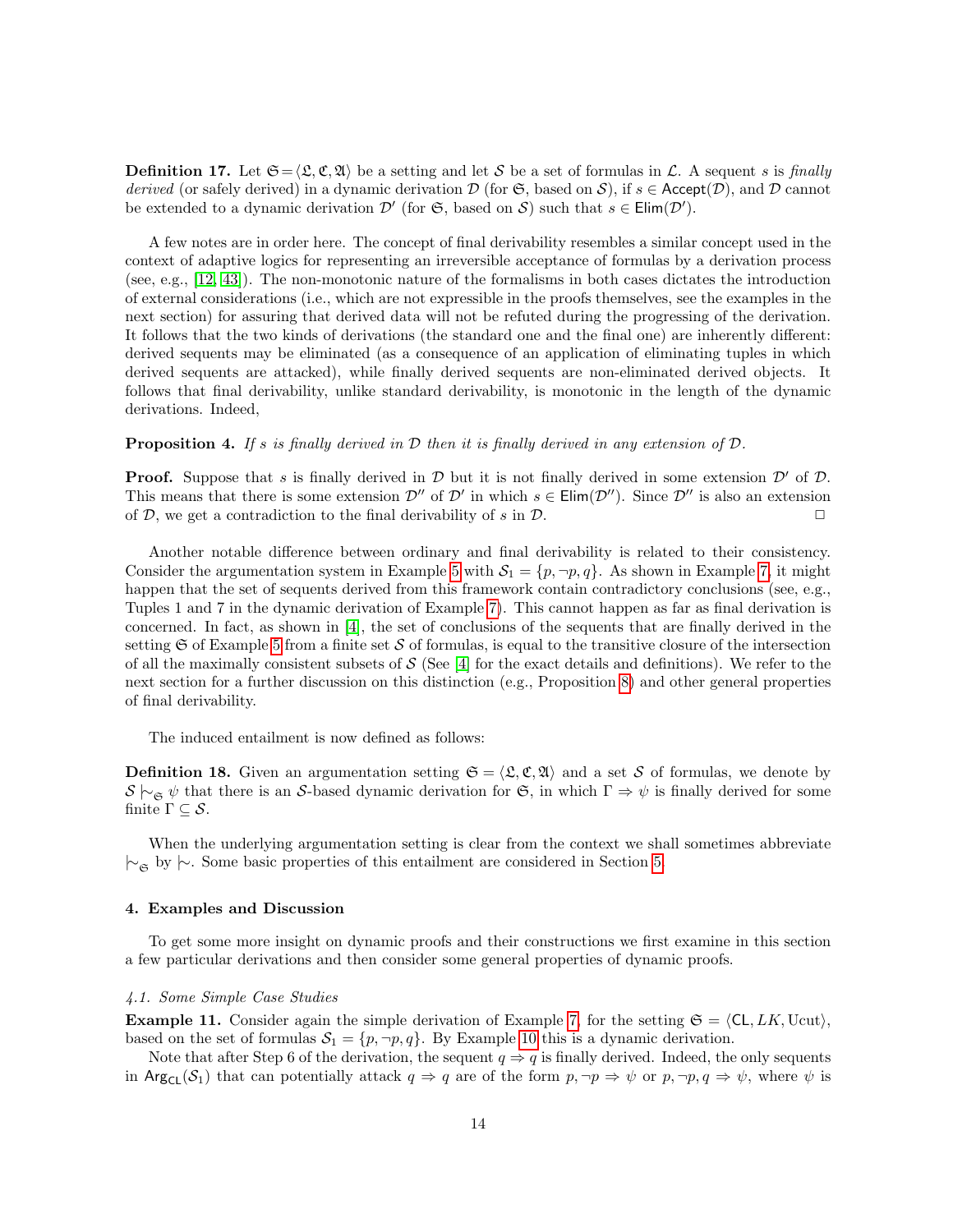logically equivalent to  $\neg q$ . However, those sequents are counter-attacked by  $\Rightarrow p \vee \neg p$  (which is derived in Tuple 3), using the justifications in Tuples  $4$  and  $5<sup>9</sup>$  $5<sup>9</sup>$  $5<sup>9</sup>$ . Hence, this derivation cannot be extended to a derivation in which  $q \Rightarrow q$  is eliminated, and so  $S_1 \sim q$ .

The situation is completely different as far as  $p \Rightarrow p$  is concerned. This is due to the fact that although this sequent is derived by Tuple 1, after Step 8 of the derivation  $p \Rightarrow p$  is eliminated, and after the extension with Tuples 9–11  $\neg p \Rightarrow \neg p$  is eliminated due to the Ucut-attack on it by the eliminating tuple 11. At this point of the derivation,  $p \Rightarrow p$  is not eliminated anymore (see also Example [8\)](#page-10-3). Nevertheless,  $p \Rightarrow p$ can be re-attacked by the sequent  $\neg p \Rightarrow \neg p,$ <sup>[10](#page-14-1)</sup> thus reproducing  $p \not\Rightarrow p$ , and so forth. As a consequence, neither of  $p \Rightarrow p$  nor  $\neg p \Rightarrow \neg p$  is finally derived by the derivation of Example [7.](#page-9-1) In an analogous way any dynamic derivation based on  $S_1$  can always be extended in such a way that all the sequents in  $\text{Arg}_{\mathcal{L}}(S_1)$ whose conclusion is p (respectively,  $\neg p$ ) are eliminated, and so  $S_1 \not\triangleright p$  (respectively,  $S_1 \not\triangleright \neg p$ ).

This state of affairs is intuitively justified by the fact that while  $q$  is not related to the inconsistency in  $S_1$  and so it may safely follow from  $S_1$ , the information in  $S_1$  about p is contradictory, and so neither p nor  $\neg p$  may be safely inferred from  $S_1$ .

Example 12. Let us consider the following variation of Example [7.](#page-9-1) The underlying setting is the same as in that example:  $\mathfrak{S} = \langle \mathsf{CL}, LK, \mathsf{Ucut} \rangle$ , but now we take the conjunction of p and q:  $\mathcal{S}'_1 = \{p \land q, \neg p\}.$ Again, although both of  $p \wedge q \Rightarrow p$  and  $\neg p \Rightarrow \neg p$  are LK-derivable, neither p nor  $\neg p$  follows according to  $\mathfrak{S}$  from  $\mathcal{S}'_1$ , because, e.g., the first sequent Ucut-attacks the other sequent and is Ucut-attacked by the sequent  $\neg p \Rightarrow \neg (p \land q)$  (the details are quite similar to those in Examples [7](#page-9-1) and [11\)](#page-13-1). This time, however, q is not G-derivable from  $S'_1$ , because both the sequents  $p \wedge q \Rightarrow q$  and  $\neg p, p \wedge q \Rightarrow q$  are also Ucut-attacked by the LK-derivable sequent  $\neg p \Rightarrow \neg (p \land q)$  and cannot be permanently defended by sequents in  $\text{Arg}_{\text{CL}}(\mathcal{S}_1')$ .<sup>[11](#page-14-2)</sup>

This example shows in particular that  $\vdash_{\mathfrak{S}}$  is sensitive to the syntactic form of the premises: although  $S_1$  and  $S'_1$  are CL-equivalent, their G-conclusions are not the same. In our case this may be intuitively justified by the fact that in  $S'_1$ , unlike in  $S_1$ , q is not neutral with respect to the inconsistency of the set of premises and it is 'linked' to p by the conjunction (as is also reflected by the above Ucut-attack on  $p \wedge q$ ). Indeed, syntax sensitivity is not unusual in non-monotonic reasoning and this what one expects when, e.g., maximally consistent subsets of premises are taken into account (see [\[41\]](#page-29-12)), or when inconsistency measurements are incorporated (see  $[27]$ ).<sup>[12](#page-14-3)</sup>

<span id="page-14-4"></span>**Example 13.** Consider a logic with a negation  $\neg$  (i.e.,  $p \nvdash \neg p$  and $\neg p \nvdash p$ ), which doesn't respect the introduction of double-negation (i.e.,  $p \nleftrightarrow \neg\neg p$ ), and suppose that Direct Defeat (D-Def; See Figure [2\)](#page-6-0) is the only attack rule. Let  $S_2 = \{p, \neg p, \neg \neg \neg p, \neg \neg \neg p\}$ . We write  $s_i$   $(i \in \mathbb{N})$  for the sequent  $\neg^i p \Rightarrow \neg^i p$ (where  $\neg^i p$  is the formula in which p is preceded by i negations. In particular,  $s_0 = p \Rightarrow p$ ). Note that by reflexivity  $s_i$  is provable in any complete calculus for the base logic. Now, consider the following sequence  $\mathcal D$  of proof tuples:

<span id="page-14-0"></span><sup>&</sup>lt;sup>9</sup>In is important to note that Ucut-attackers of  $q \Rightarrow q$  like  $p, \neg p, q \Rightarrow \neg q$  may still be derived in an extension of  $\mathcal{D}$ , however, they cannot be used for eliminating  $q \Rightarrow q$ . Any attempt to introduce an eliminating tuple with  $q \neq q$  will fail due to Condition (ii) in Definition [16\(](#page-12-0)c) because, as noted above, the attacker of  $q \Rightarrow q$  is counter-attacked by the sequent  $\Rightarrow p \vee \neg p$  in Tuple 3 of  $\mathcal{D}$ .

<span id="page-14-1"></span><sup>&</sup>lt;sup>10</sup>Alternatively,  $p \Rightarrow p$  may be re-attacked by any sequent of the form  $\neg p \Rightarrow \psi$ , where  $\psi$  is equivalent to  $\neg p$  (for instance,  $\psi = \neg^{2n+1}p$ , where  $\neg^{n}p$  denotes the atom p preceded by n negations).

<span id="page-14-2"></span><sup>&</sup>lt;sup>11</sup>Note that the  $Arg_{\text{CL}}(S'_1)$ -sequent  $p \wedge q \Rightarrow p$  does not prevent the Ucut-attack on  $p \wedge q \Rightarrow q$  by the  $Arg_{\text{CL}}(S'_1)$ -sequent  $\neg p \Rightarrow \neg (p \land q)$ , because the latter attacks both of them. This situation is different from the one in Example [7](#page-9-1) (and Example [11\)](#page-13-1), where  $\Rightarrow p \vee \neg p$  'blocks' any potential Ucut-attack on  $q \Rightarrow q$ , since in Example  $7 \Rightarrow p \vee \neg p$  couldn't be counter Ucut-attacked.

<span id="page-14-3"></span><sup>&</sup>lt;sup>12</sup>Syntax dependency ceases to hold when  $S_1$  (or  $S'_1$ ) is consistent. This follows from Proposition [10](#page-20-0) below.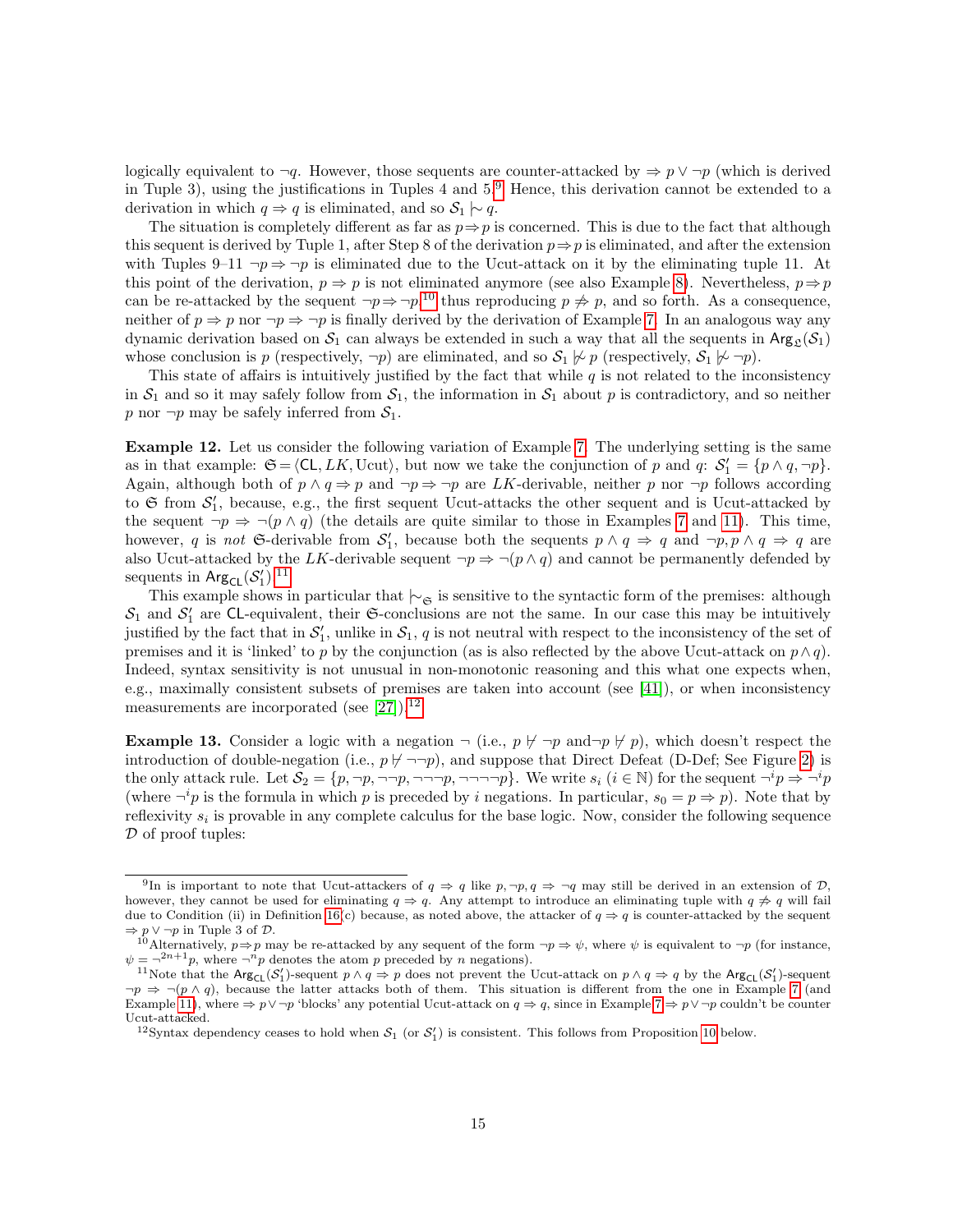| 1.      | $s_0$            | Axiom            |              |
|---------|------------------|------------------|--------------|
| 2.      | $\sqrt{s_{1}}$   | Axiom            |              |
| 3.      | $s_2$            | Axiom            |              |
| 4.      | $\overline{s_1}$ | $D-Def, 3, 3, 2$ | $s_2$        |
| 5.      | $\sqrt{s_3}$     | Axiom            |              |
| $6. \,$ | $\overline{s_0}$ | D-Def, 2, 2, 1   | $s_1$        |
| 7.      | $\overline{s_2}$ | D-Def, $5, 5, 3$ | $\sqrt{s_3}$ |
| 8.      | $\sqrt{s_4}$     | Axiom            |              |
|         |                  |                  |              |

It is easy to verify that  $\mathcal D$  is a valid dynamic derivation. Extending it only with the tuple

9.  $\overline{s_3}$  D-Def, 8, 8, 5  $s_4$ 

yields a simple derivation  $\mathcal{D}'$ , in which the attacker  $(s_4)$  is not counter-attacked by an accepted sequent, yet  $\mathcal{D}'$  is not coherent since  $s_1 \in \text{Attack}(\mathcal{D}') \cap \text{Elim}(\mathcal{D}')$ .<sup>[13](#page-15-1)</sup> Note, however, that  $\mathcal D$  may be extended to a coherent derivation containing Tuple 9, provided that the latter is introduced together with the following eliminating tuple:

10.  $\overline{s_1}$  D-Def, 3, 3, 2  $s_2$ 

Indeed, the extension of D with the sequence  $\langle T_9, T_{10} \rangle$  is a valid dynamic derivation. This demon-strates the need in Definition [16](#page-12-0) to allow the addition of more than one elimination tuple at a time.<sup>[14](#page-15-2)</sup>

Let us now check what can be finally derived from  $S_2$ . First, the sequent  $s_4$  is attacked according to D-Def only by sequents whose right-hand side is  $\neg^5 p$ , but since double-negation introduction does not hold, such sequents cannot be in  $\text{Arg}_{\mathcal{L}}(\mathcal{S}_2)$ . It follows that  $s_4$  is finally derived by the above derivation, and so  $S_2 \sim \neg^4 p$ . Also, s<sub>3</sub> cannot be finally derived, since any derivation in which it is derived can be extended by a tuple of the form  $\langle i, \overline{s_3}, D$ -Def,  $s_4 \rangle$ , which causes the elimination of  $s_3$ . Thus  $S_2 \not\sim \neg^3 p$ . In turn, since the attacker  $(s_3)$  of  $s_2$  is eliminated and cannot be recovered,  $s_2$  is finally derived, thus  $\mathcal{S}_2 \rightarrow \neg \neg p$ . Similar considerations show that in this case  $\mathcal{S}_2 \not\sim \neg p$  and that  $\mathcal{S}_2 \rightarrow \neg p$ .

<span id="page-15-0"></span>Note 4. The last example emphasizes the basic difference between the derivation process introduced here and the one considered in [\[5\]](#page-27-4). While the process in [5] allows to reintroduce sequents irrespective of whether they are attacked, here the way sequents can be introduced in a proof is restricted and it depends on the already introduced elimination sequents. Thus, e.g., while according to the approach in [\[5\]](#page-27-4) the sequent  $\neg p \Rightarrow \neg p$  may be reintroduced in an extension of the dynamic derivation of Example [13,](#page-14-4) this is not possible according to the present formalism. Hence, according to  $[5]$  only  $s<sub>4</sub>$  is finally derivable in Example [13,](#page-14-4) while in our case both  $s_2$  and  $s_0$  are also finally derivable, although they are attacked at

<span id="page-15-2"></span><span id="page-15-1"></span><sup>&</sup>lt;sup>13</sup> This shows, in particular, that the two conditions in Definition  $16(c)$  are not dependent.

 $14$ This example also demonstrates the fact that while introducing tuples need to be produced only once in a derivation, elimination tuples may be repeated several times (modulo their index), as in the case of Tuples 4 and 10 in the last derivation.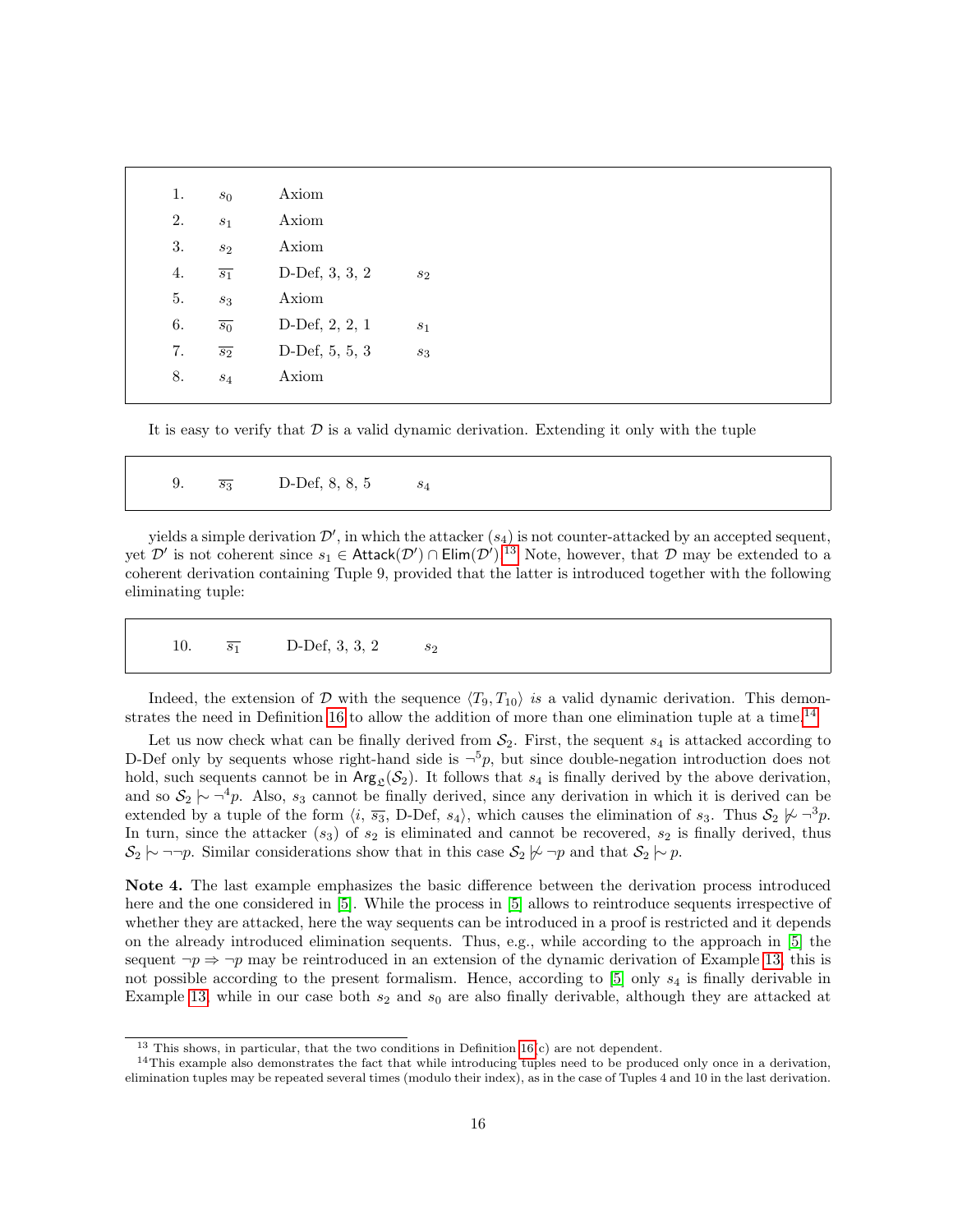a certain point. This allows for a better 'diffusion of attacks' and it is in line with standard extensions of the corresponding argumentation frameworks (see [\[19\]](#page-28-0)): although  $s_2$  is attacked by  $s_3$ , that attack is counter-attacked by  $s_4$ , and so  $s_2$  is 'defended' or 'reinstated' by  $s_4$  (see also Proposition [1\)](#page-10-2).

<span id="page-16-1"></span>Example 14. Consider again the setting of Example [13.](#page-14-4) Figure [4](#page-16-0) represents the relevant arguments with their notations (for instance,  $t_1$  denotes the argument  $\neg^4 p \wedge \neg q \Rightarrow \neg^4 p \wedge \neg q$ ), and the corresponding attacks among them. Consider now the following derivation (we use below the arguments' names as



<span id="page-16-0"></span>Figure 4: The argumentation framework of Example [14](#page-16-1)

specified in Figure [4,](#page-16-0) and instead of deriving the justifications of the attacks, we just mention them in the justification components of the attacking tuples):

| 1. | $s_1$            | Axiom                                                                   |                |
|----|------------------|-------------------------------------------------------------------------|----------------|
| 2. | $t_1$            | Axiom                                                                   |                |
| 3. | $t_2$            | Axiom                                                                   |                |
| 4. | $s_3$            | Axiom                                                                   |                |
| 5. | $\boldsymbol{u}$ | Axiom                                                                   |                |
| 6. | $\boldsymbol{v}$ | Axiom                                                                   |                |
| 7. | $\overline{t_1}$ | D-Def (since $\neg^4 p \wedge q \wedge \neg^2 q \Rightarrow \neg^2 q$ ) | s <sub>1</sub> |
| 8. | $\overline{t_2}$ | D-Def (since $\neg^4 p \wedge q \wedge \neg^2 q \Rightarrow \neg^4 p$ ) | $s_1$          |
| 9. | $\overline{u}$   | D-Def (since $\neg^2 p \wedge r \wedge \neg^2 r \Rightarrow \neg^2 p$ ) | $s_3$          |
|    |                  |                                                                         |                |

Note that in this derivation  $v$  is finally derived. Indeed, its only attacker,  $u$ , is eliminated. Any attempt to re-accept u (in order to initiate an attack on v) by attacking u's attacker  $(s_3)$  in some extension of this derivation will necessarily fail, since the defenders of  $u$  (namely  $s_2$  and  $t_2$ ) are attacked by the accepted sequent  $s_1$  (and all the attackers of the latter are also eliminated and cannot be re-accepted).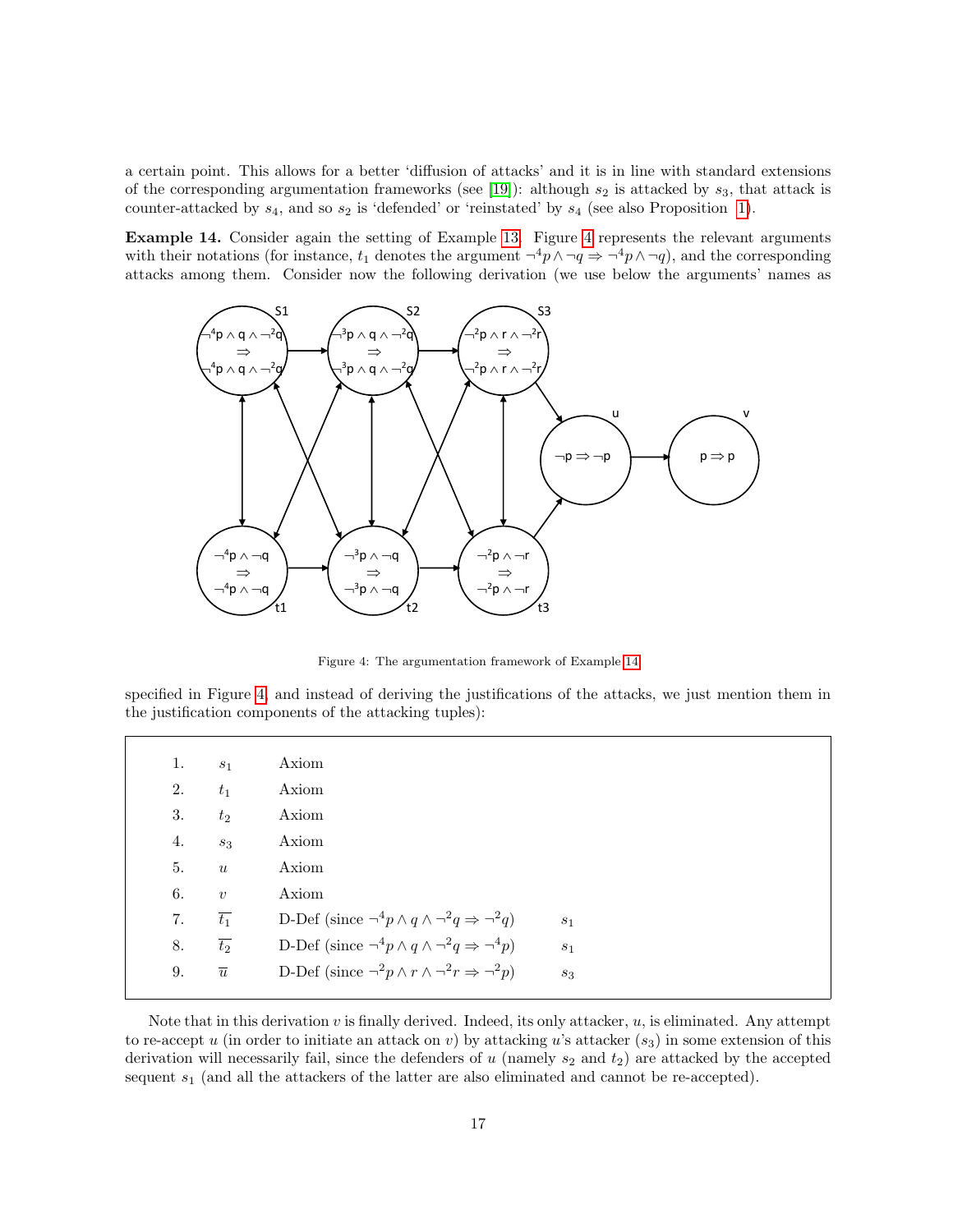### <span id="page-17-0"></span>4.2. Useful Properties of Dynamic Derivations

In what follows we give some general observations regarding dynamic proofs and their properties. We show these properties for argumentation frameworks that satisfy a common normalization property, called weak symmetry. For this, we first need the following definition (and notations).

<span id="page-17-5"></span>**Definition 19.** Given a sequent-based argumentation framework  $\mathcal{AF}_{\mathfrak{S}}(\mathcal{S}) = \langle \mathsf{Arg}_{\mathfrak{S}}(\mathcal{S}), \mathcal{H} \mathcal{H} \mathcal{R} \mathcal{S} \rangle$ , induced by a setting  $\mathfrak{S} = \langle \mathfrak{L}, \mathfrak{C}, \mathfrak{A} \rangle$ , we consider the following sets:

- $Root(\mathcal{AF}_{\mathfrak{S}}(\mathcal{S})) = \mathsf{Arg}_{\mathfrak{L}}(\mathcal{S}) \mathsf{Arg}_{\mathfrak{L}}(\mathcal{S})^+$
- $\bullet \;\text{Arg}^*_{\mathfrak{L}}(\mathcal{S}) = \text{Arg}_{\mathfrak{L}}(\mathcal{S}) \Big( \text{Root}(\mathcal{AF}_{\mathfrak{S}}(\mathcal{S})) \cup \text{Root}(\mathcal{AF}_{\mathfrak{S}}(\mathcal{S}))^+ \Big)$
- $Attack^* = Attack \cap (\text{Arg}^*_{\mathfrak{L}}(\mathcal{S}) \times \text{Arg}^*_{\mathfrak{L}}(\mathcal{S}))$

Thus, the set Root $(\mathcal{AF}_{\mathfrak{S}}(\mathcal{S}))$  consists of the non-attacked arguments in  $\mathcal{AF}_{\mathfrak{S}}(\mathcal{S})$ . The argumentation framework  $\mathcal{AF}_{\mathfrak{S}}^{*}(\mathcal{S}) = \langle \mathsf{Arg}_{\mathfrak{L}}^{*}(\mathcal{S}), \mathcal{H} \mathcal{H} \mathcal{R} \mathcal{R}^{*} \rangle$  is the sub-graph of  $\mathcal{AF}_{\mathfrak{S}}(\mathcal{S})$  that excludes the arguments in Root $(\mathcal{AF}_{\mathfrak{S}}(\mathcal{S}))\cup \text{Root}(\mathcal{AF}_{\mathfrak{S}}(\mathcal{S}))^+$  (and so  $\text{Arg}^*_{\mathfrak{L}}(\mathcal{S})$  is  $\text{Arg}_{\mathfrak{L}}(\mathcal{S})$  without these arguments). We call  $\mathcal{AF}^*_{\mathfrak{S}}(\mathcal{S})$ the *inner framework* of  $\mathcal{AF}_{\mathfrak{S}}(\mathcal{S})$ .

<span id="page-17-1"></span>**Definition 20.** Let  $\mathcal{AF}_{\mathfrak{S}}(\mathcal{S}) = \langle \mathsf{Arg}_{\mathfrak{L}}(\mathcal{S}), \mathit{Attack} \rangle$  be a (sequent-based) argumentation framework and let ∼ be a right congruent relation on  $\mathcal{AF}_{\mathfrak{S}}(\mathcal{S})$ .<sup>[15](#page-17-3)</sup> We say that  $\mathcal{AF}_{\mathfrak{S}}(\mathcal{S})$  is ∼-weakly symmetric, if it's inner framework,  $\mathcal{AF}_{\mathfrak{S}}^{*}(\mathcal{S})$ , is irreflexive and symmetric modulo  $\sim$ .

As the next example and proposition show, ∼-weakly symmetric frameworks are quite common.

<span id="page-17-2"></span>**Example 15.** The argumentation framework that is induced by the setting  $\mathfrak{S} = \langle CL, LK, \text{Ucut} \rangle$ , con-sidered in Example [5,](#page-5-2) where  $\sim$  is defined by  $\Gamma_1 \Rightarrow \psi_1 \sim \Gamma_2 \Rightarrow \psi_2$  iff  $\Gamma_1 = \Gamma_2$ , and the argumentation frameworks  $\mathcal{A}\mathcal{F}_{\mathfrak{S}}$  considered in Example [6,](#page-8-3) are ∼-weakly symmetric.

The framework of the last example are particular cases of the following class of frameworks

<span id="page-17-4"></span>**Definition 21.** A setting  $\mathfrak{S} = \langle \mathfrak{L}, \mathfrak{C}, \mathfrak{A} \rangle$  is called *SAC* (support attacking, contrapositive), if the following conditions are satisfied:

1. The sequent calculus  $\mathfrak C$  of the core logic  $\mathfrak L$  admits *Contraposition*:

If the sequent  $\Delta \Rightarrow \neg \bigwedge \Theta$  is C-derivable, then for every  $\Theta' \subseteq \Theta$  and  $\Delta' \subseteq \Delta$ , the sequent  $(\Delta - \Delta') \cup \Theta' \Rightarrow \neg \bigwedge (\Theta - \Theta') \cup \Delta'$  is also  $\mathfrak{C}\text{-derivable.}$ 

2. The set  $\mathfrak A$  consists of any attack rules in Figure [2](#page-6-0) except rebuttals and direct attacks. (Note that the common property of these rulers is that the attack is on the support set of the attacked sequent.)

An argumentation framework induced by a SAC setting is called SAC framework.

Next we show that the fact that the argumentation frameworks considered in Example [15](#page-17-2) are ∼-weakly symmetric, is not a coincidence.

**Proposition 5.** Every SAC argumentation framework is ∼-weakly symmetric, where  $\sim$  is defined by:  $\Gamma_1 \Rightarrow \psi_1 \sim \Gamma_2 \Rightarrow \psi_2 \text{ iff } \Gamma_1 = \Gamma_2.$ 

<span id="page-17-3"></span><sup>&</sup>lt;sup>15</sup>Recall by Item [2](#page-7-1) of Note 2 that this means that for every  $s, s', t \in \text{Arg}_{\mathcal{L}}(\mathcal{S})$ , if  $s \sim s'$  then  $(t, s) \in \text{Attack implies that}$  $(t, s') \in Attack$  as well.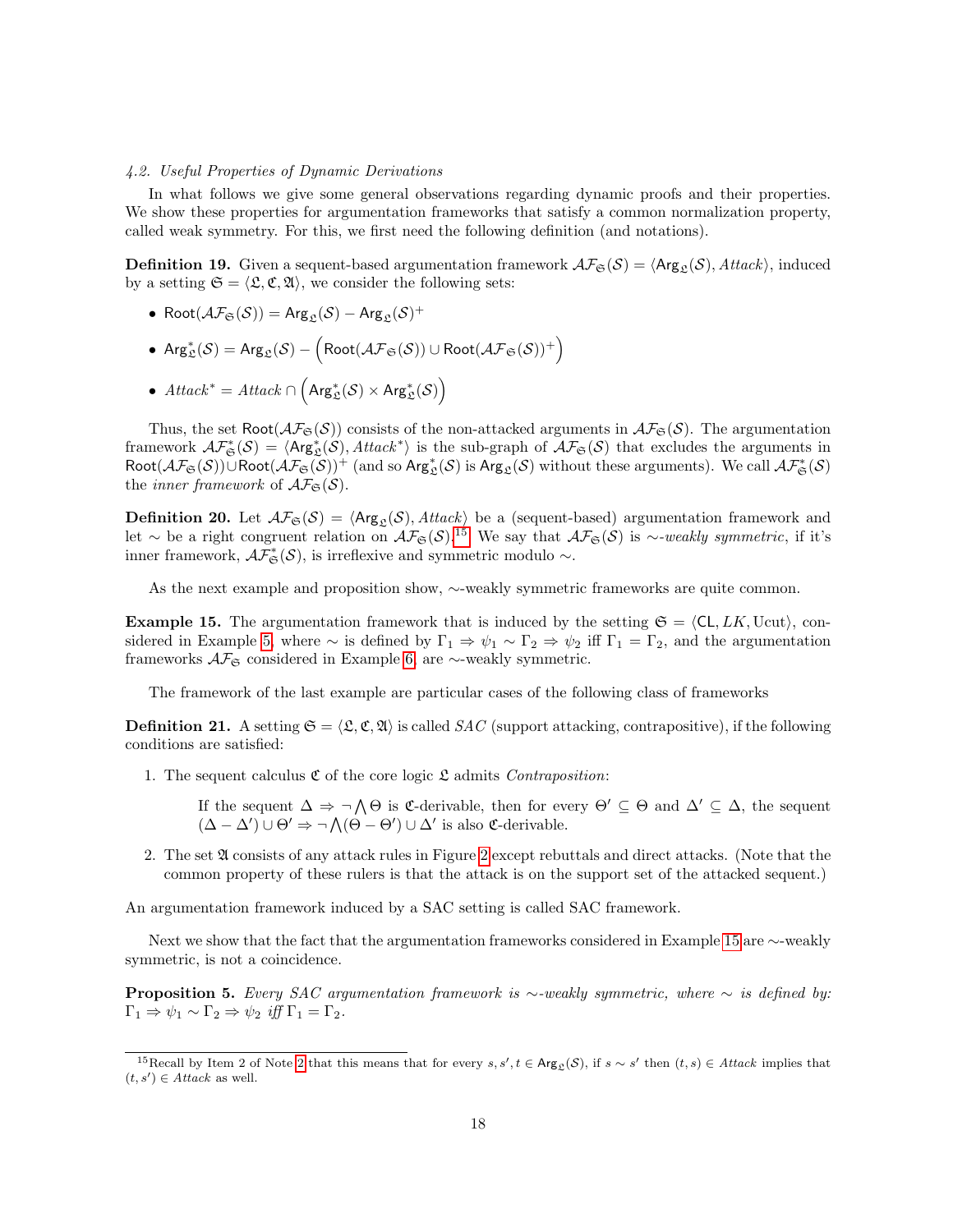**Proof.** We show the proposition for Indirect Defeat.

For symmetry, suppose that there are  $\Delta \Rightarrow \phi'$  and  $\Theta \Rightarrow \psi'$  in  $\text{Arg}^*_{\mathfrak{L}}(\mathcal{S})$  such that  $(\Delta \Rightarrow \phi', \Theta \Rightarrow \psi') \in$ Attack. Hence  $\phi' \Rightarrow \neg \Lambda \Theta'$  is C-derivable for some  $\Theta' \subseteq \Theta$ . Thus, by contraposition,  $\Theta' \Rightarrow \neg \phi'$  and  $\neg \phi' \Rightarrow \neg \Lambda \Delta$  are also C-derivable,<sup>[16](#page-18-1)</sup> and so by monotonicity and cut, also  $\Theta \Rightarrow \neg \Lambda \Delta$  is in  $\text{Arg}_{\mathcal{L}}^*(\mathcal{S})$ . It follows that  $(\Theta \Rightarrow \neg \text{A} \Delta, \Delta \Rightarrow \phi) \in \text{Attack}.$ 

For irreflexivity, suppose that there are  $\psi$  and  $\psi'$  such that  $(\Delta \Rightarrow \psi, \Delta \Rightarrow \psi') \in \text{Attack}$ . Thus  $\psi \Rightarrow \neg \Lambda \Delta'$  is C-derivable for some  $\Delta' \subseteq \Delta$ . By cut,  $\Delta \Rightarrow \neg \Lambda \Delta'$  is C-derivable, and so, by contraposition,  $\Rightarrow \neg \text{A} \Delta$  is in Arg<sub>2</sub>(S). Now, since  $(\Rightarrow \neg \text{A} \Delta, \Delta \Rightarrow \phi) \in \text{Attack}$  and  $\Rightarrow \neg \text{A} \Delta \in \text{Root}(\mathcal{AF}_{\mathfrak{S}}(S))$ , it follows that  $\Delta \Rightarrow \phi \in \text{Root}(\mathcal{AF}_{\mathfrak{S}}(\mathcal{S}))^+$ . In particular,  $(\Delta \Rightarrow \phi, \Delta \Rightarrow \phi) \notin Attack^*$ . . The contract of  $\Box$ 

In what follows we show some interesting and useful properties of dynamic derivations for weakly symmetric frameworks. The first property is that final derivability is invariant of particular patterns of dynamic derivations.

<span id="page-18-0"></span>**Proposition 6.** Let  $\mathcal{AF}_{\mathfrak{S}}(\mathcal{S}) = \langle \mathsf{Arg}_{\mathfrak{S}}(\mathcal{S}), \mathsf{Attack} \rangle$  be a ∼-weakly symmetric argumentation framework for some right congruent relation  $\sim$  on  $\mathcal{AF}_{\mathfrak{S}}(\mathcal{S})$ . If a sequent s is finally derived in a dynamic derivation for  $\mathfrak S$  that is based on S, then every dynamic derivation (for  $\mathfrak S$  that is based on S) can be extended to a dynamic derivation (for  $\mathfrak S$  that is based on  $\mathcal S$ ) in which s is finally derived.

**Proof.** See Appendix A. ◯

**Example 16.** By Example [15,](#page-17-2) final derivability for the setting  $\mathfrak{S} = \langle CL, LK, \text{Ucut} \rangle$  (or for any SAC framework) is invariant of particular patterns of dynamic derivations.

An interesting corollary of (the proof of) Proposition [6](#page-18-0) is that for proving entailment of the form  $\mathcal{S} \succ \psi$ , induced by weakly symmetric frameworks, dynamic derivations with only introducing tuples suffice. Eliminating tuples are required for providing constructive refutations (that is, they are needed for showing that  $S \not\sim \psi$ ).

<span id="page-18-2"></span>**Proposition 7.** Let  $\mathcal{AF}_{\mathfrak{S}}(\mathcal{S}) = \langle \mathsf{Arg}_{\mathfrak{L}}(\mathcal{S}), \mathit{Attack} \rangle$  be a ∼-weakly symmetric argumentation framework for some right congruent relation ∼ on  $\mathcal{AF}_{\mathfrak{S}}(\mathcal{S})$ . A sequent is finally derived in a derivation (for  $\mathfrak{S}$  that is based on S) iff it is finally derived in a derivation (for  $\mathfrak S$  that is based on S) that consists only of introducing tuples.

**Proof.** One direction is trivial. For the other direction, suppose that s is finally derived in a dynamic derivation  $\mathcal{D}$ . By Lemma [4](#page-34-0) in the proof of Proposition [6](#page-18-0) (see Appendix A), all the attackers of s are attacked by elements in  $Root(\mathcal{AF}_{\mathfrak{S}}(\mathcal{S})) \cap \overline{\mathcal{D}}$ . Let  $\{t_1, \ldots, t_n\}$  be the set of these attackers and let  $\{s_1,\ldots,s_n\}\subseteq \text{Root}(\mathcal{AF}_{\mathfrak{S}}(\mathcal{S}))$  be sequents such that  $(s_i,t_i)\in \text{Attack}$  (for  $i=1,\ldots,n$ ). Let now  $\mathcal{D}'$  be the dynamic derivation in which s is derived, and for each  $i = 1, \ldots, n$ ,  $t_i$  and  $s_i$  are derived. Note that  $\mathcal{D}'$  is coherent since it doesn't contain any elimination tuples. Furthermore,

- 1. all the attackers of s are present in  $\mathcal{D}'$ , and
- 2. according to Condition c-(ii) in Definition [16,](#page-12-0) no elimination tuple of the form  $(k, \overline{s}, J, t_i)$  can be added in any extension  $\mathcal{D}''$  of  $\mathcal{D}'$ , because  $(s_i, t_i) \in \text{Attack}$ , and since  $s_i \in \text{Root}(\mathcal{AF}_{\mathfrak{S}}(\mathcal{S}))$ , necessarily  $s \in \text{Accept}(\mathcal{D}'')$ .

By the two facts above, s is finally derived in  $\mathcal{D}'$  (in a derivation consisting only of introducing tuples).  $\Box$ 

<span id="page-18-1"></span><sup>&</sup>lt;sup>16</sup>Note that  $\Delta \neq \emptyset$  since  $\Delta \Rightarrow \phi \notin \text{Root}(\mathcal{AF}_{\mathfrak{S}}(\mathcal{S}))$ .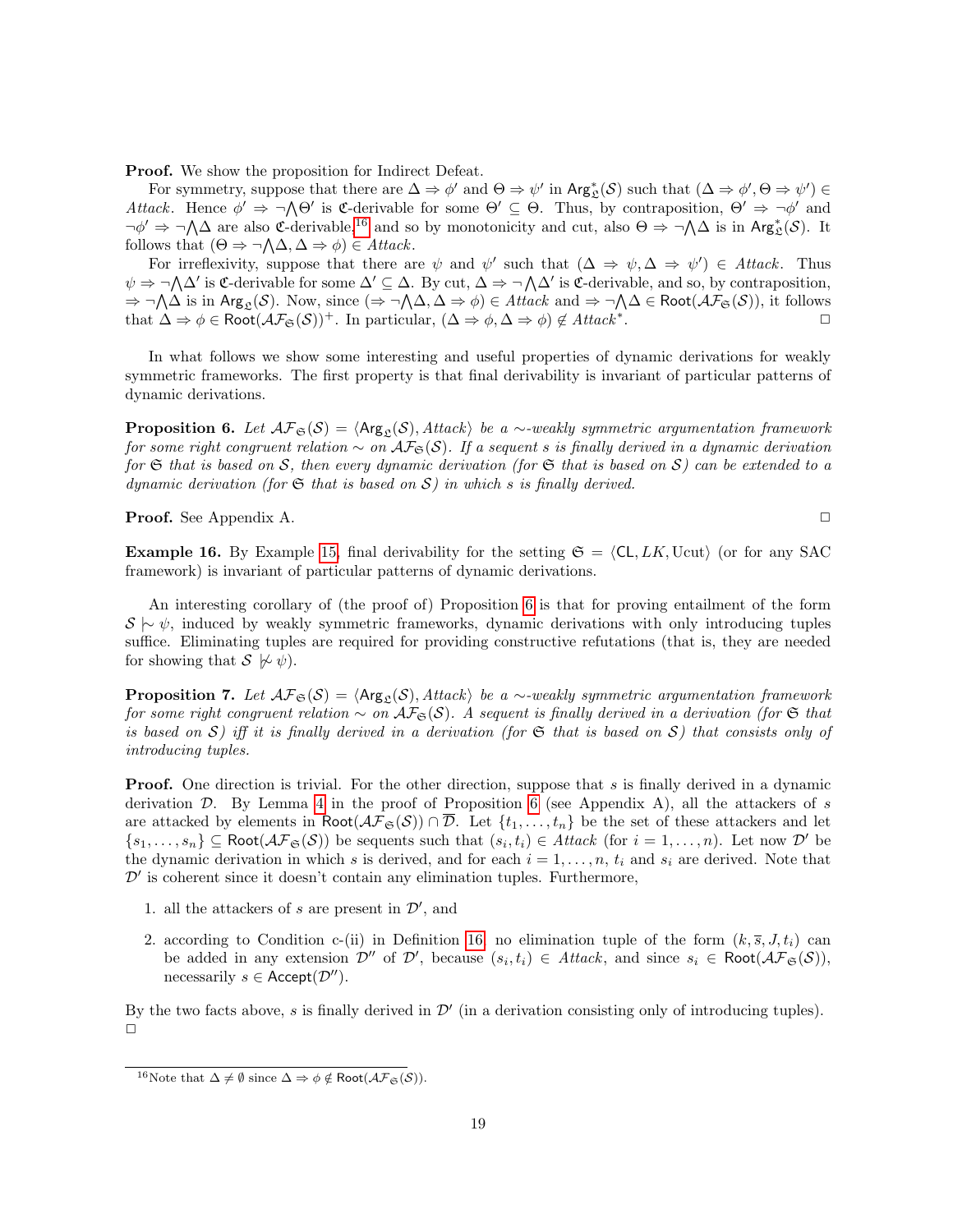Note 5. Some remarks concerning the implications of Proposition [7](#page-18-2) are in order here.

- 1. Clearly, Proposition [7](#page-18-2) is useful since it allows to considerably reduce the search space of proofs of finally derived sequents in weakly symmetric frameworks.
- 2. Although elimination rules are not required for final derivations in weakly symmetric frameworks, in general the presence of such rules may enable the final derivation of certain arguments that could not be finally derived otherwise. In other words, if  $\mathfrak{S}_1 = \langle \mathfrak{L}, \mathfrak{C}, \mathfrak{A}_1 \rangle$  and  $\mathfrak{S}_2 = \langle \mathfrak{L}, \mathfrak{C}, \mathfrak{A}_2 \rangle$  are two settings (and even SAC settings) such that  $\mathfrak{A}_1 \subset \mathfrak{A}_2$ , it is *not* necessarily the case that  $\vdash_{\mathfrak{S}_2} \subseteq \vdash_{\mathfrak{S}_1}$ . This is demonstrated in the next example.

Example 17. Let Weak Rebuttal (WReb) be the same attack rule as Rebuttal (Figure [2\)](#page-6-0), but with the requirement that the support set of the attacked sequent should not be empty  $(\Gamma_2 \neq \emptyset)$ .<sup>[17](#page-19-2)</sup> Consider now the setting  $\mathfrak{S}_1 = \langle \mathsf{CL}, \mathit{LK}, \{ \mathsf{WReb} \} \rangle$  and  $\mathcal{S} = \{p, \neg p, q\}$ . Then  $\mathcal{S} \not\vdash_{\mathfrak{S}_1} q$ , since every sequent of the form  $\Gamma \Rightarrow q$  in Arg<sub>CL</sub>(S) is attacked by  $p, \neg p \Rightarrow \neg q$ . Now, if we add Undercut to the attack rules of the setting, i.e., if  $\mathfrak{S}_2 = \langle \mathsf{CL}, \mathit{LK}, \{\mathsf{WReb}, \mathsf{Ucut}\}\rangle$ , we have that this time  $\mathcal{S} \models_{\mathfrak{S}_2} q$ , since  $\Rightarrow \neg(p \land \neg p)$  attacks  $p, \neg p \Rightarrow \neg q$  and is not attacked itself (due to the restriction of WReb).

Another interesting property of dynamic proof systems (obtained by SAC and some other settings) is that no complementary conclusions are allowed by them even when the set of premises is contradictory. This is shown next.

<span id="page-19-1"></span>**Proposition 8.** Let  $\mathfrak{S} = \langle \mathfrak{L}, \mathfrak{C}, \mathfrak{A} \rangle$  be an argumentation setting and let S be a set of formulas in the underlying language. If G is either a SAC setting or is a  $\sim$ -weakly symmetric setting in which  $\mathfrak A$  contains one of the rebuttal attacks in Figure [2,](#page-6-0) then there is no formula  $\psi$  for which both  $S \vdash_{\mathfrak{S}} \psi$  and  $S \vdash_{\mathfrak{S}} \neg \psi$ .

**Proof.** Suppose for a contradiction that  $S \vdash_{\mathfrak{S}} \psi$  and  $S \vdash_{\mathfrak{S}} \neg \psi$ . Then, there is a dynamic derivation  $\mathcal{D}$ in which a sequent  $s = \Gamma \Rightarrow \psi$  is finally derived for some  $\Gamma \subseteq \mathcal{S}$ , and there is a dynamic derivation  $\mathcal{D}'$  in which  $s' = \Gamma' \Rightarrow \neg \psi$  is finally derived for some  $\Gamma' \subseteq S$ . By Lemma [4](#page-34-0) in the proof of Proposition [6](#page-18-0) (see Appendix A),

(†) all attackers of s and s' are attacked by elements in  $Root(\mathcal{AF}_{\mathfrak{S}}(S))$  and  $s, s' \notin Root(\mathcal{AF}_{\mathfrak{S}}(S))^+$ .

Now, if there is a rebuttal attack in  $\mathfrak A$  we have  $(s', s) \in Attack$ , in contradiction to (†). Alternatively, if G is a SAC setting,  $\mathfrak C$  admits of contraposition, thus by cut  $\Gamma \Rightarrow \neg \Lambda \Gamma'$  attacks s'. Hence,  $\Gamma \Rightarrow \neg \Lambda \Gamma' \in$ Root $(\mathcal{AF}_{\mathfrak{S}}(\mathcal{S}))^+$ , and so there is a  $t = \Theta \Rightarrow \neg \Lambda \Gamma'' \in \text{Root}(\mathcal{AF}_{\mathfrak{S}}(\mathcal{S}))$  that attacks  $\Gamma \Rightarrow \neg \Lambda \Gamma'$ . Note that  $\Theta = \emptyset$  since otherwise  $\Gamma, \Gamma' \Rightarrow \neg \Lambda \Theta$  attacks t (By contraposition and monotonicity we have  $\Gamma, \Gamma' \vdash \neg \Lambda \Theta$ ). In this case t also attacks s, which is a contradiction to  $(\dagger)$ .

# <span id="page-19-0"></span>5. Some Properties of  $\sim$

In this section we consider some properties of the entailment relations that are induced by dynamic proof systems according to Definition [18.](#page-13-2)

## 5.1. Relations between  $\sim$  and  $\vdash$

We start with some results concerning the relations between the base consequence relation and the entailments induced by the corresponding argumentation setting. In these propositions we refer to an entailment  $\downarrow$  that is induced by an argumentation setting  $\mathfrak{S} = \langle \mathfrak{L}, \mathfrak{C}, \mathfrak{A} \rangle$  with a base logic  $\mathfrak{L} = \langle \mathcal{L}, \vdash \rangle$ .

<span id="page-19-3"></span>First, we show that Tarskian consequence relations may be viewed as particular G-entailments:

<span id="page-19-2"></span><sup>17</sup>In particular, WReb is tautology preserving in the sense of Definition [10.](#page-8-4)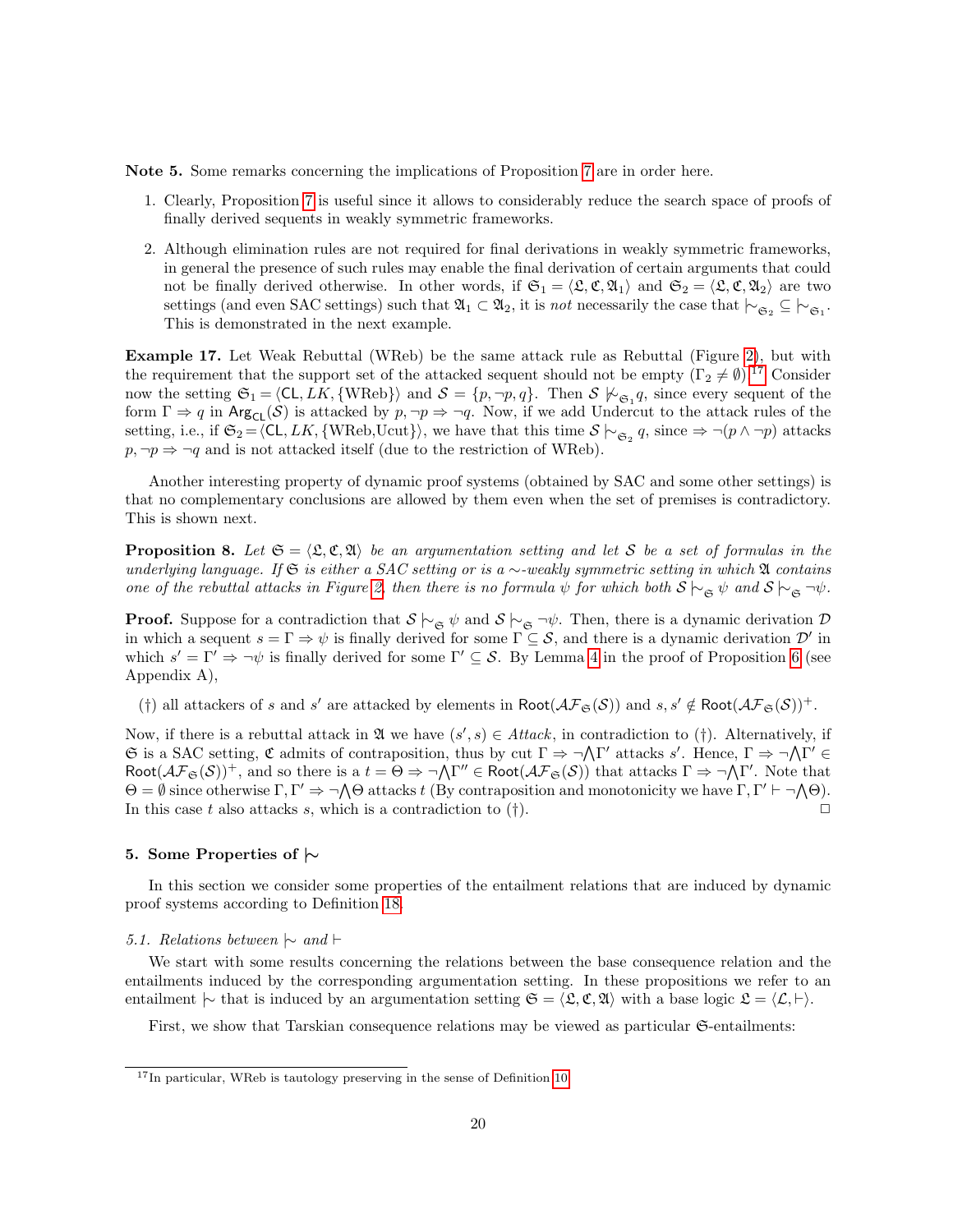**Proposition 9.** If  $\mathfrak{A} = \emptyset$  then  $\sim$  and  $\vdash$  coincide.

**Proof.** If there are no attack rules, dynamic derivations are in fact standard  $\mathfrak{C}$ -proofs in which every derived sequent is finally derived. Thus,  $S \vdash_{\mathfrak{S}} \psi$  iff there is a derivation of  $\Gamma \Rightarrow \psi$  in  $\mathfrak{C}$  for some finite  $\Gamma \subseteq \mathcal{S}$ . Since  $\mathfrak{C}$  is sound and complete for  $\mathfrak{L}$ , the latter is a necessary and sufficient condition for  $\mathcal{S} \vdash \psi$ .  $\Box$ 

Another case where  $\sim$  and  $\vdash$  correlate is the following:

<span id="page-20-0"></span>**Proposition 10.** If S is conflict-free with respect to  $\mathfrak{S}$  (that is, there are no  $\mathfrak{A}$ -attacks between the elements in Arg<sub>c</sub>(S)) then  $S \sim \psi$  iff  $S \vdash \psi$ .

**Proof.** If there are no attacks between arguments in  $Arg_{\mathcal{L}}(\mathcal{S})$  then no attack rule in  $\mathfrak{A}$  is applicable, and so the proof is similar to that of Proposition [9.](#page-19-3)  $\Box$ 

In general, however,  $\sim$  is weaker than  $\vdash$ .

<span id="page-20-1"></span>Proposition 11. If  $S \sim \psi$  then  $S \vdash \psi$ .

**Proof.** If  $S \sim \psi$  then there is an S-based dynamic derivation for  $\mathfrak{S}$ , in which  $\Gamma \Rightarrow \psi$  is finally derived for some finite  $\Gamma \subseteq \mathcal{S}$ . In particular, there is a proof in  $\mathfrak{C}$  for  $\Gamma \Rightarrow \psi$ . Since  $\mathfrak{C}$  is complete for  $\mathfrak{L}$ , this implies that  $\Gamma \vdash \psi$ , and by the monotonicity of  $\mathfrak L$  we have that  $S \vdash \psi$ .

The converse of Proposition [11](#page-20-1) holds for  $\vdash$ -theorems and rules that preserve tautological arguments (see Definition [10\)](#page-8-4).

<span id="page-20-2"></span>**Proposition 12.** If  $\mathfrak{A}$  consists only of tautology preserving rules, then  $\vdash \psi$  implies that  $\rightharpoonup \psi$ .

**Proof.** If  $\vdash \psi$  then the sequent  $\Rightarrow \psi$  is provable in **C**. Since there are only tautology-preserving rules in  $\mathfrak{A}$ , this sequent cannot be attacked, and so any C-proof of  $\Rightarrow \psi$  is also a dynamic derivation for  $\mathfrak{S}$ , in which  $\Rightarrow \psi$  is finally derived.  $\Box$ 

**Corollary 1.** If  $\mathfrak{A}$  consists only of theorem-preserving rules, then

1.  $\vdash \psi$  iff  $\vdash \psi$ , and

2.  $\mathfrak C$  is sound and weakly complete for  $\sim$  (that is,  $\sim \psi$  iff  $\Rightarrow \psi$  is  $\mathfrak C$ -derivable).

**Proof.** By Propositions [11](#page-20-1) and [12.](#page-20-2) ◯

Finally, the next proposition shows that for a large class of argumentation settings the corresponding entailment is closed under the consequence relation of the core logic.

<span id="page-20-3"></span>**Proposition 13.** If  $\sim$  is induced by a SAC setting (Definition [21\)](#page-17-4) then for every finite set S of formulas,  $\mathcal{S} \sim \phi \text{ iff } \{\psi \mid \mathcal{S} \sim \psi\} \vdash \phi.$ 

**Proof.** See Appendix B. ◯

Note 6. A strengthening of the base logic may not have the same effect on the induced entailment: If  $\mathfrak{S}_1 = \langle \mathfrak{L}_1, \mathfrak{C}, \mathfrak{A} \rangle$  and  $\mathfrak{S}_2 = \langle \mathfrak{L}_2, \mathfrak{C}, \mathfrak{A} \rangle$  are two argumentation settings where  $\mathfrak{L}_1 = \langle \mathfrak{L}, \vdash_1 \rangle$  and  $\mathfrak{L}_2 = \langle \mathfrak{L}, \vdash_2 \rangle$ are two logics (for the same language) such that  $\vdash_1 \subset \vdash_2$ , it is *not* necessarily the case that  $\vdash_{\mathfrak{S}_1} \subseteq \vdash_{\mathfrak{S}_2}$ . To see this, consider e.g.  $S = \{p, \neg p\}$ , the logic  $\mathfrak{L}_1$  induced by LK without the negation introduction rule ( $[\Rightarrow \neg]$ , see Figure [1\)](#page-4-2), and Rebuttal as the sole attack rule. Then, for instance,  $S \upharpoonright_{\mathfrak{S}_1} \neg p$  (since  $\neg p \Rightarrow \neg p$  cannot be attacked by Rebuttal in  $\mathfrak{L}_1$ ), but when one switches to classical logic, neither p nor  $\neg p$  is finally derivable, because the strengthening of the core logic yields additional attacks.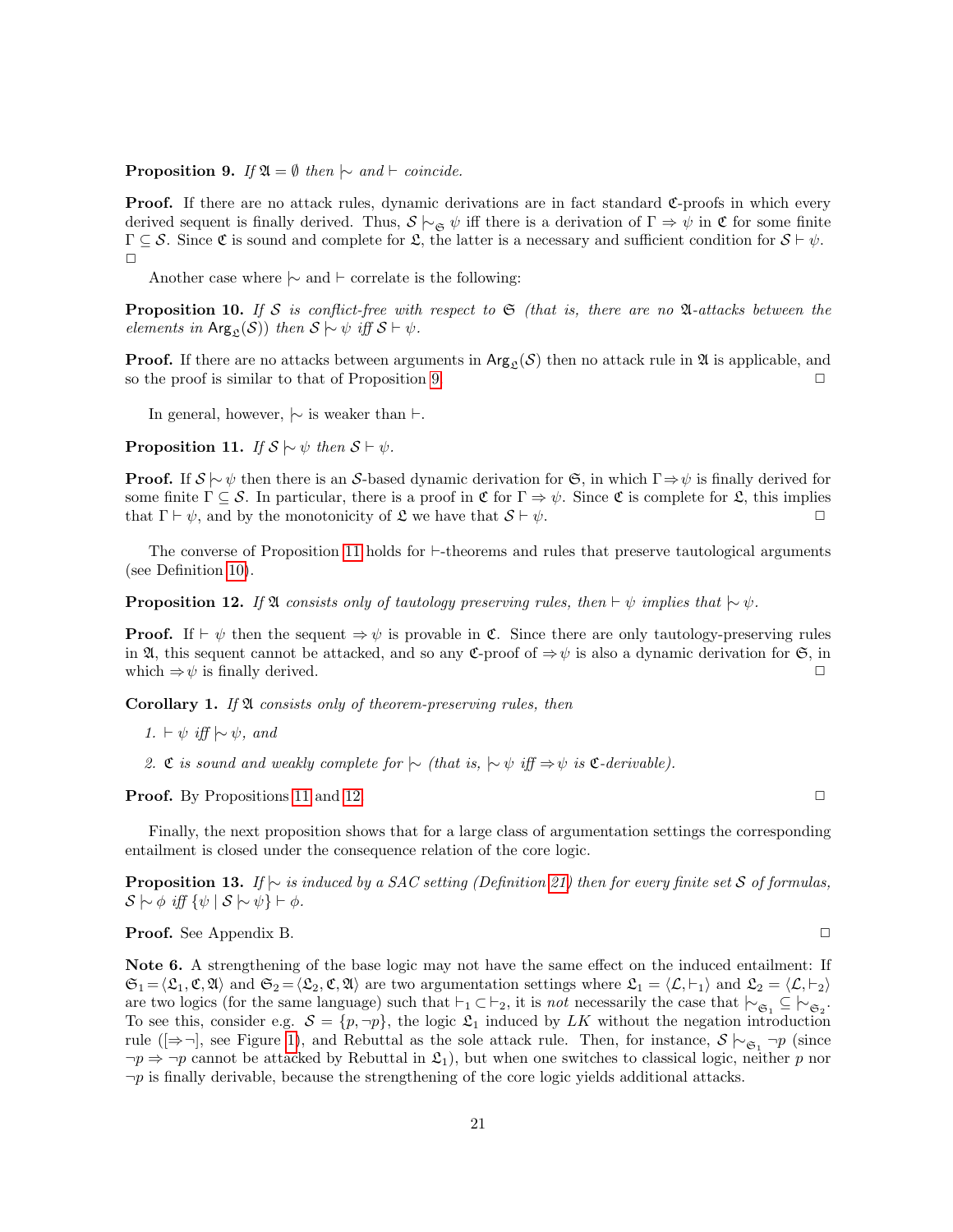#### 5.2. Cautious Reflexivity

As the examples in Section [4](#page-13-0) show, in general  $\sim$  is *not* reflexive: a formula  $\psi$  does not necessarily follow from S even if  $\psi \in S$ . Yet, the next proposition and corollary show that  $\sim$  is *cautiously reflexive*.

**Proposition 14.** If S is conflict-free then  $S \sim \psi$  for all  $\psi \in S$ .

**Proof.** This is a direct corollary of Proposition [10](#page-20-0) and the fact that  $S \vdash \psi$  for every  $\psi \in S$  (since  $\vdash$  is reflexive).  $\Box$ 

# <span id="page-21-0"></span>Corollary 2.

- 1. For every formula  $\psi$  such that  $\{\psi\}$  is conflict-free in S, we have that  $\psi \sim \psi$ .
- 2. For every atom p it holds that  $p \sim p$ .

Note 7. The condition in the last proposition and corollary is indeed required. For instance, if  $\sim$  is the entailment relation that is induced by  $\mathfrak{S} = \langle \mathsf{CL}, LK, \{\text{Ucut}\}\rangle$  (Example [7\)](#page-9-1) then  $p \wedge \neg p \not\models p \wedge \neg p$ .

#### 5.3. Restricted Monotonicity

Clearly,  $\sim$  is not monotonic. For instance, by Corollary [2](#page-21-0) p  $\sim$  p, while Example [7](#page-9-1) shows a case in which  $p, \neg p, q \not\sim p$ . Like reflexivity, monotonicity can be guaranteed in particular cases. For instance, as Proposition [15](#page-21-1) below shows, when adding unrelated information to a SAC framework, this information should not disturb previous inferences. For this proposition we first define in precise terms what 'unrelated information' means and then recall the known notion of uniformity.

<span id="page-21-2"></span>**Definition 22.** Let S be a set of formulas and  $\psi$  a formula in a language L. We denote by Atoms(S) the set of atomic formulas that appear (in some subformula of a formula) in S. We say that S is relevant to  $\psi$ , if Atoms(S) ∩ Atoms( $\{\psi\}$ ) =  $\emptyset$  implies that  $\mathcal{S} = \emptyset$ . A nonempty set S is *irrelevant* to a (nonempty) set T if S is not relevant to any formula in T, i.e.:  $\text{Atoms}(S) \cap \text{Atoms}(\mathcal{T}) = \emptyset$ .

**Definition 23.** Let  $\mathcal{L} = \langle \mathcal{L}, \vdash \rangle$  be a propositional logic. A set S of formulas (in  $\mathcal{L}$ ) is called  $\vdash$ -consistent, if there exists a formula  $\psi$  (in  $\mathcal{L}$ ) such that  $\mathcal{S} \not\vdash \psi$ . We say that  $\mathcal{L}$  is uniform, if  $\mathcal{S}_1 \vdash \psi$  when  $\mathcal{S}_1, \mathcal{S}_2 \vdash \psi$ and  $S_2$  is  $\vdash$ -consistent and irrelevant to  $S_1 \cup \{\psi\}.$ 

**Note 8.** By Los-Suzsko Theorem [\[30\]](#page-29-14), a finitary propositional logic  $\langle \mathcal{L}, \vdash \rangle$  is uniform iff it has a single characteristic matrix (see also [\[46\]](#page-29-15)). Thus, classical logic as well as many other logics are uniform.

<span id="page-21-1"></span>**Proposition 15.** Let  $\mathfrak{S} = \langle \mathfrak{L}, \mathfrak{C}, \mathcal{A} \rangle$  be a SAC settings whose base logic  $\mathfrak{L}$  is uniform and let  $|~\circ$  be the induced entailment. Suppose that  $S_1 \cup S_2$  is a finite set of formulas in the underlying language. If  $S_1 \cup \{\phi\}$ is irrelevant to  $S_2$  then  $S_1 \rhd \phi$  iff  $S_1, S_2 \rhd \phi$ .

A few notes concerning the last proposition are in order prior to its proof. Proposition [15](#page-21-1) shows that entailments induced by SAC settings satisfy the property of non-interference [\[17\]](#page-28-12) with respect to finite sets of assumptions. One direction of it (if  $S_1 \rhd \phi$  then  $S_1, S_2 \rhd \phi$ ) is a restricted form of monotonicity to irrelevant premise sets. Note that non-interference is more than a bi-directional version of uniformity for non-monotonic entailments (or of the *basic relevance criterion* [\[8\]](#page-28-13)), since here  $S_2$  may not be consistent.

**Proof of Proposition [15.](#page-21-1)** We show the claim for the case that Undercut is an attack rule. We will indicate in the proof (see Footnote [18\)](#page-23-0) what changes are necessary for Canonical Undercut. The cases of Defeat attacks and other forms of Undercut are shown in a very similar way and are left to the reader.

In what follows we will denote by  $\overline{\mathcal{D}}$  the set of all the sequents that occur in the proof tuples of a (simple) derivation D.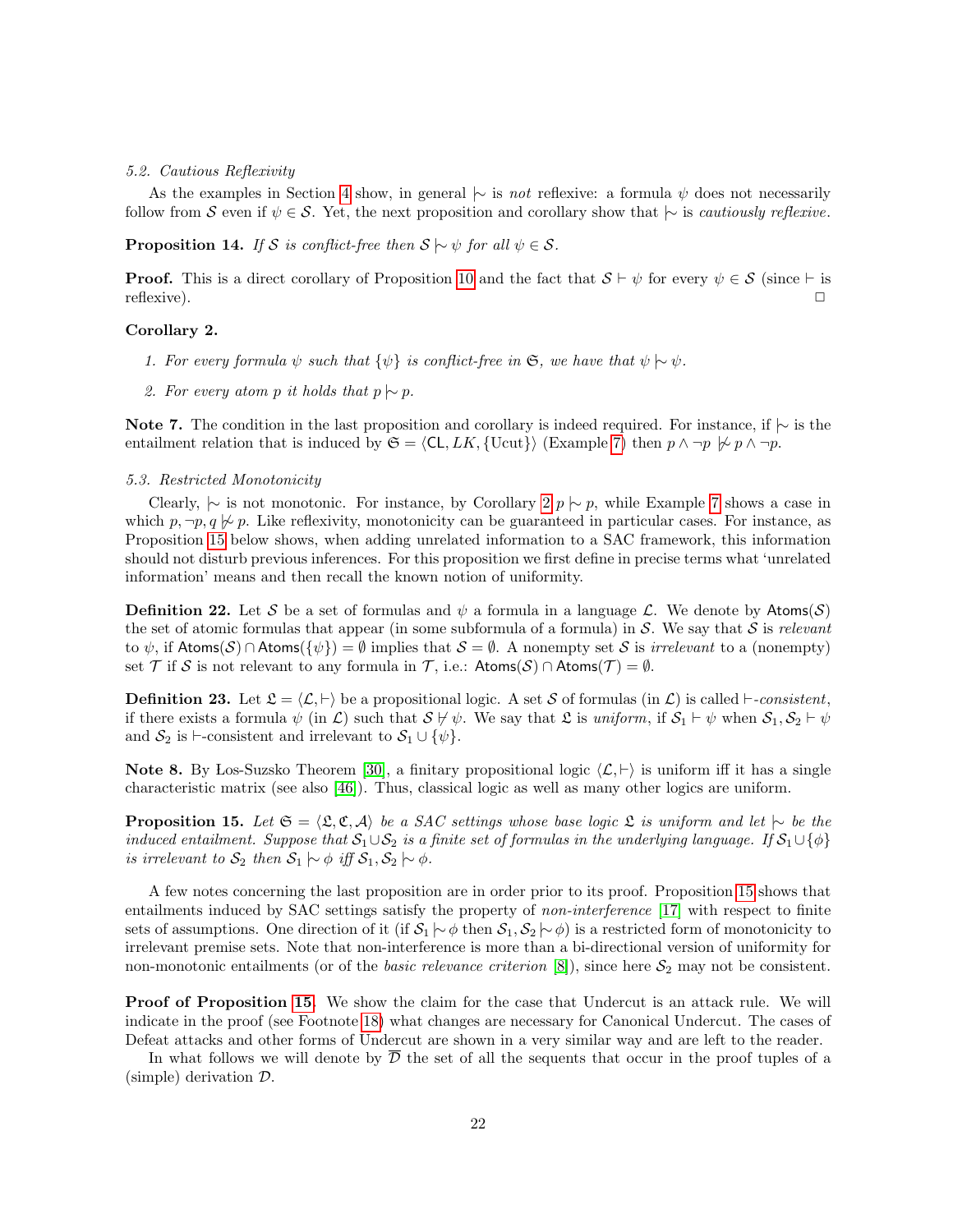Suppose that  $S_1 \sim \phi$ . Then, there is a dynamic derivation  $\mathcal{D}_1$ , in which some  $\Gamma \Rightarrow \phi$  is finally derived where  $\Gamma \subseteq \mathcal{S}_1$ . By Proposition [7](#page-18-2) we can assume that  $\mathcal{D}_1$  does not contain any eliminating tuples. Let  $\mathcal{D}_1^*$ be the extension of  $\mathcal{D}_1$  in which for each  $\Omega \subseteq \mathcal{S}_1 \cup \mathcal{S}_2$  which is inconsistent,  $\Rightarrow \neg \bigwedge \Omega$  is added to  $\mathcal{D}_1$ . Note that since G is a SAC setting, for every inconsistent  $\Omega$ , it holds that  $\vdash \neg \bigwedge \Omega$  and so  $\Rightarrow \neg \bigwedge \Omega$  is derivable in  $\mathfrak{C}$ . Also, since  $S_1 \cup S_2$  is finite, there are only finitely many such sequents.

Assume now for a contradiction that  $S_1, S_2 \not\blacktriangleright \phi$ . Note that  $\mathcal{D}_1^{\star}$  is also a dynamic derivation based on  $S_1 \cup S_2$ . Let  $\mathcal{D}_1^{\perp}$  be the extension of  $\mathcal{D}_1^{\star}$  by the eliminating tuples  $\langle k, \Omega \nRightarrow \delta, J_k, \Rightarrow \neg \Lambda \Omega \rangle$  for all the inconsistent subsets  $\Omega \subseteq \mathcal{S}_1 \cup \mathcal{S}_2$ . By our assumption, there is an extension  $\mathcal{D}_2$  of  $\mathcal{D}_1^{\perp}$ , in which  $\Gamma \Rightarrow \phi$  is eliminated by some eliminating tuple  $T_k = \langle k, \Gamma \nRightarrow \phi, J_k, \Theta \Rightarrow \psi \rangle$ . Thus,  $\psi \Rightarrow \neg \Lambda \Gamma'$  is derivable in  $\mathfrak C$  for some non-empty  $\Gamma' \subseteq \Gamma$ .

By cut,  $\Theta \Rightarrow \neg \Lambda \Gamma'$  is also derivable in C. Note that  $\Theta$  is consistent (otherwise it would be attacked by  $\Rightarrow \neg \bigwedge \Theta'$  for some  $\Theta' \subseteq \Theta$  in  $\mathcal{D}_1^*$ , in which case  $T_k$  cannot be added to the proof in view of Defini-tion [16](#page-12-0) c.ii). Thus,  $\Theta \cap \mathcal{S}_2$  is consistent as well. Thus, by the uniformity of  $\mathfrak{L}, \Theta - \mathcal{S}_2 \Rightarrow \neg \Lambda \Gamma'$  is derivable in C.

Note that, again in view of the uniformity of  $\mathfrak{L}$ ,

(†) for every attacker  $\Theta' \Rightarrow \psi' \in \text{Accept}(\mathcal{D}_2) \cap \text{Arg}(\mathcal{S}_1 \cup \mathcal{S}_2)$  of some  $\Omega \Rightarrow \delta \in \text{Arg}_{\mathcal{L}}(\mathcal{S}_1)$ <br>there is a  $\Theta' \subseteq \mathcal{S}$  of  $\Theta$  (for some  $\Theta' \subseteq \mathcal{O}$ ) that also attacks  $\Theta \rightarrow \delta$ there is a  $\Theta' - \mathcal{S}_2 \Rightarrow \neg \bigwedge \Omega'$  (for some  $\Omega' \subseteq \Omega$ ) that also attacks  $\Omega \Rightarrow \delta$ .

Let  $(\Theta'_1 - S_2 \Rightarrow \neg \bigwedge \Omega'_1, \Omega_1 \Rightarrow \delta_1), \ldots, (\Theta'_n - S_2 \Rightarrow \neg \bigwedge \Omega'_n, \Omega_n \Rightarrow \delta_n) \in \text{Attack be a list of all such pairs}$ (including  $(\Theta - \mathcal{S}_2 \Rightarrow \neg \bigwedge \Gamma', \Gamma \Rightarrow \phi)$ ).

We now show that  $\Gamma \Rightarrow \phi$  is not finally derived in  $\mathcal{D}_1$ , which is a contradiction. For this, we extend  $\mathcal{D}_1$  to  $\mathcal{D}'_1$  with a proof of the sequents  $\Theta'_i - \underline{\mathcal{S}}_2 \Rightarrow \neg \bigwedge \Omega'_i$  for every  $i = 1, \ldots, n$ . Subsequently we also add, for every  $i = 1, \ldots, n$  for which  $\Omega_i \Rightarrow \delta_i \in \overline{\mathcal{D}'_1}$ , an eliminating tuple for  $\Omega_i \not\Rightarrow \delta_i$ , based on the attack by  $\Theta'_i - \mathcal{S}_2 \Rightarrow \neg \bigwedge \Omega'_i.$ 

We now show that  $\mathcal{D}'_1$  is coherent. For this we have to show that there are no  $1 \leq i, j \leq n$  for which  $\Theta'_i - S_2 \Rightarrow \neg \bigwedge \Omega'_i$  is  $\Omega_j \Rightarrow \delta_j$ . Assume for a contradiction that there are such i and j. But this implies that  $\Theta_i'$  is inconsistent, which contradicts that  $\Theta_i' \Rightarrow \psi_i' \in \text{Accept}(\mathcal{D}_2)$ , since  $\Rightarrow \neg \bigwedge \Theta_i' \in \mathcal{D}_1^{\perp}$ .

Note also that the extension of  $\mathcal{D}_1$  by the eliminating tuples is in accordance with Definition [16](#page-12-0) c.ii. To show this suppose some  $\Theta'_i - \mathcal{S}_2 \Rightarrow \neg \bigwedge \Omega'_i$  is attacked by some  $\Lambda \Rightarrow \sigma \in \overline{\mathcal{D}'_1} \cap \text{Arg}(\mathcal{S}_1)$ . Then  $\Lambda \Rightarrow \sigma$  also attacks  $\Theta'_i \Rightarrow \psi'_i \in \text{Accept}(\mathcal{D}_2)$ , and so  $\Lambda \Rightarrow \sigma \in \text{Elim}(\mathcal{D}_2)$ . Thus, there is an attacker  $\Theta'_j \Rightarrow \psi'_j \in \text{Accept}(\mathcal{D}_2) \text{ of } \Lambda \Rightarrow \sigma.$  In view of (†), then,  $\langle k, \Lambda \not\Rightarrow \sigma, J_k, \Theta'_j - S_2 \Rightarrow \neg \Lambda \Lambda \rangle$  was one of the eliminating tuples added to  $\mathcal{D}'_1$ , and hence  $\Lambda \Rightarrow \sigma \in \text{Elim}(\mathcal{D}'_1)$ .

The considerations above show that  $\mathcal{D}'_1$  is a valid dynamic derivation. This derivation is based on  $\mathcal{S}_1$ , extends  $\mathcal{D}_1$ , and in which  $\Gamma \Rightarrow \phi \in \text{Elim}(\mathcal{D}'_1)$ . This is a contradiction to the final derivability of  $\Gamma \Rightarrow \phi$ .

Suppose now that  $S_1, S_2 \rightarrow \emptyset$ . Again, by Proposition [7](#page-18-2) there is a dynamic derivation D that is based on  $S_1\cup S_2$ , in which some  $\Gamma\Rightarrow\phi$  is finally derived for  $\Gamma\subseteq S_1\cup S_2$ , and which doesn't contain any eliminating tuples. Note that  $\Gamma$  is consistent since otherwise we can extend  $\mathcal D$  with  $\Rightarrow \neg \Lambda \Gamma$  and subsequently eliminate  $\Gamma \Rightarrow \phi$ . So  $\Gamma \cap \mathcal{S}_2$  is consistent as well. Hence, by the uniformity of  $\mathfrak{L}$ , also  $\Gamma - \mathcal{S}_2 \vdash \phi$ .

We now extend  $\mathcal D$  to  $\mathcal D'$  (with line numbers  $l+1,\ldots,l'$ ) by deriving  $\Omega-\mathcal S_2\Rightarrow\psi$  for each  $\Omega\Rightarrow\psi\in\overline{\mathcal D}$ for which  $\Omega - \mathcal{S}_2 \vdash \psi$ . Thus,  $\Gamma - \mathcal{S}_2 \Rightarrow \phi$  is in Accept $(\mathcal{D}')$ . Note that in  $\mathcal{D}'$  we have that

(†) for every attacker  $s \in \overline{\mathcal{D}'}$  of some  $t \in \text{Arg}_{\mathfrak{L}}(\mathcal{S}_1)$  there is a  $s' \in \text{Arg}_{\mathfrak{L}}(\mathcal{S}_1) \cap \overline{\mathcal{D}'}$  that attacks t.

This is warranted in view of the uniformity of  $\mathfrak{L}$ : if some  $\Omega \Rightarrow \psi \in \overline{\mathcal{D}}'$  attacks some  $\Theta \Rightarrow \delta \in \text{Arg}_{\mathfrak{L}}(\mathcal{S}_1)$ then  $\psi \vdash \neg \bigwedge \Theta'$  for some  $\Theta' \subseteq \Theta \subseteq \mathcal{S}_1$ , and by cut and uniformity,  $\Omega - \mathcal{S}_2 \Rightarrow \neg \bigwedge \Theta' \in \text{Arg}_{\mathcal{L}}(\mathcal{S}_1)$  attacks  $\Theta \Rightarrow \delta$ . (If  $\Theta$  is inconsistent,  $\Rightarrow \neg \bigwedge \Theta \in \text{Arg}_{\mathfrak{L}}(\mathcal{S}_1)$  attacks  $\Theta \Rightarrow \delta$ .)

Let  $Atoms(S_2) = \{p_1, \ldots, p_n\}$  and let  $\{p'_1, \ldots, p'_n\}$  be a set of atoms for which  $(Atoms(S_1) \cup$ Atoms $(S_2)$ )  $\cap$   $\{p'_1, \ldots, p'_n\} = \emptyset$ . We denote by  $\mathcal{D}'[p_1, \ldots, p_n/p'_1, \ldots, p'_n]$  the result of simultaneously replacing all occurrences of  $p_i$  by  $p'_i$  for  $i = 1, ..., n$  in each  $t \in \overline{\mathcal{D}}'$ . Let now  $\mathcal{D}''$  be the result of concatenating  $\mathcal{D}'$  and  $\mathcal{D}'[p_1,\ldots,p_n/p_1',\ldots,p_n']$  (after changing the line numbers  $1,\ldots,l'$  of the tuples in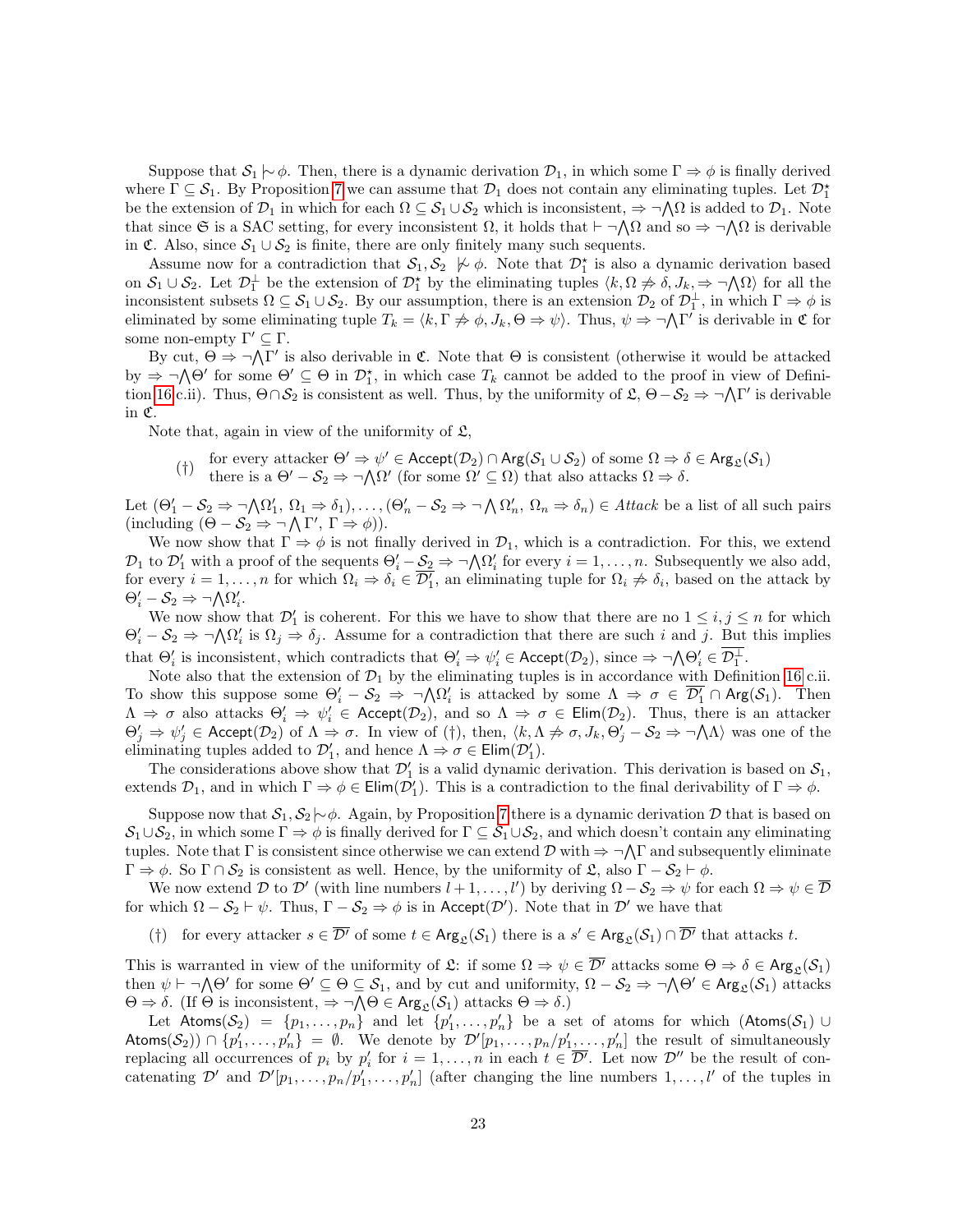$\mathcal{D}'[p_1,\ldots,p_n/p_1',\ldots,p_n']$  to  $l'+1,\ldots,l'+l'+1$ , respectively). Note that  $\mathcal{D}''$  is still a dynamic derivation that is based on  $S_1 \cup S_2$ , and which extends  $\mathcal{D}'$ . Thus,  $\Gamma \Rightarrow \phi$  is finally derived in  $\mathcal{D}''$ .

Note that  $\Gamma - S_2 \Rightarrow \phi$  is also finally derived in  $\mathcal{D}''$ , since every attacker of  $\Gamma - S_2 \Rightarrow \phi$  is also an attacker of  $\Gamma \Rightarrow \phi$ , and the latter is finally derived in  $\mathcal{D}''$ .<sup>[18](#page-23-0)</sup> Since  $\mathcal{D}''$  doesn't contain eliminating tuples,  $\mathcal{D}''$  is also a dynamic derivation based on  $\mathcal{S}_1$ .

Assume now for a contradiction that  $S_1 \not\vdash \phi$ . Then  $\mathcal{D}''$  can be extended to  $\mathcal{D}'''$  in such a way that  $\Gamma - \mathcal{S}_2 \Rightarrow \phi$  is eliminated. Let  $\mathcal{D}^*$  be the result of replacing each proof tuple  $\langle l, s, J, t \rangle$  which was added in  $\mathcal{D}'''$  to  $\mathcal{D}''$  by  $\langle l, s[p_1, \ldots, p_n/p'_1, \ldots, p'_n], J', t[p_1, \ldots, p_n/p'_1, \ldots, p'_n] \rangle$ , where  $s[p_1, \ldots, p_n/p'_1, \ldots, p'_n]$  and  $t[p_1,\ldots,p_n/p'_1,\ldots,p'_n]$  are the results of simultaneously replacing each  $p_i$  with  $p'_i$  (for  $i=1,\ldots,n$ ) in s and t, and J' is the result of replacing each line number in J which refers to a line in  $\mathcal{D}'$  with the corresponding line number in  $l' + 1, \ldots, l' + l' + 1$ . Since  $\mathcal{D}'''$  is a dynamic derivation based on  $\mathcal{S}_1$  it is easy to see that also  $\mathcal{D}^*$  is a dynamic derivation based on  $\mathcal{S}_1$ . Note that:

$$
(\ddagger)
$$
 every  $\Theta \Rightarrow \psi \in \overline{\mathcal{D}^*}$  for which  $\Theta \cap \mathcal{S}_2 \neq \emptyset$  is in  $\overline{\mathcal{D}'}$ .

Let now  $\mathcal{D}^{\ddagger}$  be the result of adding after each eliminating tuple  $\langle k, \Theta \neq \psi, J, t \rangle$  in  $\mathcal{D}^*$  eliminating tuples  $\langle k', \Theta' \nRightarrow \psi', J', t \rangle$  for every  $\Theta' \Rightarrow \psi' \in \overline{\mathcal{D}'}$  for which  $\Theta \subset \Theta' \subseteq (\mathcal{S}_1 \cup \mathcal{S}_2)$  and  $\Theta' \cap \mathcal{S}_2 \neq \emptyset$  (where the line numbers and the justifications are adjusted accordingly). Thus,

$$
(\star) \quad \text{whenever } \Theta \Rightarrow \psi \in \text{Elim}(\mathcal{D}^{\ddagger}), \text{ also } \Theta' \Rightarrow \psi' \in \text{Elim}(\mathcal{D}^{\ddagger}).
$$

Note that  $\mathcal{D}^{\ddagger}$  is also a coherent simple derivation based on  $\mathcal{S}_1\cup\mathcal{S}_2$ , since  $\mathcal{D}^*$  is coherent, Attack $(\mathcal{D}^{\ddagger})$  =  $\mathsf{Attack}(\mathcal{D}^{\star}) \subseteq \mathsf{Arg}_{\mathfrak{L}}(\mathcal{S}_1), \text{ and } \mathsf{Elim}(\mathcal{D}^{\ddagger}) - \mathsf{Elim}(\mathcal{D}^{\star}) \subseteq \mathsf{Arg}_{\mathfrak{L}}(\mathcal{S}_1 \cup \mathcal{S}_2) - \mathsf{Arg}_{\mathfrak{L}}(\mathcal{S}_1). \ \ \text{By (†), (‡), and (★),}$ Requirement (c.ii) of Definition [16](#page-12-0) also holds for  $\mathcal{D}^{\ddagger}$ . To see this let  $\Theta \Rightarrow \psi \in \text{Attack}(\mathcal{D}^{\ddagger})$  and suppose that  $t = \Omega \Rightarrow \sigma \in \overline{\mathcal{D}^{\ddagger}}$  attacks  $\Theta \Rightarrow \psi$ . If  $t \in \mathsf{Arg}(\mathcal{S}_1)$  we know that  $t \in \mathsf{Elim}(\mathcal{D}^{\star}) \subseteq \mathsf{Elim}(\mathcal{D}^{\ddagger})$ since  $\mathcal{D}^*$  is coherent. Suppose then that  $t \in \mathsf{Arg}(\mathcal{S}_1 \cup \mathcal{S}_2) - \mathsf{Arg}(\mathcal{S}_1)$ . By (‡),  $t \in \overline{\mathcal{D}}'$ . Then, by (†)  $t' = \Omega - \mathcal{S}_2 \Rightarrow \sigma \in \mathcal{D}''$  also attacks  $\Theta \Rightarrow \psi$ . Since  $\mathcal{D}^{\star}$  is a dynamic derivation,  $t' \in \text{Elim}(\mathcal{D}^{\star}) \subseteq \text{Elim}(\mathcal{D}^{\ddagger})$ , and by  $(\star)$ ,  $t \in \text{Elim}(\mathcal{D}^{\ddagger})$ .

We have shown that  $\mathcal{D}^{\ddagger}$  is also a dynamic derivation based on  $\mathcal{S}_1 \cup \mathcal{S}_2$ . However, since  $\Gamma - \mathcal{S}_2 \Rightarrow \phi$  is eliminated in  $\mathcal{D}^{\ddagger}$ , this contradicts the final derivability of  $\Gamma - \mathcal{S}_2 \Rightarrow \phi$  in  $\mathcal{D}''$ .  $\Box$ 

Note 9. The assumption that the sets of premises are finite is necessary for Proposition [15.](#page-21-1) Indeed, let  $\mathcal{L} = \langle \mathcal{L}, \vdash \rangle$  be a logic with a  $\vdash$ -conjunction  $\land$  and a  $\vdash$ -negation  $\neg$ , satisfying the following rules:

<span id="page-23-1"></span>
$$
\frac{\Gamma \Rightarrow \neg \psi, \neg \phi}{\Gamma \Rightarrow \neg (\psi \land \phi)}, \qquad \frac{\Gamma \Rightarrow \neg (\psi \land \phi)}{\Gamma \Rightarrow \neg \psi, \neg \phi}.
$$
\n(3)

We denote by  $\sim$  the entailment relation (according to Definition [18\)](#page-13-2) for an argumentation setting whose base logic is  $\mathfrak L$  and whose sole attack rule is Canonical Undercut.

Let  $S_1 = \{p_1, \neg p_1, \neg \neg p_1\}$  and  $S_2 = \{p_i \mid i \geq 2\}$ . Clearly,  $S_2$  is  $\vdash$ -consistent and irrelevant to  $S_1$ . Yet, we show that: (a)  $S_1 \sim p_1$  while: (b)  $S_1, S_2 \not\sim p_1$ .

A derivation for proving Claim (a) may be the following:

<span id="page-23-0"></span><sup>&</sup>lt;sup>18</sup> Note that that  $\Gamma - \mathcal{S}_2 \Rightarrow \phi$  is finally derived in D<sup>tt</sup> also when Canonical Undercut is incorporated. To see this, assume for a contradiction that  $\Gamma - \mathcal{S}_2 \Rightarrow \phi$  is not finally derived in  $\mathcal{D}''$  in this case. Then there is an extension  $\mathcal{D}'''$  of  $\mathcal{D}''$  in which  $\Gamma - S_2 \Rightarrow \phi$  is eliminated due to some eliminating tuple  $\langle k, \Gamma - S_2 \not\Rightarrow \phi, \Theta \Rightarrow \neg \Lambda(\Gamma - S_2) \rangle$ . However, for every canonical undercutter  $\Theta \Rightarrow \neg \Lambda(\Gamma - \mathcal{S}_2)$  of  $\Gamma - \mathcal{S}_2 \Rightarrow \phi$ , the sequent  $\Theta \Rightarrow \neg \Lambda \Gamma$  is also C-derivable (indeed, by contraposition and monotonicity,  $\Theta \vdash \neg \bigwedge \Gamma$  since  $\Theta \vdash \neg \bigwedge (\Gamma - \mathcal{S}_2)$  and this sequent is a canonical undercutter of  $\Gamma \Rightarrow \phi$ . Thus, we can further extend  $\mathcal{D}'''$  by deriving  $\langle k', \Gamma \neq \phi, \Theta \Rightarrow \neg \Lambda \Gamma \rangle$  so that  $\Gamma \Rightarrow \phi$  is eliminated. This contradicts that  $\Gamma \Rightarrow \phi$  is finally derived in  $\mathcal{D}''$ .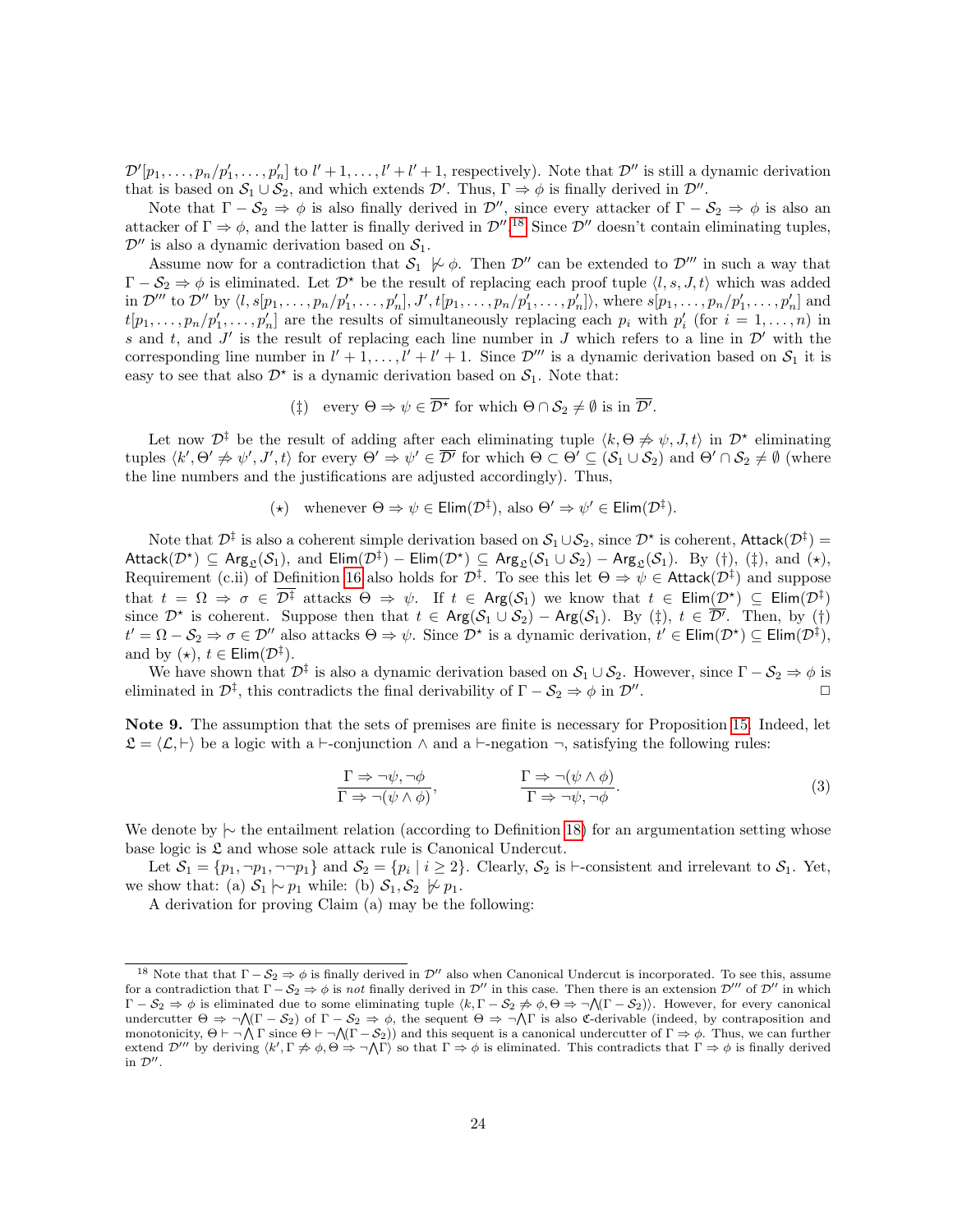| 1. $p_1 \Rightarrow p_1$                   | Axiom                                                        |  |
|--------------------------------------------|--------------------------------------------------------------|--|
| 2. $\neg p_1 \Rightarrow \neg p_1$         | Axiom                                                        |  |
| 3. $\neg\neg p_1 \Rightarrow \neg\neg p_1$ | Axiom                                                        |  |
| 4. $\neg p_1 \nRightarrow \neg p_1$        | Can-Ucut, 3, 3, 3, 2 $\neg\neg p_1 \Rightarrow \neg\neg p_1$ |  |

The only potential attacker of Tuple 1 is Tuple 2, but the latter is eliminated and there is no way to attack its attacker, Tuple 3. Thus  $p_1 \Rightarrow p_1$  is finally derived here.

For Claim (b), note that once  $S_2$  is available, we can for instance extend the previous derivation by:

5.  $\neg p_1, p_2 \Rightarrow \neg p_1$  Weakening, 2 6.  $p_1 \neq p_1$  Can-Ucut, 5, 2, 2, 1  $\neg p_1, p_2 \Rightarrow \neg p_1$  <sup>[19](#page-24-0)</sup>

Tuple 1 can still be defended by eliminating  $\neg p_1, p_2 \Rightarrow \neg p_1$  (using the rules [3](#page-23-1) above), but then it may be re-attacked, e.g., by  $\neg p_1, p_3 \Rightarrow \neg p_1$  (a weakening of Tuple 2), and so on. It follows that Tuple 1 is never finally derived. A similar argument applies to other ways of deriving  $p_1$ , such as by using  $p_1, p_2 \Rightarrow p_1$ .

## 5.4. Cumulativity

In the previous sections we have shown that although |∼ is not a Tarskian consequence relation (being, e.g., non-monotonic), it still satisfies some cautious versions of the properties listed in Definition [4.](#page-2-1) This suggests that entailments induced by argumentation settings may satisfy the rationality postulates for non-monotonic reasoning (NMR), introduced by Makinson and Gärdenfors [\[23,](#page-28-7) [31\]](#page-29-6), and by Kraus, Lehmann, and Magidor [\[29\]](#page-29-16). In this section we consider these postulates.

**Definition 24.** An entailment  $\sim$  is called  $\vdash$ -*cumulative* if the following conditions are satisfied:

Cautious Reflexivity (CR): If  $\psi \Rightarrow \psi$  is not contradictory<sup>[20](#page-24-1)</sup> then  $\psi \sim \psi$ .

Cautious Monotonicity (CM): If  $S \sim \phi$  and  $S \sim \psi$  then  $S, \phi \sim \psi$ .

Cautious Cut (CC): If  $S \sim \phi$  and  $S, \phi \sim \psi$  then  $S \sim \psi$ .<sup>[21](#page-24-2)</sup>

Left Logical Equivalence (LLE): If  $\phi \vdash \psi$  and  $\psi \vdash \phi$  then  $\mathcal{S}, \phi \models \rho$  iff  $\mathcal{S}, \psi \models \rho$ .

Right Weakening (RW): If  $\phi \vdash \psi$  and  $S \sim \phi$  then  $S \sim \psi$ .

A cumulative entailment is called preferential if it satisfies the following condition:

Disjunction Property (OR): If  $S, \phi \sim \rho$  and  $S, \psi \sim \rho$  then  $S, \phi \vee \psi \sim \rho$ .

In what follows we shall restrict ourselves to cases where the set  $\mathcal S$  in the rules above is finite.

<span id="page-24-3"></span>**Proposition 16.** Every entailment  $\downarrow \sim$  that is induced by a SAC setting  $\mathfrak{S} = \langle \mathfrak{L}, \mathfrak{L}, \mathfrak{A} \rangle$  where  $\mathfrak{L} = \langle \mathcal{L}, \vdash \rangle$ ,  $is \vdash$ -cumulative.

<span id="page-24-0"></span><sup>19</sup>Note that with Ucut the extension of Lines 1–5 by Line 6 would not be allowed, since Tuple 5 is Ucut-attacked by Tuple 3. <sup>20</sup>Recall Definition [5.](#page-3-3)

<span id="page-24-2"></span><span id="page-24-1"></span><sup>&</sup>lt;sup>21</sup>The combination of CM and CC is sometimes called cumulativity [\[23,](#page-28-7) [31\]](#page-29-6): If  $S \sim \phi$  then  $S \sim \psi$  iff  $S, \phi \sim \psi$ .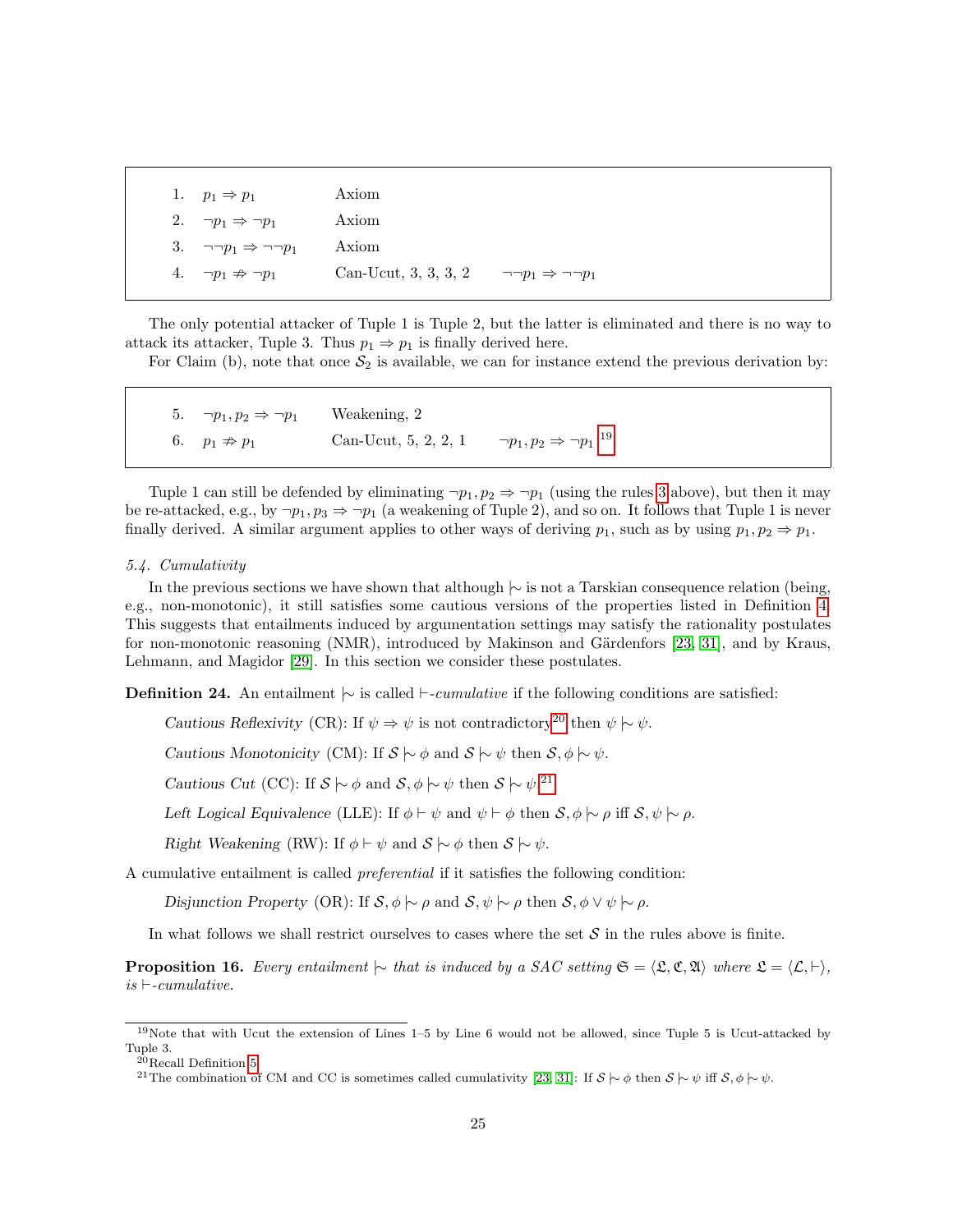**Proof.** Since  $\psi \Rightarrow \psi$  is not contradictory,  $\{\psi\}$  is conflict free, and since  $\psi \vdash \psi$ , by Proposition [10,](#page-20-0)  $\psi \vdash \psi$ as well. This shows (CR). For (RW) assume that  $S \sim \phi$ . By Proposition [13,](#page-20-3)  $\{\rho \mid S \sim \rho\} \vdash \phi$ , and if  $\phi \vdash \psi$ , by cut we get that  $\{\rho \mid S \sim \rho\} \vdash \psi$ . By Proposition [13](#page-20-3) again,  $S \sim \psi$ .

The proofs of the three other conditions are longer and rather technical, so we moved them to Appendix B. Note that LLE is shown there for a larger class of entailment relations than that of the proposition.

Note 10. The following example shows that  $\vdash$  is not preferential even for SAC settings. Consider the setting  $\mathfrak{S} = \langle \mathsf{CL}, LK, \mathsf{Ucut} \rangle$  and the set  $\mathcal{S} = \{p \land \neg q, p \land \neg r\}$ . We show that  $\mathcal{S}, q \mid \sim p$  and  $\mathcal{S}, r \mid \sim p$ , but  $S, q \vee r \not\leftrightarrow p$ . Indeed, here is a dynamic derivation that is based on  $S \cup \{r\}$  and in which  $p \wedge \neg q \Rightarrow p$  is finally derived (thus  $S, r \sim p$ ).<sup>[22](#page-25-0)</sup>

| 1.  | $p \wedge \neg q \Rightarrow p \wedge \neg q$                                                                             | Ax              |
|-----|---------------------------------------------------------------------------------------------------------------------------|-----------------|
|     |                                                                                                                           |                 |
| 2.  | $p \wedge \neg q \Rightarrow p$                                                                                           | LK              |
| 3.  | $\Rightarrow \neg((p \wedge \neg r) \wedge r)$                                                                            | LK              |
| 4.  | $\Rightarrow \neg((p \land \neg r) \land r \land (p \land \neg q))$                                                       | LK              |
| 5.  | $p \wedge \neg r, r \Rightarrow \neg (p \wedge \neg q)$                                                                   | LK              |
| 6.  | $p \wedge \neg r, r, p \wedge \neg q \Rightarrow \neg (p \wedge \neg q)$                                                  | LK              |
| 7.  | $\neg((p \land \neg r) \land r) \Rightarrow \neg((p \land \neg r) \land r)$                                               | Ax              |
| 8.  | $p \wedge \neg r, r \nRightarrow \neg (p \wedge \neg q)$                                                                  | Def, 3, 7, 7, 5 |
| 9.  | $\neg((p \land \neg r) \land r \land (p \land \neg q)) \Rightarrow \neg((p \land \neg r) \land r \land (p \land \neg q))$ | Ax              |
| 10. | $p \wedge \neg r, r, p \wedge \neg q \neq \neg (p \wedge \neg q)$                                                         | Def, 4, 9, 9, 6 |

Here, not only that  $p \land \neg q \Rightarrow p$  is derived in Tuple 2 (based on Tuple 1), it is also finally derived, because the (non-attacked) sequents in Tuples 3 and 4 block (i.e., counter Ucut-attack) any attempt to Ucut-attack  $p \wedge \neg q \Rightarrow p$ . Indeed, the potential attacker of Tuple 5 is counter-attacked in Tuple 8 and the potential attacker of Tuple 6 is counter-attacked in Tuple 10.

Similar considerations show that  $S, q \rightarrow p$ . However,  $S, q \vee r \not\vdash p$ . The reason is the following: Given the premise set  $S \cup \{r \vee q\}$  there are essentially two ways to conclude p: either by deriving  $s_1 = p \wedge \neg q \Rightarrow p$  or by deriving  $s_2 = p \land \neg r \Rightarrow p$ . In contrast to the proof above, we can construct non-tautological attackers to each of these two sequents, namely:  $p \wedge \neg q, r \vee q \Rightarrow \neg (p \wedge \neg r)$  and  $p \wedge \neg r, r \vee q \Rightarrow \neg (p \wedge \neg q)$ . This makes it impossible to finally derive neither  $s_1$  nor  $s_2$ . It follows that the OR postulate does not hold in this case, and so  $\sim$  is not a preferential entailment.

## 5.5. Paraconsistency and Crash Resistance

We conclude this section by considering two properties of  $\sim$  that are related to the handling of inconsistent information. The first one, called  $\neg$ -paraconsistency [\[18\]](#page-28-14), may be inherited from the base logic  $\vdash$ :

**Proposition 17.** If  $\vdash$  is  $\neg$ -paraconsistent (that is, there are atoms p, q such that p,  $\neg p \nvdash q$ ) then so is |∼.

<span id="page-25-0"></span> $22$ The fourth components of the tuples as well as some derivation steps are omitted (in which case LK is mentioned in the justification part).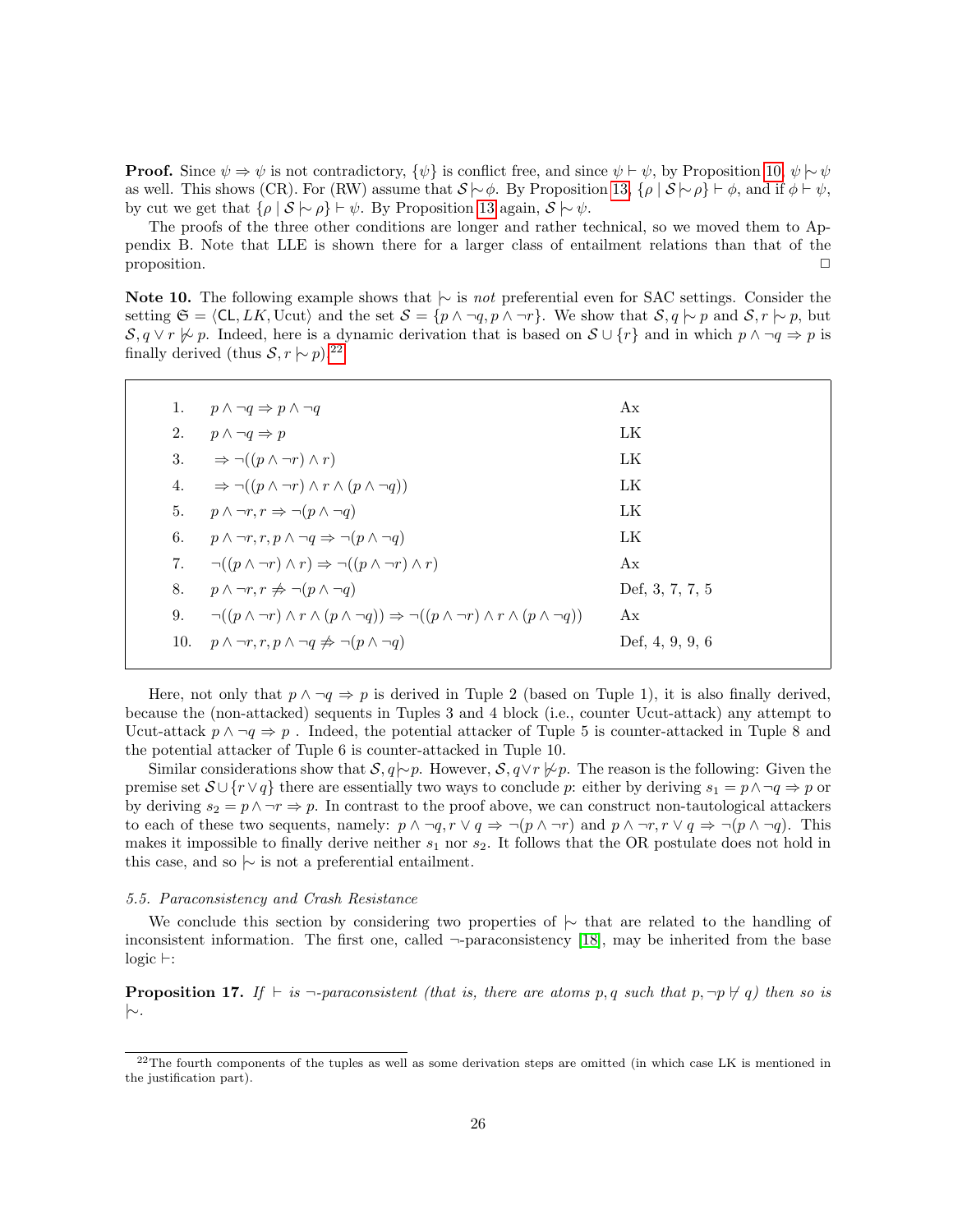**Proof.** Since  $\vdash$  is paraconsistent,  $p, \neg p \nvdash q$ . Thus, by Proposition [11,](#page-20-1)  $p, \neg p \not\models q$ .  $\Box$ 

Proposition [15](#page-21-1) allows us to show another interesting property regarding inconsistency maintenance: crash resistance [\[17\]](#page-28-12) of dynamic proofs systems for SAC settings.

**Definition 25.** Let S be a set of L-formulas such that  $\text{Atoms}(S) \subsetneq \text{Atoms}(L)$  (that is, there is at least one atomic formula that is not mentioned in S), and let  $\sim$  be an entailment relation on  $\mathcal{L}$ .

- We say that S is contaminating for  $\sim$ , if for every set T of L-formulas that is irrelevant to S (in the sense of Definition [22\)](#page-21-2), and for every L-formula  $\psi$ , it holds that  $\mathcal{S} \models \psi$  iff  $\mathcal{S}, \mathcal{T} \models \psi$ .
- We say that  $\sim$  is *crash-resistant*, if there is no set of L-formulas that is contaminating for  $\sim$ .

**Proposition 18.** Let  $\mathfrak{S} = \langle \mathfrak{L}, \mathfrak{C}, \mathfrak{A} \rangle$  be a SAC setting whose base logic  $\mathfrak{L}$  is uniform. Then  $\vert \sim_{\mathfrak{S}}$  is crash resistant.

**Proof.** If  $\mathfrak{S} = \langle \mathfrak{L}, \mathfrak{L}, \mathfrak{A} \rangle$  is a SAC setting whose base logic  $\mathfrak{L}$  is uniform then by Proposition [15](#page-21-1) there is no set of  $\mathcal L$ -formulas that is contaminating for  $\sim_{\mathfrak S}$ , and so the latter is crash-resistant.  $\Box$ 

## <span id="page-26-0"></span>6. Conclusion

Several different approaches to logical argumentation have been introduced in the literature. This includes formalisms that are based on classical logic [\[13,](#page-28-1) [14\]](#page-28-2), defeasible reasoning [\[26,](#page-28-15) [35,](#page-29-17) [37,](#page-29-18) [42\]](#page-29-2) the ASPIC<sup>+</sup> system [\[33,](#page-29-4) [40\]](#page-29-5), assumption-based argumentation [\[20\]](#page-28-16), default logic [\[38\]](#page-29-19), situation calculus [\[16\]](#page-28-17), and so forth. Like ASPIC+, our approach provides a very flexible environment for logical argumentation, as it leaves open the choices of the underlying language, the core logic, and the adequate calculus. This flexibility carries on to the representation of arguments that avoids the minimality and consistency constraints posed on the premises of arguments in, e.g., [\[13\]](#page-28-1).

The rationality behind our approach is to synthesize proof theoretical and argumentation-based methods.[23](#page-26-1). On one hand arguments need to be logically justified and constructed by means of formal proofs, but on the other hand the existence of such proofs is not sufficient for accepting the underlying arguments in the presence of counter-arguments. In a sense, then, dynamic derivations resemble dialogues or disputes that are meant to resolve disagreements, and in which conclusions are accepted upon the inability to provide counter-arguments. The main contribution of this paper is therefore the providing of nonmonotonic extensions for Gentzen-style proof systems in terms of argumentation-based considerations. In particular, standard argumentation semantics are related to proof theoretic aspects of reasoning.

Our proof format is closely related to dynamic proofs in adaptive logics [\[12,](#page-28-11) [43\]](#page-29-11), which so far have used Hilbert-style proofs. Our choice of using Gentzen-type systems is motivated by the understanding that in a Hilbert systems finding a derivation for a formula may be a tricky business, as one has to guess which axiom and which inference rule to use without systematic reliance on the syntax of the given formula. In sequent calculi there is less of this kind of guesswork, and derivations are largely syntaxdirected. Another major difference from the original proof methods used in the context of adaptive logic is that the progressing of dynamic derivations is uni-directional: the statuses of tuples (derived, accepted, attacked, etc) are determined only in view of tuples that are derived later in the proof, in contrast to bi-directional marking in dynamic proofs of adaptive logic, where a proof line may be marked in view

<span id="page-26-1"></span><sup>&</sup>lt;sup>23</sup>The incorporation of proof theoretical methods in general, and sequent calculi in particular, in the context of argumentbased dialectical processes may be traced back (at least) to Dunne and Bench-Capon's 2003 paper [\[21\]](#page-28-18). Their motivation for considering sequent calculi in this context is quite different, though: the complexity of proofs in a cut-free Gentzen-type sequent calculus is analyzed in order to obtain some results concerning the computational complexity of argument games.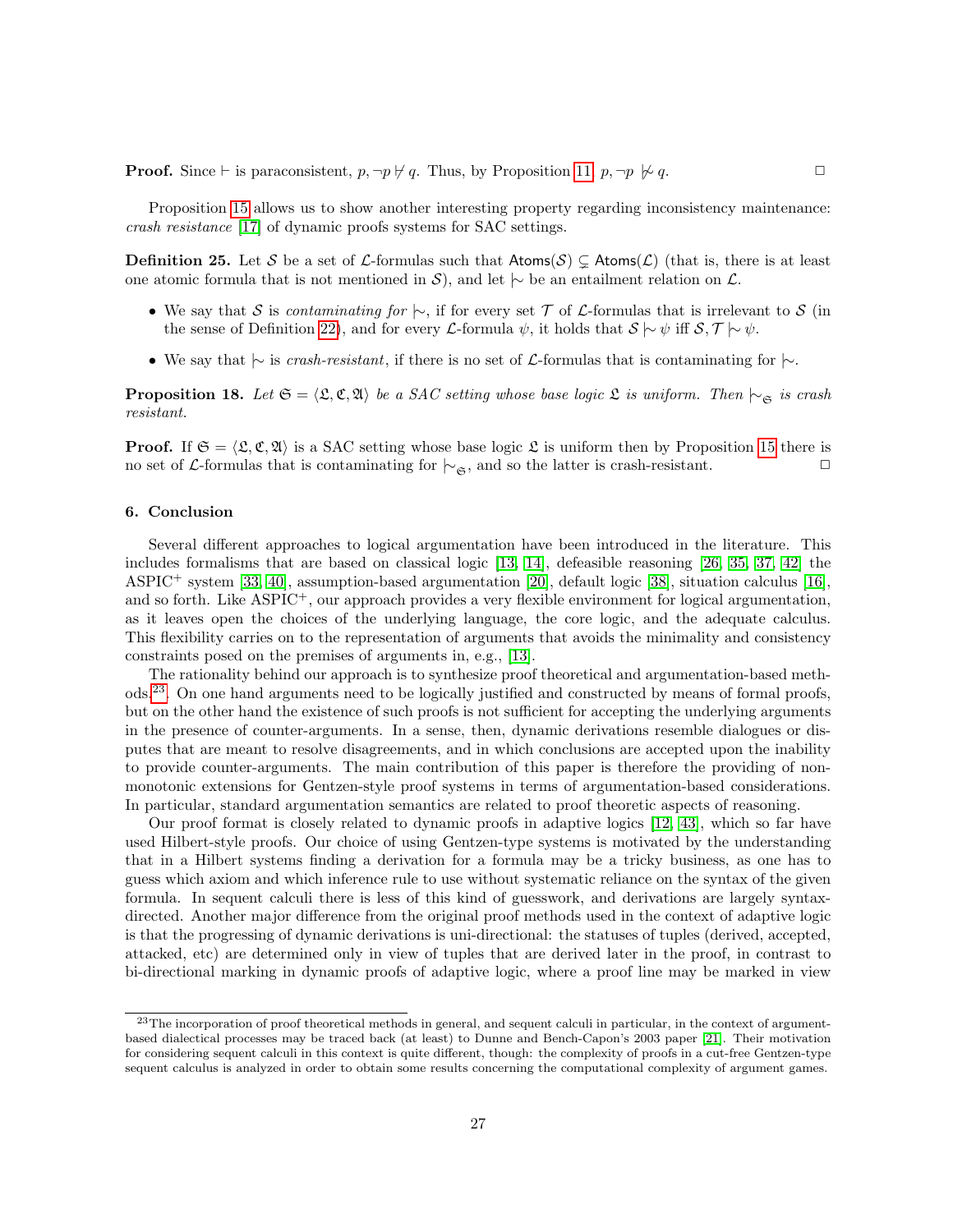of a previously derived line. By this, we keep the resemblances to standard proof procedures that are progressing in one direction only.

In future work we plan to incorporate more expressive languages involving priorities and, in the longer run, first-order arguments. Also, we hope to develop mechanisms for automatically detecting finally derived sequents in particular scenarios. Another issue to be investigated is considered in the following note.

**Note 11.** Given a sequent calculus  $\mathcal{C}$ , the induced consequence relation we have used in the paper for the dynamic derivations is defined by  $\mathcal{T} \vdash_{\mathcal{C}} \psi$  if there exists a finite  $\Gamma \subseteq \mathcal{T}$  such that  $\Gamma \Rightarrow \psi$  is derivable in C (Recall that we used here only sound and complete calculi C, that is, for which  $\vdash_{\mathcal{C}}$  coincides with the consequence relations  $\vdash$  of the base logic). Yet, there is another common way to define C-based consequence relations:  $\mathcal{T} \Vdash_{\mathcal{C}} \psi$  if the sequent  $\Rightarrow \psi$  follows from the set of sequents  $\{\Rightarrow \phi \mid \psi \in \mathcal{T}\}\.$  Note that even in cases where  $\vdash_{\mathcal{C}}$  coincides with  $\vdash_{\mathcal{C}}$  (e.g., when  $\mathcal{C} = LK$ ), still the induced argumentationbased entailment relations (and so the dynamic proof systems) may be different. To see this consider, for instance, the setting  $\mathfrak{S} = \langle CL, LK, \text{Ucut} \rangle$  of Example [7,](#page-9-1) and define  $S \mid \sim_{\mathfrak{S}} \psi$  if  $\Rightarrow \psi$  is finally derived in a dynamic derivation that may contain introducing tuples for sequents of the form  $\Rightarrow \phi$  for some  $\phi \in \mathcal{S}$ . Clearly,  $\vert \sim_{\mathfrak{S}}$  is the counterpart of  $\vert \sim_{\mathfrak{S}}$  (Definition [18\)](#page-13-2), where  $\vert \vert_{\mathcal{C}}$ , instead of  $\vert \sim_{\mathcal{C}}$ , is the underlying relation for C-proofs. Now,  $\|\sim_{\mathfrak{S}}$  is reflexive (since  $\Rightarrow \phi$  for any  $\phi \in \mathcal{S}$  cannot be attacked by Ucut), while  $\sim_{\mathfrak{S}}$  is not reflexive (recall, e.g., Example [11\)](#page-13-1). On the other hand,  $\sim_{\mathfrak{S}}$  has the property of Proposition [8,](#page-19-1) while  $\|\sim_{\mathfrak{S}}$  does not have it (Indeed, by reflexivity, when  $S = \{p, \neg p\}$  we have that  $S \|\sim_{\mathfrak{S}} p$  and  $S \|\sim_{\mathfrak{S}} \neg p$ ). A detailed analysis of the argumentation-based entailments of the form  $|\n\sim_{\mathfrak{S}}$  and their dynamic proof systems is beyond the scope of this paper, and it is left for future work.

# Acknowledgement

Ofer Arieli is supported by the Israel Science Foundation (grant number 817/15). Christian Straßer is supported by the Alexander von Humboldt Foundation and the German Ministry for Education and Research.

### References

- <span id="page-27-0"></span>[1] L. Amgoud and P. Besnard. A formal analysis of logic-based argumentation systems. In Proc. SUM'10, LNCS 6379, pages 42–55. Springer, 2010.
- <span id="page-27-1"></span>[2] L. Amgoud, P. Besnard, and S. Vesic. Identifying the core of logic-based argumentation systems. In Proc. ICTAI'11, pages 633–636. IEEE, 2011.
- <span id="page-27-2"></span>[3] O. Arieli. A sequent-based representation of logical argumentation. In Proc. CLIMA'13, LNCS 8143, pages 69–85. Springer, 2013.
- <span id="page-27-6"></span>[4] O. Arieli, A. Borg, and C. Straßer. Reasoning with maximal consistency by argumentative approaches. Journal of Argument and Computation, 28(7):1523–1563, 2018.
- <span id="page-27-4"></span>[5] O. Arieli and C. Straßer. Dynamic derivations for sequent-based logical argumentation. In Proc. COMMA'14, Frontiers in Artificial Intelligence and Applications 266, pages 89–100. IOS Press, 2014.
- <span id="page-27-3"></span>[6] O. Arieli and C. Straßer. Sequent-based logical argumentation. Journal of Argument and Computa*tion*,  $6(1)$ :73-99, 2015.
- <span id="page-27-5"></span>[7] O. Arieli and C. Straßer. Deductive argumentation by enhanced sequent calculi and dynamic derivations. Electronic Notes in Theoretical. Computer Science, 323:21–37, 2016.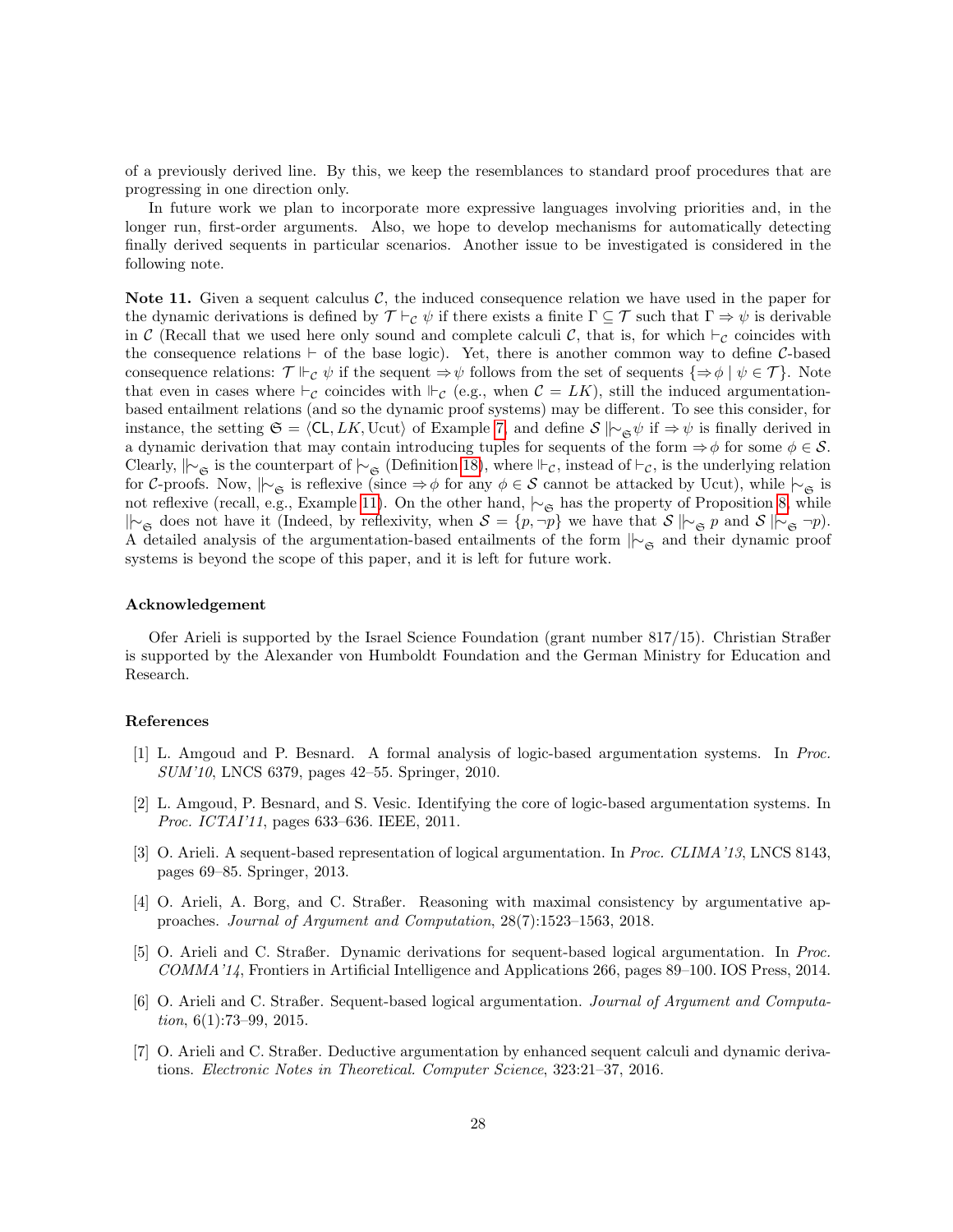- <span id="page-28-13"></span>[8] A. Avron. RM and its nice properties. In K. Bimbo, editor, J. Michael Dunn on Information Based Logics, volume 8 of Outstanding Contributions to Logic, pages 15–43. Springer, 2016.
- <span id="page-28-8"></span>[9] P. Baroni, M. Caminada, and M. Giacomin. An introduction to argumentation semantics. The Knowledge Engineering Review, 26(4):365–410, 2011.
- <span id="page-28-10"></span>[10] P. Baroni, M. Caminada, and M. Giacomin. Abstract argumentation frameworks and their semantics. In Handbook of Formal Argumentation, pages 159–236. College Publications, 2018.
- <span id="page-28-9"></span>[11] P. Baroni and M. Giacomin. Semantics for abstract argumentation systems. In I. Rahwan and G. R. Simari, editors, Argumentation in Artificial Intelligence, pages 25–44. 2009.
- <span id="page-28-11"></span>[12] D. Batens. A universal logic approach to adaptive logics. Logica Universalis, 1:221–242, 2007.
- <span id="page-28-1"></span>[13] P. Besnard and A. Hunter. A logic-based theory of deductive arguments. Artificial Intelligence, 128(1–2):203–235, 2001.
- <span id="page-28-2"></span>[14] P. Besnard and A. Hunter. Argumentation based on classical logic. In I. Rahwan and G. R. Simari, editors, Argumentation in Artificial Intelligence, pages 133–152. Springer, 2009.
- <span id="page-28-3"></span>[15] A. Bondarenko, P. M. Dung, R. Kowalski, and F. Toni. An abstract, argumentation-theoretic approach to default reasoning. Artificial Intelligence, 93(1):63–101, 1997.
- <span id="page-28-17"></span>[16] G. Brewka. Dynamic argument systems: A formal model of argumentation processes based on situation calculus. Journal of Logic and Computation, 11(2):257–282, 2001.
- <span id="page-28-12"></span>[17] M. W. A. Caminada, W. A. Carnielli, and P. E. Dunne. Semi-stable semantics. Journal of Logic and Computation, 22(5):1207–1254, 2012.
- <span id="page-28-14"></span>[18] N. C. A. da Costa. On the theory of inconsistent formal systems. Notre Dame Journal of Formal Logic, 15:497–510, 1974.
- <span id="page-28-0"></span>[19] P. M. Dung. On the acceptability of arguments and its fundamental role in nonmonotonic reasoning, logic programming and n-person games. Artificial Intelligence, 77:321–357, 1995.
- <span id="page-28-16"></span>[20] P. M. Dung, R. Kowalski, and F. Toni. Dialectic proof procedures for assumption-based, admissible argumentation. Artificial Intelligence, 170(2):114–159, 2006.
- <span id="page-28-18"></span>[21] P. E. Dunne and T. J. M. Bench-Capon. Two party immediate response disputes: Properties and efficiency. Artificial Intelligence, 149(2):221–250, 2003.
- <span id="page-28-4"></span>[22] A. García and G. R. Simari. Defeasible logic programming: an argumentative approach. Theory and Practice of Logic Programming, 4(1–2):95–138, 2004.
- <span id="page-28-7"></span>[23] P. Gärdenfors and D. Makinson. Nonmonotonic inference based on expectations. Artificial Intelligence, 65(2):197–245, 1994.
- <span id="page-28-6"></span>[24] G. Gentzen. Investigations into logical deduction, 1934. In German. An English translation appears in 'The Collected Works of Gerhard Gentzen', edited by M. E. Szabo, North-Holland, 1969.
- <span id="page-28-5"></span>[25] N. Gorogiannis and A. Hunter. Instantiating abstract argumentation with classical logic arguments: Postulates and properties. Artificial Intelligence, 175(9–10):1479–1497, 2011.
- <span id="page-28-15"></span>[26] G. Governatori, M. Maher, G. Antoniou, and D. Billington. Argumentation semantics for defeasible logic. Journal of Logic and Computation, 14(5):675–702, 2004.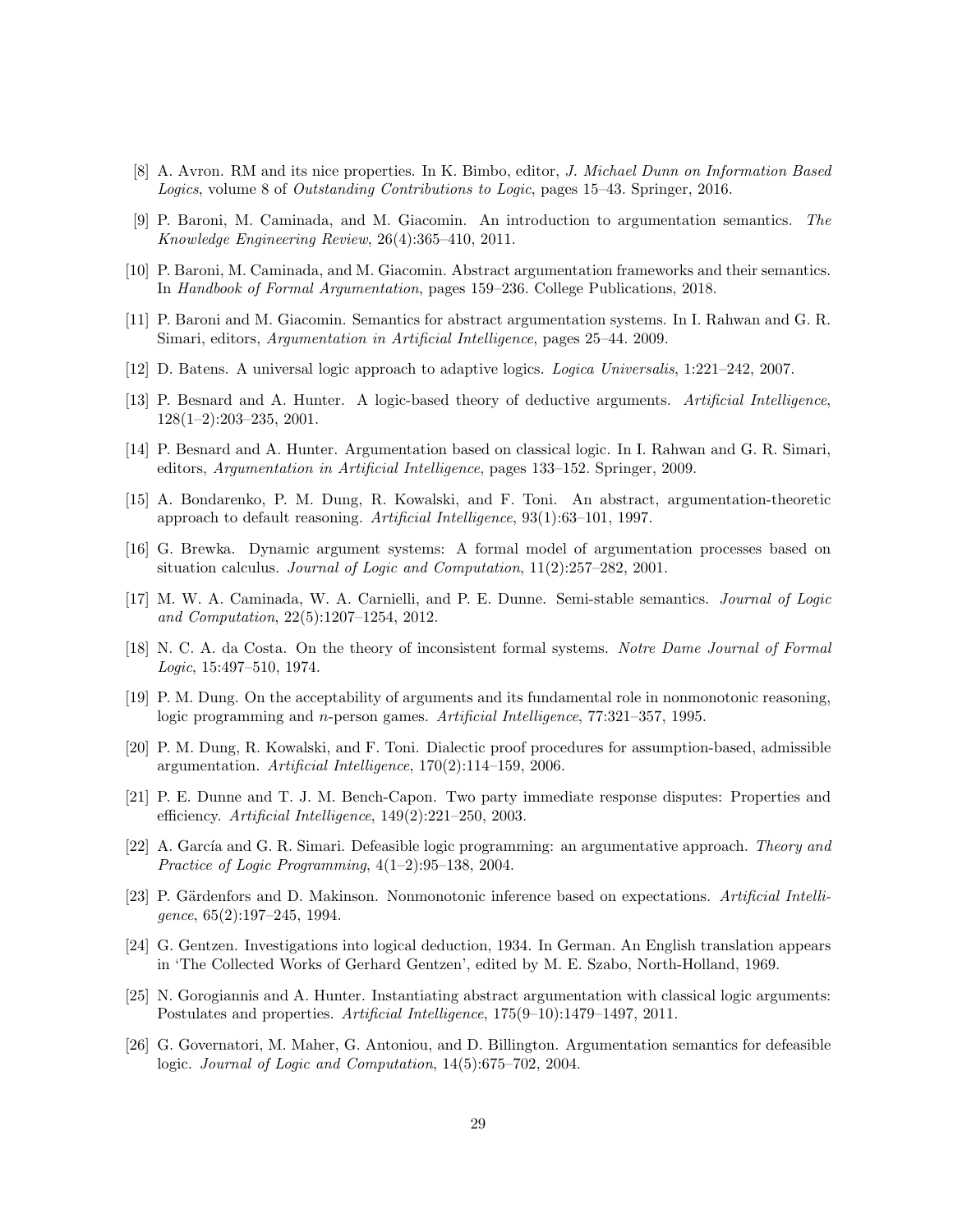- <span id="page-29-13"></span>[27] J. Grant and A. Hunter. Measuring inconsistency in knowledgebases. Journal of Intelligent Information Systems, 27(2):159–184, 2006.
- <span id="page-29-20"></span>[28] G. Hahn and C. Tardif. Graph homomorphisms: structure and symmetry. In Graph symmetry, pages 107–166. Springer, 1997.
- <span id="page-29-16"></span>[29] S. Kraus, D. Lehmann, and M. Magidor. Nonmonotonic reasoning, preferential models and cumulative logics. Artificial Intelligence, 44(1–2):167–207, 1990.
- <span id="page-29-14"></span>[30] J. Los and R. Suzsko. Remarks on sentential logics. Indagationes Mathematicae, 20:177–183, 1958.
- <span id="page-29-6"></span>[31] M. Makinson. General theory of cumulative inference. In Proc. NMR'88, LNCS 364, pages 1–18. Springer, 1988.
- <span id="page-29-3"></span>[32] S. J. Modgil and H. Prakken. A general account of argumentation with preferences. Artificial Intelligence, 195:361–397, 2013.
- <span id="page-29-4"></span>[33] S. J. Modgil and H. Prakken. The ASPIC+ framework for structured argumentation: a tutorial. Argument and Computation, 5(1):31–62, 2014.
- <span id="page-29-9"></span>[34] J. Odelstad. Invariance and structural dependence. Lecture Notes in Economics and Mathematical System 380. Springer, 2012.
- <span id="page-29-17"></span>[35] J. Pollock. A theory of defeasible reasoning. International Journal of Intelligent Systems, 6:33–54, 1991.
- <span id="page-29-0"></span>[36] J. Pollock. How to reason defeasibly. Artificial Intelligence, 57(1):1–42, 1992.
- <span id="page-29-18"></span>[37] J. Pollock. Cognitive Carpentry. A Blueprint for How to Build a Person. Bradford/MIT Press, 1995.
- <span id="page-29-19"></span>[38] H. Prakken. An argumentation framework in default logic. Annals of Mathematics and Artificial Intelligence, 9(1–2):93–132, 1993.
- <span id="page-29-1"></span>[39] H. Prakken. Two approaches to the formalisation of defeasible deontic reasoning. Studia Logica, 57(1):73–90, 1996.
- <span id="page-29-5"></span>[40] H. Prakken. An abstract framework for argumentation with structured arguments. Argument and Computation, 1(2):93–124, 2010.
- <span id="page-29-12"></span>[41] N. Rescher and R. Manor. On inference from inconsistent premises. Theory and Decision, 1:179–217, 1970.
- <span id="page-29-2"></span>[42] G. R. Simari and R. P. Loui. A mathematical treatment of defeasible reasoning and its implementation. Artificial Intelligence, 53(2–3):125–157, 1992.
- <span id="page-29-11"></span>[43] C. Straßer. Adaptive Logic and Defeasible Reasoning. Applications in Argumentation, Normative Reasoning and Default Reasoning, volume 38 of Trends in Logic. Springer, 2014.
- <span id="page-29-7"></span>[44] C. Straßer and O. Arieli. Sequent-based argumentation for normative reasoning. In Proc. DEON'14, LNCS 8554, pages 224–240. Springer, 2014.
- <span id="page-29-8"></span>[45] C. Straßer and O. Arieli. Normative reasoning by sequent-based argumentation. Journal of Argument and Computation, 2018. Accepted. doi: 10.1093/logcom/exv050.
- <span id="page-29-15"></span>[46] A. Urquhart. Many-valued logic. In D. Gabbay and F. Guenthner, editors, Handbook of Philosophical Logic, volume II, pages 249–295. Kluwer, 2001. second edition.
- <span id="page-29-10"></span>[47] R. Yeh. Weak congruence relations on graphs. PhD thesis, University of Illinois, 1966.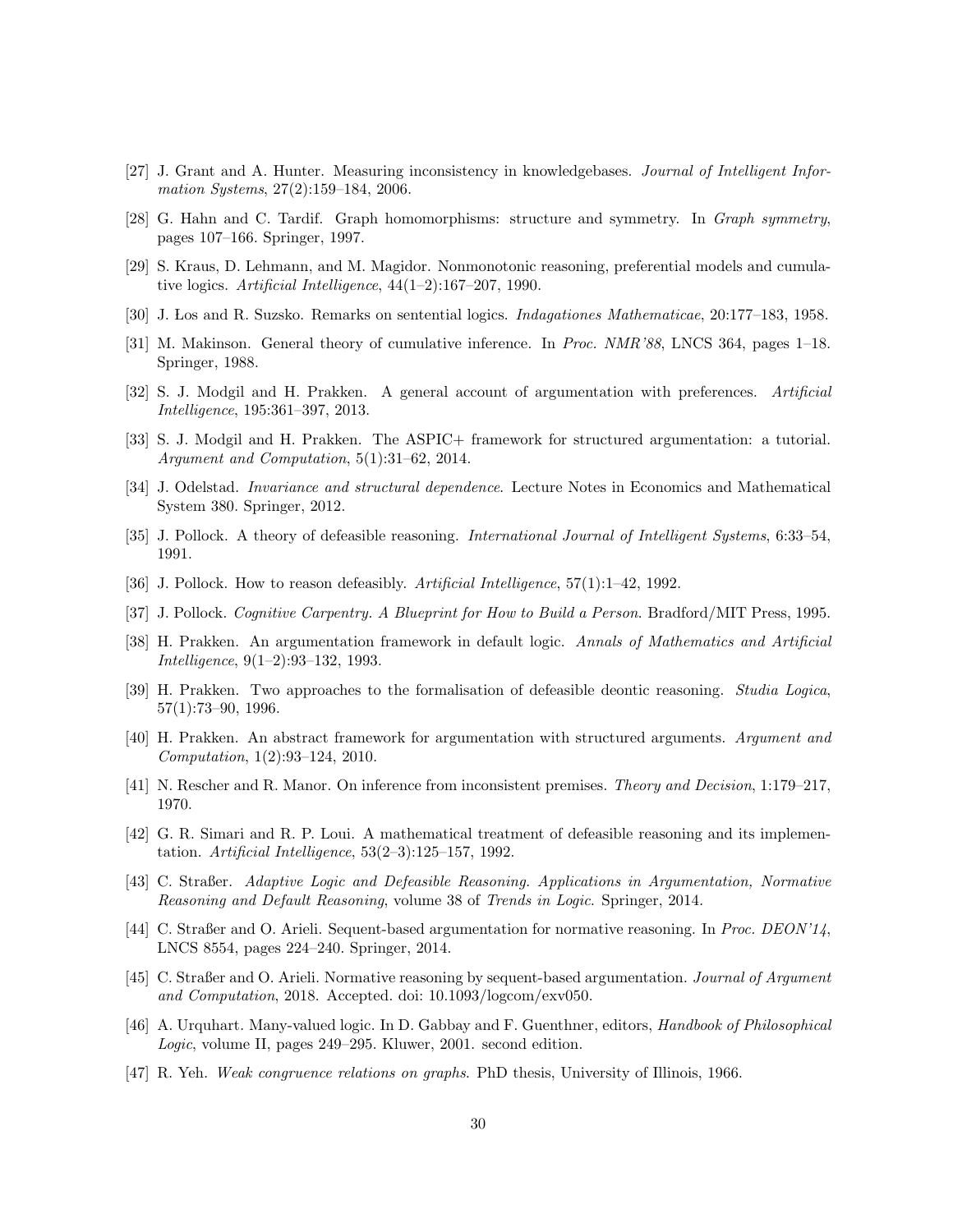### Appendix A. Proof Invariance Under Weak Symmetry

The purpose of this appendix is to show that (final) provability in dynamic systems for frameworks that are weakly symmetric is proof invariant: if a certain argument  $s$  is finally derivable, then any dynamic derivation for the same setting can be extended in such a way that s will be finally derived in that derivation (see Proposition [6](#page-18-0) and Proposition [23](#page-35-0) below). For the proof, we first consider some notations and lemmas.

Given a sequent-based (logical) argumentation framework  $\mathcal{AF}_{\mathfrak{S}}(\mathcal{S}) = \langle \mathsf{Arg}_{\mathfrak{L}}(\mathcal{S}), \mathcal{H} \mathcal{H} \mathcal{R} \mathcal{R} \rangle$  for a set of formulas  $S$  (induced by setting  $\mathfrak{S}$ ), we define a corresponding framework, for the same setting and set of formulas, but whose arguments are equivalence classes of arguments in  $\text{Arg}_{\mathfrak{L}}(\mathcal{S})$ . This is defined next.

**Definition 26.** Let  $\mathcal{AF}_{\mathfrak{S}}(\mathcal{S}) = \langle \mathsf{Arg}_{\mathfrak{L}}(\mathcal{S}), \mathit{Attack} \rangle$  be a sequent-based argumentation framework and let  $\sim$  be an equivalence relation on Arg<sub>c</sub>(S).

- The ∼-equivalence class of  $s \in \text{Arg}_{\mathfrak{L}}(\mathcal{S})$  is the set  $[s] = \{s' \in \text{Arg}_{\mathfrak{L}}(\mathcal{S}) \mid s' \sim s\}$ . The corresponding set of arguments is the quotient set of Arg<sub>L</sub>(S), namely: Arg<sub>L</sub>(S)/∼ = {[s] | s ∈ Arg<sub>L</sub>(S)}.
- We write  $\mathcal{AF}_{\mathfrak{S}}^{\sim}(\mathcal{S})$  for the quotient graph<sup>[24](#page-30-0)</sup> of  $\mathcal{AF}_{\mathfrak{S}}(\mathcal{S})$ , i.e.:  $\mathcal{AF}_{\mathfrak{S}}^{\sim}(\mathcal{S}) = \langle \text{Arg}_{\mathfrak{L}}(\mathcal{S})/\sim, \text{Attack}/\sim \rangle$ , where  $Attack \sim \sim \{([s], [t]) \mid (s, t) \in Attack\}$ . In what follows we shall refer to  $AF^{\sim}_{\mathfrak{S}}(S)$  as the quotient framework of  $\mathcal{AF}_{\mathfrak{S}}(\mathcal{S})$ .

In terms of the definition above we recall that  $\mathcal{AF}_{\mathfrak{S}}(\mathcal{S})$  is ∼-weakly symmetric (Definition [20\)](#page-17-1) iff ∼ is a right congruence<sup>[25](#page-30-1)</sup> on  $\mathcal{AF}_{\mathfrak{S}}(\mathcal{S})$  and  $(Attack/\sim)^*$  is symmetric and irreflexive, where:

• 
$$
Arg^*_{\mathfrak{L}}(\mathcal{S})/\sim
$$
 =  $Arg_{\mathfrak{L}}(\mathcal{S})/\sim$  -  $(Root(\mathcal{AF}_{\mathfrak{S}}^{\sim}(\mathcal{S})) \cup (Root(\mathcal{AF}_{\mathfrak{S}}^{\sim}(\mathcal{S})))^+),$ <sup>26</sup>

• 
$$
(Attack/\sim)^* = Attack/\sim \cap (Arg^*_{\mathfrak{L}}(\mathcal{S})/\sim \times Arg^*_{\mathfrak{L}}(\mathcal{S})/\sim).
$$

Using the notations above, we can show proof invariance (under ∼-weak symmetry). First, since the proof in what follows is rather long and technical, we give an outline of it.

**Outline of the proof:** Suppose that  $D$  is a dynamic derivation in which s is finally derived from  $S$  and that  $\mathcal{D}'$  is an arbitrary dynamic derivation (for the same setting) which is also based on  $\mathcal{S}$ .

- 1. In view of Proposition [19](#page-31-0) below we can extend  $\mathcal{D}'$  to  $\mathcal{D}''$  in such a way that every  $t \in \overline{\mathcal{D}}$  is added, where  $\overline{\mathcal{D}}$  denotes the set of all sequents that occur in the derivation  $\mathcal{D}$ .
- 2. In Lemma [4](#page-34-0) we then show that every attacker in  $\text{Arg}_{\mathfrak{S}}(\mathcal{S})$  of s is in  $\overline{\mathcal{D}} \cap \text{Root}(\mathcal{AF}_{\mathfrak{S}}(\mathcal{S}))^+$  and that  $s \notin \text{Root}(\mathcal{AF}_{\mathfrak{S}}(\mathcal{S}))^+$ . Hence, every attacker  $t \in \text{Arg}_{\mathfrak{S}}(\mathcal{S})$  of  $s$  is in  $\overline{\mathcal{D}''} \cap \text{Root}(\mathcal{AF}_{\mathfrak{S}}(\mathcal{S}))^+$ .
- 3. Let  $R_{\overline{\mathcal{D}''}}$  be a set that contains for each  $t \in \mathcal{D}'' \cap \text{Root}(\mathcal{AF}_{\mathfrak{S}}(\mathcal{S}))^+$  a  $t' \in \text{Root}(\mathcal{AF}_{\mathfrak{S}}(\mathcal{S}))$  for which  $(t',t) \in Attack.$
- 4. In Proposition [21](#page-32-0) below we show that there is a stable extension  $\mathcal E$  of  $\mathcal{AF}_{\mathfrak{S}}^{\sim}(\mathcal{S})\downarrow(\mathcal{D}''/\sim\cup\mathrm{R}_{\overline{\mathcal{D}}''}/\sim)$ , where the latter is the restriction of  $\mathcal{AF}_{\mathfrak{S}}^{\sim}(\mathcal{S})$  to the arguments in  $\overline{\mathcal{D}''}/\sim \cup R_{\overline{\mathcal{D}''}}/\sim$ , such that  $[s] \in \mathcal{E}$ .
- 5. In Lemma [2](#page-33-0) we then show that  $\mathcal{D}''$  can be extended to  $\mathcal{D}^*$  in such a way that  $R_{\overline{\mathcal{D}''}} \subseteq \overline{\mathcal{D}^*}$  and  $s \in \mathsf{Accepted}(\mathcal{D}^*)$ . Since all attackers of s are attacked by elements in  $\mathsf{R}_{\overline{\mathcal{D}''}} \subseteq \overline{\mathcal{D}^*} \cap \mathsf{Root}(\mathcal{AF}_{\mathfrak{S}}(\mathcal{S})),$ s is finally derived in  $\mathcal{D}^*$ .

<span id="page-30-0"></span> $24$ See, e.g., [\[28,](#page-29-20) Definition 2.8].

<span id="page-30-1"></span> $^{25}\rm{Recall}$  Item 2 in Note [2.](#page-7-1)

<span id="page-30-2"></span><sup>26</sup>Recall the definition of Root in Definition [19.](#page-17-5)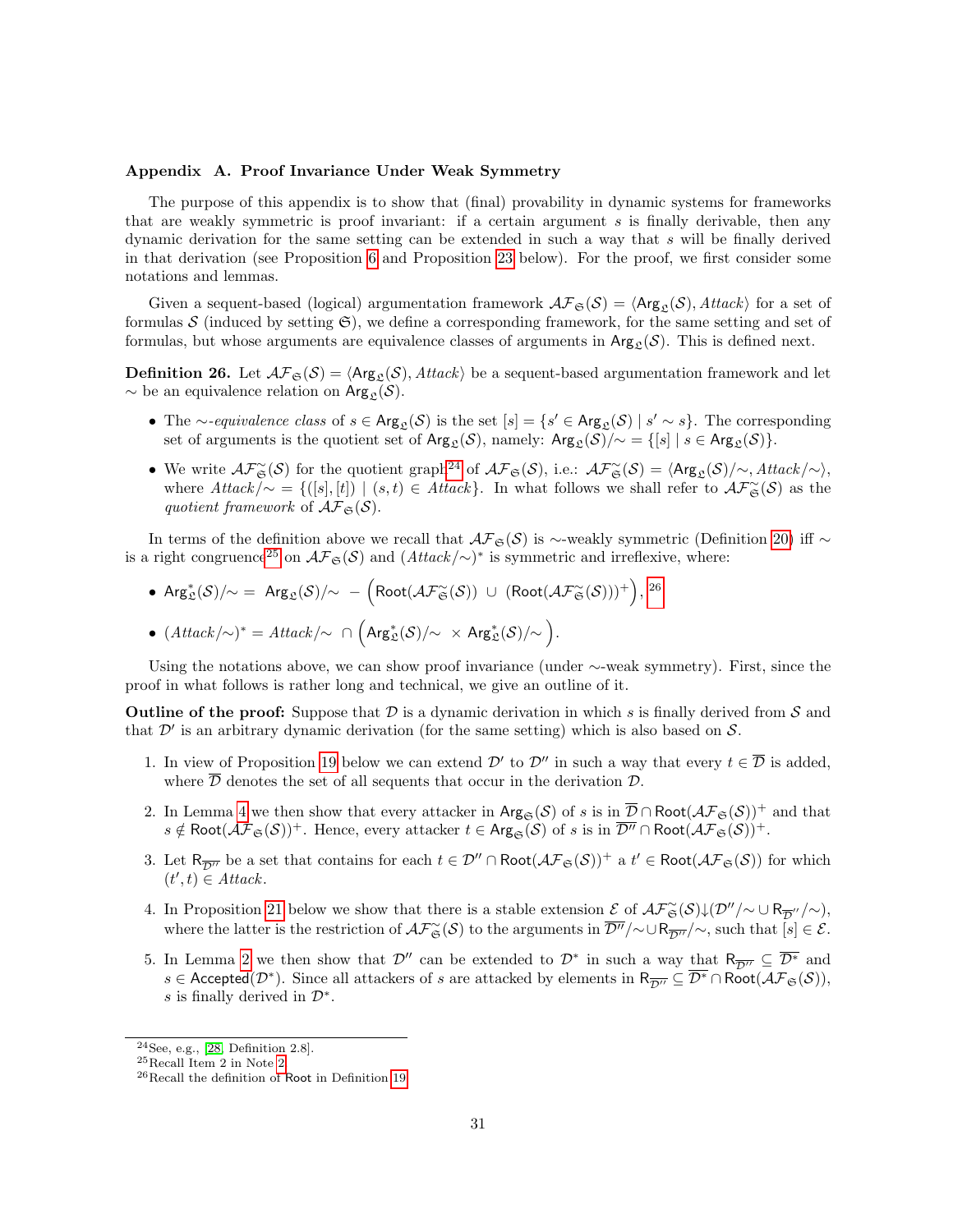6. Since  $\mathcal{D}^*$  is an extension of  $\mathcal{D}'$  and  $\mathcal{D}'$  is a dynamic derivation based on S, this suffices to prove proof invariance.

We now provide the detailes of the proof outlined above.

<span id="page-31-0"></span>**Proposition 19.** Let  $\mathcal{D}$  be a dynamic derivation for  $\mathfrak{S}$ , and denote by  $\overline{\mathcal{D}}$  the set of sequents that appear in the derivation D. For every  $s \in \text{Arg}_{\mathfrak{L}}(\mathcal{S}) - \overline{\mathcal{D}}$  there is an extension  $\mathcal{D}'$  of  $\mathcal D$  such that  $s \in \text{Accept}(\mathcal{D}').$ 

**Proof.** Since  $s \in \text{Arg}_{\mathcal{C}}(\mathcal{S})$ , there is a proof of s in the underlying calculus  $\mathfrak{C}$ . We therefore extend  $\mathcal{D}$  to  $\mathcal{D}'$  by adding each sequent t in such a proof which is not already in  $\overline{\mathcal{D}}$ . Clearly,  $\text{Elim}(\mathcal{D}) = \text{Elim}(\mathcal{D}')$  and  $\mathsf{Attack}(\mathcal{D}) = \mathsf{Attack}(\mathcal{D}'), \text{ hence } \mathcal{D}' \text{ is coherent, and } s \in \mathsf{Accept}(\mathcal{D}')$ ).  $\qquad \qquad \Box$ 

Next we extend  $\mathcal{D}'$  of the last proposition in such a way that s is finally derived in the derivation that is obtained. For this we first relate in the next proposition an argumentation framework with its quotient argumentation framework (for a given equivalence relation ∼).

<span id="page-31-3"></span>**Proposition 20.**  $\mathcal{AF}_{\mathfrak{S}}(\mathcal{S}) = \langle \mathsf{Arg}_{\mathfrak{S}}(\mathcal{S}), \mathit{Attack} \rangle$  be an argumentation framework and ∼ a right congruence on  $\text{Arg}_{\mathfrak{L}}(\mathcal{S})$ .

- 1.  $s \in \text{Root}(\mathcal{AF}_{\mathfrak{S}}(\mathcal{S}))$  iff  $[s] \in \text{Root}(\mathcal{AF}_{\mathfrak{S}}^{\sim}(\mathcal{S}))$ .
- 2.  $s \in \text{Root}(\mathcal{AF}_{\mathfrak{S}}(\mathcal{S}))^+$  iff  $[s] \in \text{Root}(\mathcal{AF}_{\mathfrak{S}}^{\sim}(\mathcal{S}))^+$ .
- 3. Let  $\bigcup \mathcal{E} = \bigcup \{ [s] \mid [s] \in \mathcal{E} \}$ . If  $\mathcal{E} \in \mathsf{Stbl}(\mathcal{AF}_{\mathfrak{S}}^{\sim}(\mathcal{S}))$  then  $\bigcup \mathcal{E} \in \mathsf{Stbl}(\mathcal{AF}_{\mathfrak{S}}(\mathcal{S}))$ .

# Proof.

- 1. (⇒) Suppose that  $[s] \notin \text{Root}(\mathcal{AF}_{\mathfrak{S}}^{\sim}(\mathcal{S}))$ . Then there is a  $[t] \in \text{Arg}_{\mathfrak{L}}(\mathcal{S})/\sim$  for which  $([t],[s]) \in$ Attack/∼. Thus, there are  $t' \in [t]$  and  $s' \in [s]$  such that  $(t', s') \in Attack$ . Since ~ is a right congruence and  $s \sim s'$  also  $(t', s) \in Attack$ . Hence,  $s \notin Root(\mathcal{AF}_{\mathfrak{S}}(\mathcal{S}))$ . (∈) Suppose that  $s \notin \text{Root}(\mathcal{AF}_{\mathfrak{S}}(\mathcal{S}))$ . Then there is a  $t \in \text{Arg}_{\mathfrak{L}}(\mathcal{S})$  for which  $(t, s) \in \text{Attack}$ . Hence,  $([t],[s]) \in \text{Attack}/\sim$ , and so  $[s] \notin \text{Root}(\mathcal{AF}_{\mathfrak{S}}^{\sim}(\mathcal{S}))$ .
- 2. ( $\Rightarrow$ ) Suppose that  $s \in \text{Root}(\mathcal{AF}_{\mathfrak{S}}(\mathcal{S}))^+$ . Then, there is a  $t \in \text{Root}(\mathcal{AF}_{\mathfrak{S}}(\mathcal{S}))$  for which  $(t, s) \in$ Attack. Hence,  $([t],[s]) \in Attack/\sim$ . Since by Item 1  $[t] \in Root(A\mathcal{F}_{\mathfrak{S}}(S))$ , we have that  $[s] \in$ Root $(\mathcal{AF}_{\mathfrak{S}}^{\sim}(\mathcal{S}))^+$ .  $(\Leftarrow)$  Suppose that  $[s] \in \text{Root}(\mathcal{AF}_{\mathfrak{S}}^{\sim}(\mathcal{S}))^+$ . Then there is a  $[t] \in \text{Root}(\mathcal{AF}_{\mathfrak{S}}^{\sim}(\mathcal{S}))$  for which  $([t],[s]) \in$ Attack/∼. Thus, there are  $t' \in [t]$  and  $s' \in [s]$  for which  $(t', s') \in Attack$ . Since ~ is a right congruence and  $s \sim s'$  also  $(t', s) \in Attack$ . By Item 1 again,  $t' \in Root(\mathcal{AF}_{\mathfrak{S}}(S))$ , and so  $s \in$ Root $(\mathcal{AF}_{\mathfrak{S}}(\mathcal{S}))^+$ .
- 3. Suppose that  $\mathcal{E} \in \text{Stbl}(\mathcal{AF}_{\mathfrak{S}}^{\sim}(\mathcal{S}))$ , and let  $s, t \in \bigcup \mathcal{E}$ . Then  $(s, t) \notin \text{Attack}$ , otherwise  $([s], [t]) \in$ Attack/ $\sim$ , in which case  $\mathcal E$  is not conflict-free (and so not stable). Thus  $\bigcup \mathcal E$  is conflict-free. Let now  $t \in \mathsf{Arg}_{\mathfrak{L}}(\mathcal{S}) - \bigcup \mathcal{E}$ . Then  $[t] \in (\mathsf{Arg}_{\mathfrak{L}}(\mathcal{S})/\sim) - \mathcal{E}$ . Since  $\mathcal{E}$  is stable, there is a  $[s] \in \mathcal{E}$  such that  $([s], [t]) \in Attack/\sim$ . Thus, there is are  $s' \in [s]$  and  $t' \in [t]$  such that  $(s', t') \in Attack$ . Since  $\sim$  is a right congruence, also  $(s', t) \in Attack$ . In particular, there is a  $s' \in \bigcup \mathcal{E}$  such that  $(s', t) \in Attack$ . It follows that  $\bigcup \mathcal{E}$  is a stable extension of  $\mathcal{AF}_{\mathfrak{S}}(\mathcal{S})$ .

<span id="page-31-2"></span>**Definition 27.** Let  $\mathcal{AF}_{\mathfrak{S}}(\mathcal{S}) = \langle \text{Arg}_{\mathfrak{L}}(\mathcal{S}), \text{Attrack} \rangle$  and  $\mathcal{A} \subseteq \text{Arg}_{\mathfrak{L}}(\mathcal{S})$ . We denote by  $R_{\mathcal{A}}$  an arbitrary hitting set of  $\{ \{ s \in \text{Root}(\mathcal{AF}_{\mathfrak{S}}(\mathcal{S})) \mid (s,t) \in Attack \} \mid t \in \mathcal{A} \}$ .<sup>[27](#page-31-1)</sup>

<span id="page-31-1"></span><sup>&</sup>lt;sup>27</sup>Recall that  $\Delta$  is a *hitting set* of a set of sets  $\Xi = {\Delta_i | i \in I}$  iff for all  $i \in I$ ,  $\Delta \cap \Delta_i \neq \emptyset$ .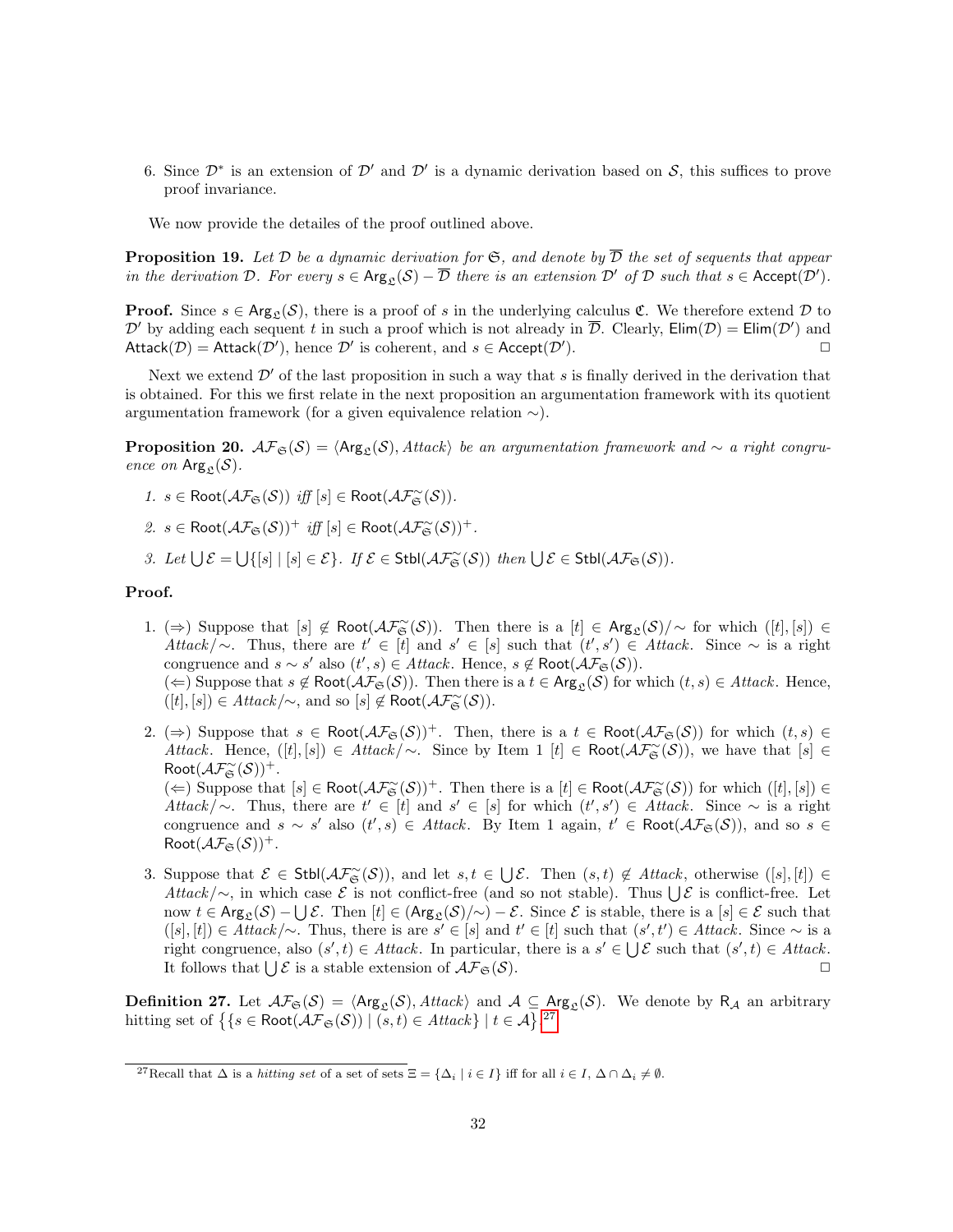Intuitively,  $R_A$  consists of elements in  $Root(\mathcal{AF}_{\mathfrak{S}}(\mathcal{S}))$  that attack elements in A (at least one attacker for each element in  $\mathcal{A}$ ).

<span id="page-32-2"></span>Note 12. In case that the set A in Definition [27](#page-31-2) is finite, there is a finite set  $R_A$ .

<span id="page-32-1"></span>**Definition 28.** Given  $\mathcal{AF}_{\mathfrak{S}}(\mathcal{S}) = \langle \mathsf{Arg}_{\mathfrak{L}}(\mathcal{S}), \mathit{Attack} \rangle$  and  $\mathcal{A} \subseteq \mathsf{Arg}_{\mathfrak{L}}(\mathcal{S})$ , we denote by  $\mathcal{AF}_{\mathfrak{S}}(\mathcal{S}) \downarrow \mathcal{A}$  the framework that is obtained by restricting  $\mathcal{AF}_{\mathfrak{S}}(\mathcal{S})$  to the elements in A. That is:  $\mathcal{AF}_{\mathfrak{S}}(\mathcal{S})\downarrow\mathcal{A}$  $\langle A, \text{ Attack} \cap (A \times A) \rangle$ .

**Note 13.** In terms of Definition [28,](#page-32-1) the inner framework of  $\mathcal{AF}_{\mathfrak{S}}(\mathcal{S}) = \langle \mathsf{Arg}_{\mathfrak{L}}(\mathcal{S}), \mathcal{H} \mathcal{H} \mathcal{R} \mathcal{R} \rangle$  (considered in the paragraph below Definition [19\)](#page-17-5) is  $\mathcal{AF}_{\mathfrak{S}}^*(\mathcal{S}) = \mathcal{AF}_{\mathfrak{S}}(\mathcal{S}) \downarrow \mathsf{Arg}_{\mathfrak{L}}^*(\mathcal{S})$ .

In what follows we suppose that  $\mathcal{AF}_{\mathfrak{S}}(\mathcal{S}) = \langle \mathsf{Arg}_{\mathfrak{L}}(\mathcal{S}), \mathit{Attack} \rangle$  is a ∼-weakly symmetric framework, where  $\sim$  is a right congruence on Arg<sub>c</sub>(S) and  $\mathcal{AF}_{\mathfrak{S}}^{\sim}(\mathcal{S})$  is the corresponding quotient framework.

The next proposition shows that for any subset of arguments  $A \subseteq \text{Arg}_{\mathfrak{S}}(\mathcal{S})$  that contains for each  $t \in A \cap \text{Root}(\mathcal{AF}_{\mathfrak{S}}(S))^+$  an  $s_t \in A \cap \text{Root}(\mathcal{AF}_{\mathfrak{S}}(S))$  for which  $(s_t, t) \in \text{Attack}$  and for each  $s \in A$  $\mathcal{A} - \mathsf{Root}(\mathcal{AF}_{\mathfrak{S}} \downarrow \mathcal{A}),$  there is a stable extension  $\mathcal{E}$  of  $\mathcal{AF}_{\mathfrak{S}}^{\sim}(\mathcal{S}) \downarrow (\mathcal{A}/\sim)$  such that  $[s] \in \mathcal{E}.$ 

<span id="page-32-0"></span>**Proposition 21.** Let  $A \subseteq \text{Arg}_{\mathfrak{S}}(\mathcal{S})$  and let  $R_A$  be any hitting set as considered in Definition [27.](#page-31-2) We denote:  $\mathcal{A}_{\sim} =_{df} \{ [s] \in \text{Arg}_{\mathfrak{L}}(\mathcal{S})/\sim | s \in \mathcal{A} \cup \mathsf{R}_{\mathcal{A}} \}$ . Then:

- 1. if  $[s] \in A_{\sim} \text{Root}(A\mathcal{F}_{\mathfrak{S}}^{\sim}(\mathcal{S})\downarrow A_{\sim})^+$ ,  $[s]$  is an element of some stable extension  $\mathcal{E}$  of  $A\mathcal{F}_{\mathfrak{S}}^{\sim}(\mathcal{S})\downarrow A_{\sim}$ for which  $\mathsf{Root}(\mathcal{AF}_{\mathfrak{S}}^{\sim}(\mathcal{S}){\downarrow} \mathcal{A}_{\sim})\subseteq \mathcal{E},$
- 2. Root $(\mathcal{AF}_{\mathfrak{S}}^{\sim}(\mathcal{S}){\downarrow}\mathcal{A}_{\sim})^{+} \subseteq \mathsf{Root}(\mathcal{AF}_{\mathfrak{S}}^{\sim}(\mathcal{S}))^{+},$
- 3. Stbl $(\mathcal{AF}_{\mathfrak{S}}^{\sim}(\mathcal{S})\downarrow\mathcal{A}_{\sim})\neq\emptyset$ .

**Proof.** Item 1. Let  $\{[s_1], [s_2], ...\}$  be an enumeration of  $\mathcal{A}_{\sim} - \text{Root}(\mathcal{AF}_{\mathfrak{S}}^{\sim}(\mathcal{S})\downarrow\mathcal{A}_{\sim})^+$  such that  $s_1 = s$ . We consider the set  $\mathcal{E} = \bigcup_{i \geq 1} \mathcal{E}_i$ , where  $\mathcal{E}_1 = \{ [s_1] \}$ , and for every  $i \geq 1$ 

$$
\mathcal{E}_{i+1} = \begin{cases} \mathcal{E}_i \cup \{ [s_{i+1}] \} & \forall [s'] \in \mathcal{E}_i, ([s'], [s_{i+1}]) \notin (Attack/\sim) \cap (\mathcal{A}_{\sim} \times \mathcal{A}_{\sim}), \\ \mathcal{E}_i & \text{otherwise.} \end{cases}
$$

We claim that  $\mathcal E$  is a stable extension of  $\mathcal{AF}_{\mathfrak{S}}^{\sim}(\mathcal{S})\downarrow\mathcal{A}_{\sim}$ , containing the argument [s].

Note first that  $Root(\mathcal{AF}_{\mathfrak{S}}^{\sim}(\mathcal{S})\downarrow\mathcal{A}_{\sim})\subseteq \mathcal{E}$ . To see this, let  $[s] \in Root(\mathcal{AF}_{\mathfrak{S}}^{\sim}(\mathcal{S})\downarrow\mathcal{A}_{\sim})$ . Then  $[s] = [s_i]$  for some  $i \geq 1$ . Clearly,  $[s_i] \in \mathcal{E}_i$  since there is no  $[t] \in \mathcal{A}_{\sim}$  for which  $([t], [s_i]) \in (Attack/\sim)$ .

To show that  $\mathcal E$  is stable, we first show that  $\mathcal E$  is conflict-free. For this we show the following lemma:

Lemma 1. Let  $\textit{Attack}^{\sim} = \left((\textit{Attack}/\sim) \cap (\mathcal{A}_{\sim})^2\right) - \left(\textsf{Root}(\mathcal{AF}_{\mathfrak{S}}^{\sim}(\mathcal{S}){\downarrow}\mathcal{A}_{\sim}) \cup (\textsf{Root}(\mathcal{AF}_{\mathfrak{S}}^{\sim}(\mathcal{S}){\downarrow}\mathcal{A}_{\sim}))^{+}\right)^2$ . Then  $Attack^{\sim} \subseteq (Attack/\sim)^* \cap (A_{\sim})^2$ .

To see this note that (†)  $\mathcal{A}_{\sim} \cap \text{Root}(\mathcal{AF}_{\mathfrak{S}}^{\sim}(\mathcal{S}) \cup \mathcal{A}_{\sim})$  and thus also (‡)  $\mathcal{A}_{\sim} \cap$  $\text{Root}(\mathcal{AF}_{\mathfrak{S}}(\mathcal{S}))^+\subseteq (\text{Root}(\mathcal{AF}_{\mathfrak{S}}(\mathcal{S})\downarrow\mathcal{A}_{\sim}))^+\$ . We have:  $(Attack/\sim)^*\cap(\mathcal{A}_{\sim})^2=((Attack/\sim)\cap(\mathcal{A}_{\sim})^2)$  $((Root(\mathcal{AF}_{\mathfrak{S}}(S)) \cap \mathcal{A}_{\sim}) \cup ((Root(\mathcal{AF}_{\mathfrak{S}}(S)))^{+} \cap \mathcal{A}_{\sim}))^{2}$ . By (†) and (‡),  $(Attack/\sim)^{*} \cap (\mathcal{A}_{\sim})^{2} \supseteq$  $((Attack/∼) ∩ (A_⟩^2) - (Root(A\mathcal{F}_{\mathfrak{S}}^{\sim}(\mathcal{S}){\downarrow}A_⟩) ∪ (Root(A\mathcal{F}_{\mathfrak{S}}^{\sim}(\mathcal{S})){\downarrow}A_⟩)^+ )^2 = Attack^\sim.$ 

From this, the definition of Attack<sup>∼</sup>, and since  $\mathcal{AF}_{\mathfrak{S}}(\mathcal{S})$  is ∼-weakly symmetric, it immediately follows that  $Attack^{\sim}$  is both symmetric and irreflexive.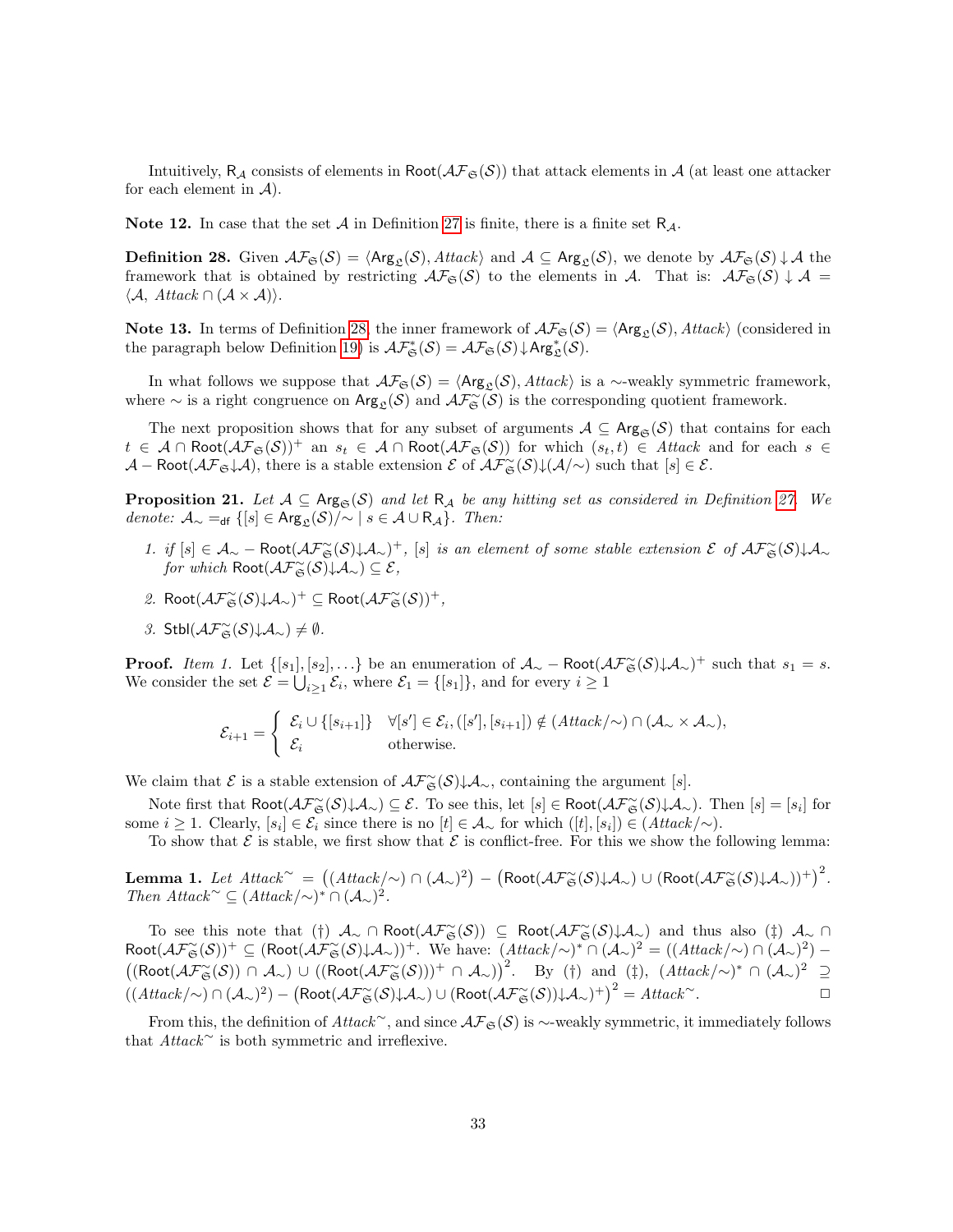Now, to prove the conflict-freeness of  $\mathcal{E}$ , let  $[s_i], [s_j] \in \mathcal{E}$  and assume for a contradiction that  $([s_i], [s_j]) \in$  $((Attack/\sim) \cap A_{\sim})^2$ . By the construction,  $i > j$ . Since  $Root(\mathcal{AF}_{\mathfrak{S}}(S)\downarrow \mathcal{A}_{\sim})^+\cap \mathcal{E}=\emptyset$ ,  $([s_i], [s_j])\in Attack^{\sim}$ . By the symmetry of  $Attack^{\sim}$  also  $([s_j], [s_i]) \in Attack^{\sim}$ , which is a contradiction, since then  $[s_i] \notin \mathcal{E}$  by the construction of  $\mathcal{E}_i$ . Altogether, this shows that  $\mathcal E$  is conflict-free.

Suppose that  $[t] \in \mathcal{A}_{\sim} - \mathcal{E}$ . In case that  $[t] \in \text{Root}(\mathcal{AF}_{\mathfrak{S}}(\mathcal{S})\downarrow\mathcal{A}_{\sim})^+$ , we have  $[t] \in \mathcal{E}^+$ , since Root $(\mathcal{AF}_{\mathfrak{S}}(\mathcal{S})\downarrow\mathcal{A}_{\sim})\subseteq \mathcal{E}$ . Otherwise,  $[t]=[s_j]$  for some  $j\geq 1$ . Hence, there is a  $[s_i]\in \mathcal{E}$  with  $1\leq i< j$ such that  $([s_i, s_j]) \in Attack/\sim$ . Again,  $[t] \in \mathcal{E}^+$ . Altogether, this shows that  $\mathcal E$  is a stable extension of  $\mathcal{AF}_{\mathfrak{S}}(\mathcal{S})\downarrow\mathcal{A}_{\sim}.$ 

*Item 2.* Suppose that  $[t] \in \text{Root}(\mathcal{AF}_{\mathfrak{S}}^{\sim}(\mathcal{S})\downarrow\mathcal{A}_{\sim})^+$  and assume for a contradiction that  $[t] \notin$  $\text{Root}(\mathcal{AF}_{\mathfrak{S}}^{\sim}(\mathcal{S}))^+$ . Thus, there is an  $[s] \in \text{Root}(\mathcal{AF}_{\mathfrak{S}}^{\sim}(\mathcal{S})\downarrow\mathcal{A}_{\sim})$ , for which  $([s], [t]) \in \text{Attack}/\sim$ . By the supposition,  $[s] \notin \text{Root}(\mathcal{AF}_{\mathfrak{S}}^{\sim}(\mathcal{S}))$ . Assume now that  $[s] \in \text{Root}(\mathcal{AF}_{\mathfrak{S}}^{\sim}(\mathcal{S}))^{\perp}$ . Thus, there is a  $s' \in [s] \cap A$ . By Proposition [20](#page-31-3) (item 2),  $s' \in \text{Root}(\mathcal{AF}_{\mathfrak{S}}(\mathcal{S}))^+$ . Hence, there is a  $t_{s'} \in \mathsf{R}_{\mathcal{A}}$  for which  $(t_{s'}, s') \in \text{Attack. Thus, } ([t_{s'}], [s]) \in \text{Attack}/\sim \text{ and hence, } [s] \in \text{Root}(\mathcal{AF}_{\mathfrak{S}}(S) \downarrow \mathcal{A}_{\sim})^+$ . This contradicts that  $[s] \in \text{Root}(\mathcal{AF}_{\mathfrak{S}}^{\sim}(\mathcal{S})\downarrow \mathcal{A}_{\sim})$ . Thus,  $[s] \notin \text{Root}(\mathcal{AF}_{\mathfrak{S}}^{\sim}(\mathcal{S}))^{+}$ .

Since  $\{[s], [t]\} \cap (\text{Root}(\mathcal{AF}_{\mathfrak{S}}^{\sim}(\mathcal{S}) \cup \text{Root}(\mathcal{AF}_{\mathfrak{S}}^{\sim}(\mathcal{S}))^{+})) = \emptyset$  and since  $(\text{Attack}/\sim)^{*}$  is symmetric, also  $([t], [s]) \in \text{Attack}/\sim.$  But then  $[s] \notin \text{Root}(\mathcal{AF}_{\mathfrak{S}}(S) \downarrow \mathcal{A}_{\sim})$ , a contradiction. Hence,  $[t] \in \text{Root}(\mathcal{AF}_{\mathfrak{S}}(S))^+.$ 

*Item 3.* In case that  $\mathcal{A}_{\sim} = \emptyset$  the claim is trivial. Suppose that  $\mathcal{A}_{\sim} \neq \emptyset$ . If Root $(\mathcal{AF}_{\mathfrak{S}}^{\sim}(\mathcal{S})\downarrow\mathcal{A}_{\sim}) \neq \emptyset$ , then  $\mathcal{A}_{\sim} - \text{Root}(\mathcal{AF}_{\mathfrak{S}}^{\sim}(\mathcal{S})\downarrow\mathcal{A}_{\sim})^{+} \neq \emptyset$ . Otherwise, also  $\mathcal{A}_{\sim} - \text{Root}(\mathcal{AF}_{\mathfrak{S}}^{\sim}(\mathcal{S})\downarrow\mathcal{A}_{\sim})^{+} = \mathcal{A}_{\sim} \neq \emptyset$ . By Item 1,  $\mathcal{AF}_{\mathfrak{S}}(\mathcal{S})\downarrow\mathcal{A}_{\sim}$  has a stable model.

**Proposition 22.** Every argumentation framework  $\mathcal{AF}_\mathfrak{S}(\mathcal{S})$  that is ∼-weakly symmetric (where ∼ is some right congruence on the set of arguments) has a stable model.

**Proof.** By Item 3 of Proposition [21](#page-32-0) (where  $\mathcal{A} = \text{Arg}_{\mathfrak{S}}(\mathcal{S})$ ), we have  $\text{Stbl}(\mathcal{AF}_{\mathfrak{S}}^{\sim}(\mathcal{S})) \neq \emptyset$ . Thus, by Item 3 of Proposition [20,](#page-31-3)  $\text{Stb}(\mathcal{AF}_{\mathfrak{S}}(\mathcal{S})) \neq \emptyset$ .

Recall that proof invariance basically means that if a sequent s is finally derived in a certain derivation, then every derivation in the same setting and which is based on the same formulas, can be extended in such a way that s will be finally derived in the extended derivation. The next three lemmas show how such an extension may be constructed.

<span id="page-33-0"></span>**Lemma 2.** Let D be a dynamic derivation for  $\mathfrak{S}$  that is based on S, let  $\mathsf{R}_{\overline{D}}$  be a finite hitting set as in Definition [27](#page-31-2) and Note  $12,2^8$  let  $\mathcal{D}_{\sim} = \{ [s] \in \text{Arg}_{\mathfrak{L}}(\mathcal{S})/\sim \mid s \in \overline{\mathcal{D}} \cup \mathsf{R}_{\overline{\mathcal{D}}} \}$ , and let  $\mathcal{E} \in \text{Stbl}(\mathcal{AF}_{\mathfrak{S}}^{\sim}(\mathcal{S}) \downarrow \mathcal{D}_{\sim})$ .<sup>[29](#page-33-2)</sup> We denote:  $\overline{\mathcal{D}}[\mathcal{E}] = \{s \in \overline{\mathcal{D}} \mid [s] \in \mathcal{E}\}.$  There is an extension  $\mathcal{D}'$  of  $\overline{\mathcal{D}}$  such that

- 1.  $\overline{\mathcal{D}}[\mathcal{E}] = \text{Accept}(\mathcal{D}'),$
- 2. Elim $(\mathcal{D}') = \overline{\mathcal{D}} \overline{\mathcal{D}}[\mathcal{E}]$ , and
- 3. for every  $s \in \overline{\mathcal{D}} \cap \text{Root}(\mathcal{AF}_{\mathfrak{S}}(\mathcal{S}))$ <sup>+</sup> there is a  $t_s \in \overline{\mathcal{D}'} \cap \text{Root}(\mathcal{AF}_{\mathfrak{S}}(\mathcal{S}))$  such that  $\mathcal{D}'$  contains an eliminating tuple in which  $t_s$  attacks  $s$ , and  $s \in \text{Elim}(\mathcal{D}')$ .

**Proof.** Let  $\mathcal{E} = \{ [s_1], \ldots, [s_n] \}$  be a stable extension of  $\mathcal{AF}_{\mathfrak{S}}^{\sim}(\mathcal{S}) \downarrow \mathcal{D}_{\sim}$ . We construct the derivation  $\mathcal{D}'$ as follows:

• Suppose that  $s \in (\overline{\mathcal{D}} - \overline{\mathcal{D}}[\mathcal{E}])$  – Root $(\mathcal{AF}_{\mathfrak{S}}(\mathcal{S}))^+$  attacks some  $t \in \overline{\mathcal{D}}[\mathcal{E}]$ . Then  $([s], [t]) \in Attack/\sim$ . Hence, there is a  $[t'] \in \mathcal{E}$  such that  $([t'], [s]) \in \text{Attack}/\sim$ . Thus, there are  $s' \in [s]$  and  $t_s \in [t']$  such that  $(t_s, s') \in Attack$ . Since  $\sim$  is a right congruence,  $(t_s, s) \in Attack$ . Since  $t_s \sim t'$ ,  $[t_s] = [t'] \in \mathcal{E}$ .

<span id="page-33-1"></span><sup>&</sup>lt;sup>28</sup>Recall that  $\overline{\mathcal{D}}$  denotes the set of all sequents that occur in the derivation  $\mathcal{D}$ .

<span id="page-33-2"></span><sup>&</sup>lt;sup>29</sup>By Proposition [21](#page-32-0) (Item 3), Stbl $(\mathcal{AF}_{\mathfrak{S}}^{\sim}(\mathcal{S})\downarrow\mathcal{D}_{\sim})\neq\emptyset$ .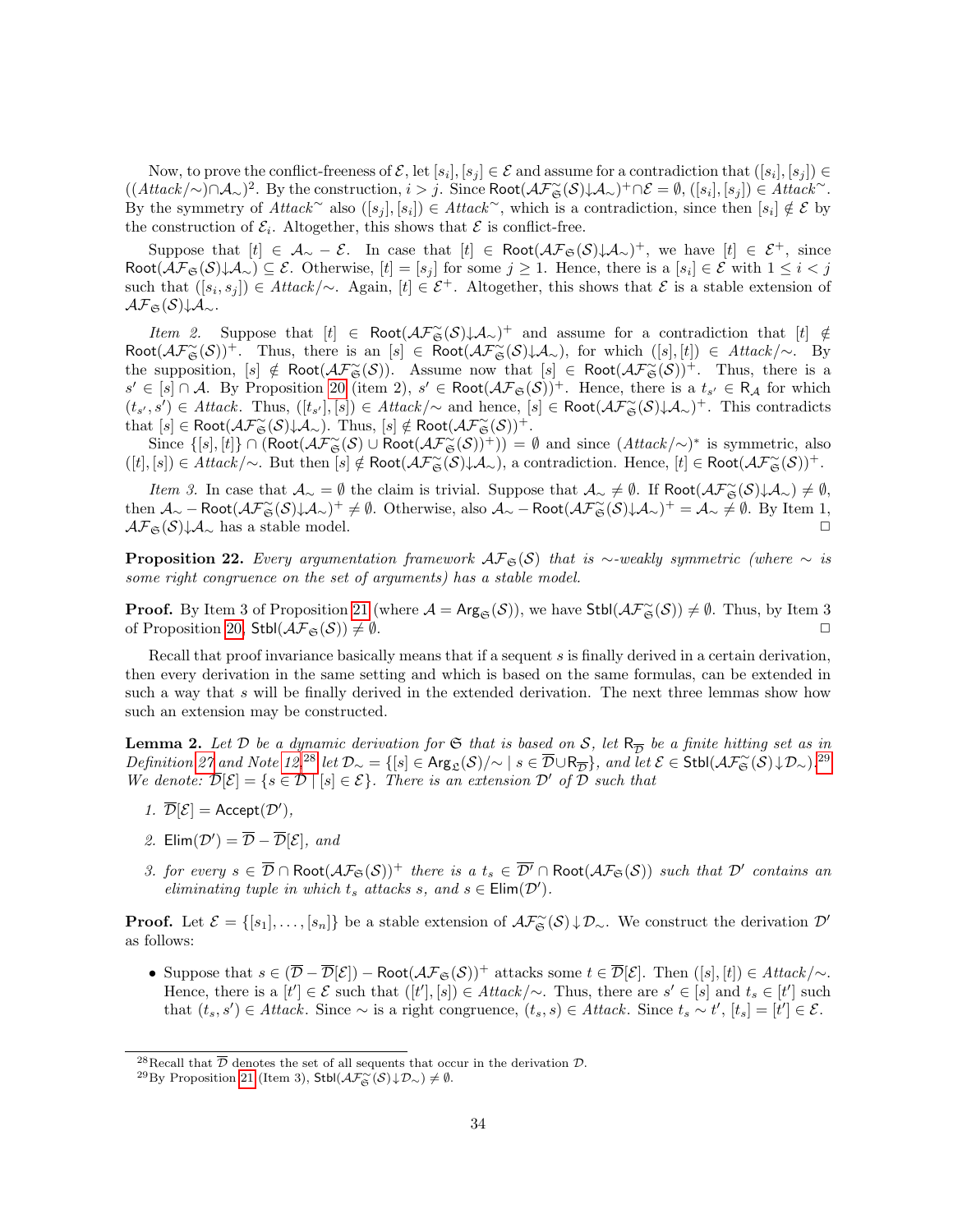- Suppose that  $s \in (\overline{\mathcal{D}} \overline{\mathcal{D}}[\mathcal{E}]) \cap \text{Root}(\mathcal{AF}_{\mathfrak{S}}(\mathcal{S}))^+$ . Hence, (†) there is a  $t_s \in \mathsf{R}_{\overline{\mathcal{D}}}$  for which  $(t_s, s) \in$ Attack. By Proposition [20](#page-31-3) (item 1)  $[t_s] \in \text{Root}(\mathcal{AF}_{\mathfrak{S}}(S))$  and thus  $[t_s] \in \mathcal{E}$ .
- Thus, for each  $s \in \overline{\mathcal{D}} \overline{\mathcal{D}}[\mathcal{E}]$ , we have found a  $t_s \in \bigcup \mathcal{E}$  such that  $(t_s, s) \in \mathit{Attack}$ . We introduce each such  $t_s$  (which is not already in  $\overline{\mathcal{D}}$ ), denote the resulting derivation by  $\mathcal{D}''$ , and suppose that the indices of the new tuples are  $l + 1, \ldots, l + m''$ .
- For every  $s \in \overline{\mathcal{D}} \overline{\mathcal{D}}[\mathcal{E}]$  there is now a sequent  $t_s \in \overline{\mathcal{D}''}$  such that  $(t_s, s) \in \mathcal{A}$  that  $k$ , where the attack is obtained by an application of some elimination rule  $\mathcal R$  under some condition. As in Proposition [19,](#page-31-0) we add to  $\mathcal{D}''$  proofs of all the conditions of these rules, which are not already occurring in  $\mathcal{D}''$ . Let the indices of the new tuples be  $l + m'' + 1, \ldots, l + m''$  and let the resulting derivation be denoted by  $\mathcal{D}'''$ .
- Now, ( $\ddagger$ ) we add elimination tuples in which  $t_s$  attacks s for every  $t_s \in \overline{\mathcal{D}}^{\prime\prime}$  and every  $s \in \overline{\mathcal{D}} \overline{\mathcal{D}}[\mathcal{E}]$ , for which  $(t_s, s) \in Attack$ . We denote the resulting derivation by  $\mathcal{D}'$  and suppose that the indices of the new tuples are  $l + m^{\prime\prime\prime} + 1, \ldots, l + m^{\prime}$ .

It is not difficult to verify that the resulting derivation is valid. Coherence follows since sequents are added to Elim only until the top-down evaluation algorithm of Figure [3](#page-10-0) reaches line  $l + m^{\prime\prime\prime} + 1$ . The reason for this is that all other elimination tuples  $\tau = \langle l', \overline{s}, \ldots, t \rangle$  in  $\mathcal{D}'$  in which t attacks s and  $l' < l + m''' + 1$ , are such that either  $t \in \overline{\mathcal{D}} - \overline{\mathcal{D}}[\mathcal{E}]$  or  $t \in \overline{\mathcal{D}}[\mathcal{E}]$ . In the former case, t has already been added to Elim (in one of the lines  $l + m''' + 1, \ldots, l + m'$ ) and so no new element is added to Elim when  $\tau$  is reached in the algorithm. In the latter case the attacked sequent (s) is already in Elim, since its attacker  $t_s$  already attacked it in one of the lines  $l + m''' + 1, \ldots, l + m'$ . Hence, Attack $(\mathcal{D}') \subseteq \bigcup \mathcal{E}$ . Since  $\bigcup \mathcal{E}$  is conflict-free, Attack $(\mathcal{D}') \cap \mathsf{Elim}(\mathcal{D}') \subseteq \bigcup \mathcal{E} \cap \mathsf{Elim}(\mathcal{D}') = \emptyset$ , which shows that  $\mathcal{D}'$  is coherent, that  $\overline{\mathcal{D}}[\mathcal{E}]$  = Accept( $\mathcal{D}'$ ), and that  $\textsf{Elim}(\mathcal{D}') = \overline{\mathcal{D}} - \overline{\mathcal{D}}[\mathcal{E}]$ . The last item of the proposition immediately follows from the construction (by  $(\dagger)$  and  $(\dagger)$ ).

<span id="page-34-1"></span>**Lemma 3.** Let  $D$  be a dynamic derivation for  $\mathfrak{S}$  that is based on S and let  $s \in \overline{D}$  be a sequent such that for all  $t \in \text{Arg}_{\mathcal{L}}(\mathcal{S})$  for which  $(t, s) \in \text{Attack},$  it holds that  $t \in \text{Root}(\mathcal{AF}_{\mathfrak{S}}(\mathcal{S}))^+$ . If there is a sequent  $t \notin \overline{\mathcal{D}}$ such that  $(t, s) \in$  Attack, then there is an extension  $\mathcal{D}'$  of  $\mathcal D$  such that  $s \in \text{Elim}(\mathcal{D}')$  and  $t \in \text{Accept}(\mathcal{D}')$ .

**Proof.** We construct  $\mathcal{D}'$  as follows: Let  $\mathcal{E}$  be a stable extension of  $\mathcal{AF}_{\mathfrak{S}}^{\sim}(\mathcal{S})\downarrow D_{\sim}$  where  $\mathcal{D}_{\sim}$  is defined as in Lemma [2.](#page-33-0) (Again, by Item 3 of Proposition [21](#page-32-0) such a stable extension exists). We extend  $\mathcal D$  to  $\mathcal D''$ as in Lemma [2.](#page-33-0) Suppose that the indices of the new tuples are  $l + 1, \ldots, l + n$ . By Item 2 of Lemma [2,](#page-33-0)  $t \notin \textsf{Elim}(\mathcal{D}'')$ , since  $t \notin \overline{\mathcal{D}}$ .

We now add the proof of  $t$  (as in Proposition [19\)](#page-31-0) and an eliminating tuple in which  $t$  attacks  $s$ , resulting in a derivation  $\mathcal{D}'$ . To see that  $\mathcal{D}'$  is a valid derivation we have to show coherence. For this we first show that (†) all sequents s' which are eliminated by s in  $\mathcal{D}''$  are also eliminated by some  $t_{s'} \in \mathsf{R}_{\overline{\mathcal{D}}} \subseteq$  $\overline{D''}\cap \text{Root}(\mathcal{AF}_{\mathfrak{S}}(\mathcal{S}))$  in one of the lines  $l+1,\ldots,l+n$ . With  $(\dagger)$  we know that  $\textsf{Elim}(\mathcal{D'})=\textsf{Elim}(\mathcal{D'})\cup\{s\}$ and  $Attack(\mathcal{D}') = (Attacker(\mathcal{D}'') \cup \{t\}) - \{s\}.$  Since  $t \notin \text{Elim}(\mathcal{D}')$  the coherence of  $\mathcal{D}'$  follows from the coherence of  $\mathcal{D}^{\prime\prime}$ .

<span id="page-34-0"></span>To show (†), suppose that s' is a sequent eliminated by s in  $\mathcal{D}''$ . Then  $(s, s') \in Attack$  and hence  $s' \notin \text{Root}(\mathcal{AF}_{\mathfrak{S}}(\mathcal{S}))$ . Since  $(t, s') \in Attack, s \notin \text{Root}(\mathcal{AF}_{\mathfrak{S}}(\mathcal{S}))$ . Also, since every attacker of s is attacked by an element in  $Root(\mathcal{AF}_{\mathfrak{S}}(\mathcal{S}))$ ,  $s \notin Root(\mathcal{AF}_{\mathfrak{S}}(\mathcal{S}))$ <sup>+</sup>. Assume for a contradiction that  $s' \notin$  $Root(\mathcal{AF}_{\mathfrak{S}}(\mathcal{S}))^{+}$ . By Proposition [20,](#page-31-3)  $([s],[s']) \in (Attack/\sim)^{\star}$ . Then,  $([s'],[s]) \in Attack/\sim$  by the symmetry of  $(Attack/\sim)^{\star}$ . Hence, for some s'' ∈ [s'],  $(s'', s) \in Attack$  since  $\sim$  is a right congruence. So, s'' is attacked by some sequent in  $Root(\mathcal{AF}_{\mathfrak{S}}(\mathcal{S}))$  and by Proposition [20](#page-31-3) so is s'. This contradicts the assumption that  $s' \notin \text{Root}(\mathcal{AF}_{\mathfrak{S}}(\mathcal{S}))^+$ . Thus,  $s' \in \text{Root}(\mathcal{AF}_{\mathfrak{S}}(\mathcal{S}))^+$ . and by the definition of  $R_{\mathcal{A}}$  there is  $a \, t_{s'} \in \mathsf{R}_\mathcal{A}$  for which  $(t_{s'}, s') \in \mathit{Attack}.$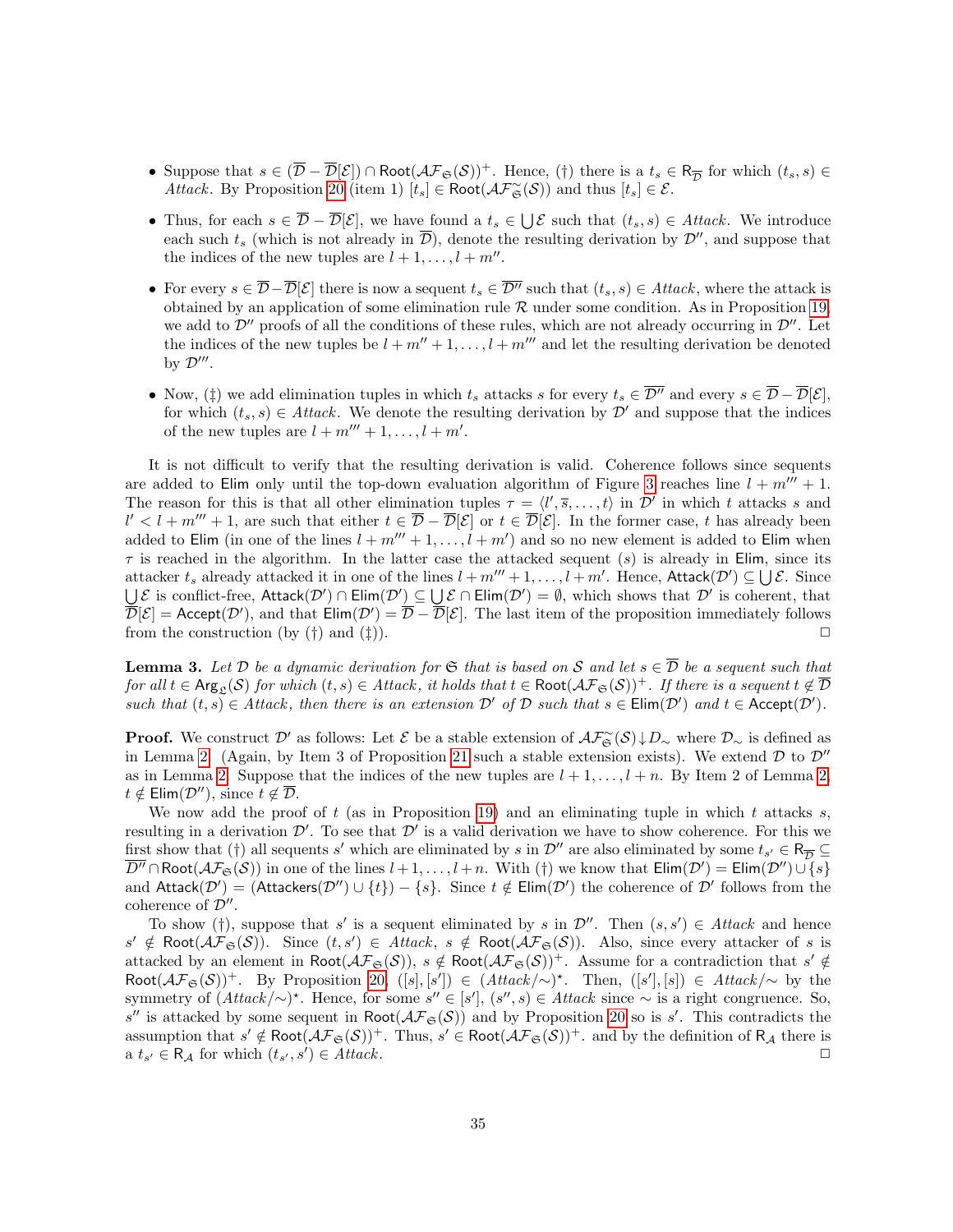**Lemma 4.** Let D be a dynamic derivation for  $\mathfrak{S}$  that is based on S. If s is finally derived in D then (i) all the attackers  $t \in \text{Arg}_{\mathcal{S}}(\mathcal{S})$  of s are in  $\overline{\mathcal{D}} \cap \text{Root}(\mathcal{AF}_{\mathfrak{S}}(\mathcal{S}))^+$  and (ii)  $s \notin \text{Root}(\mathcal{AF}_{\mathfrak{S}}(\mathcal{S}))^+$ .

**Proof.** Assume for a contradiction that there is a sequent  $t \in \text{Arg}_{\mathcal{C}}(\mathcal{S})-\text{Root}(\mathcal{AF}_{\mathfrak{S}}(\mathcal{S}))^+$  such that  $(t, s) \in$ Attack. We distinguish two cases, (a)  $t \in \overline{\mathcal{D}}$  and (b)  $t \notin \overline{\mathcal{D}}$ . In case (a) let  $\mathcal{D}^* = \mathcal{D}$ . In case (b) we extend D to D<sup>∗</sup> with a derivation of t (as in Proposition [19\)](#page-31-0). By Item 2 of Proposition [20,](#page-31-3)  $[t] \in (\text{Arg}_{\mathcal{R}}(\mathcal{S})/\sim)$  –  $(Root(\mathcal{AF}_{\mathfrak{S}}(S))^+)$ . Where  $R_{\overline{\mathcal{D}^*}}$  is a finite hitting set as in Definition [27](#page-31-2) and Note [12,](#page-32-2) let  $\mathcal{D}_{\sim}^* = \{[s] \in \mathcal{D}_{\sim}^* \}$  $Arg_{\mathfrak{L}}(\mathcal{S})/\sim |s \in \mathcal{D}^* \cup R_{\overline{\mathcal{D}^*}}\}.$  By Item 2 of Proposition [21,](#page-32-0)  $[t] \in \mathcal{D}^*_{\sim} - \text{Root}(\mathcal{AF}_{\mathfrak{S}}(S) \downarrow \mathcal{D}^*_{\sim})^+$ . By Item 1 of Proposition [21,](#page-32-0) [t] is an element of some stable extension of  $\mathcal E$  of  $\mathcal{AF}_{\mathfrak{S}}^{\sim}(\mathcal{S})\downarrow (D_{\sim}^{*})$ . By Lemma [2,](#page-33-0) there is an extension  $\mathcal{D}'$  of  $\mathcal{D}^*$  such that  $t \in \text{Accept}(\mathcal{D}')$  and  $s \in \text{Elim}(\mathcal{D}')$ , which is a contradiction to the assumption that s is finally derived in D. Hence, (†) any attacker t of s is in  $Root(\mathcal{AF}_{\mathfrak{S}}(S))^+$ .

Finally, by (†) and Lemma [3,](#page-34-1) every attacker t of s is in  $\overline{\mathcal{D}}$ . This completes the proof for (i). Now, (ii) follows immediately in view of (i).  $\Box$ 

Now we are ready to show the main result of the appendix (which is a slight reformulation of Proposition [6\)](#page-18-0):

<span id="page-35-0"></span>**Proposition 23.** Let  $\mathcal{AF}_{\mathfrak{S}}(\mathcal{S}) = \langle \mathsf{Arg}_{\mathfrak{L}}(\mathcal{S}), \mathit{Attack} \rangle$  be a ∼-weakly symmetric framework. Let  $\mathcal D$  and  $\mathcal D'$ be two dynamic derivations for  $\mathfrak S$  that are based on S. If s is finally derived in  $\mathcal D$ , there is an extension of  $\mathcal{D}'$  such that s is also finally derived in that extension.

**Proof.** Let  $\mathcal{D}, \mathcal{D}'$  and s be as in the proposition. We construct the required extension of  $\mathcal{D}'$  as follows.

- Let  $\mathcal{D}^{\prime\prime}$  be the result of extending  $\mathcal{D}^{\prime}$  by adding to the latter (the proofs of) every  $t \in \overline{\mathcal{D}} \overline{\mathcal{D}^{\prime}}$  (as in Proposition [19\)](#page-31-0).
- By Lemma [4,](#page-34-0) all the attackers  $t \in \text{Arg}_{\mathfrak{L}}(\mathcal{S})$  of s are in  $\overline{\mathcal{D}} \cap \text{Root}(\mathcal{AF}_{\mathfrak{S}}(\mathcal{S}))^+$ . Thus, by Item 1 of Proposition [20,](#page-31-3) (†) every attacker  $[t] \in \widetilde{Arg}_{\mathfrak{L}}(\mathcal{S})/\sim$  of  $[s]$  is in  $Root(\mathcal{AF}_{\mathfrak{S}}^{\sim}(\mathcal{S}))$ <sup>+</sup> ∩  $\overline{D}/\sim$ .
- Let  $\mathcal{D}_{\sim}'' = \{ [t] \in \text{Arg}_{\mathfrak{L}}(\mathcal{S})/\sim \mid s \in \overline{\mathcal{D}''} \cup \text{R}_{\overline{\mathcal{D}''}} \}$ , where  $\text{R}_{\overline{\mathcal{D}''}}$  is a finite hitting set as in Definition [27](#page-31-2) and Note [12.](#page-32-2) We now show that  $[s] \in \mathcal{D}_{\sim}^{\prime\prime}$  – Root $(\mathcal{AF}_{\mathfrak{S}}^{\sim}(\mathcal{S})\downarrow \mathcal{D}_{\sim}^{\prime\prime})^+$ . Assume for a contradiction that  $[s] \in \text{Root}(\mathcal{AF}_{\mathfrak{S}}^{\sim}(\mathcal{S}) \downarrow \mathcal{D}_{\sim}^{"})^{+}$ . Thus, there is a  $[t] \in \text{Root}(\mathcal{AF}_{\mathfrak{S}}^{\sim}(\mathcal{S}) \downarrow \mathcal{D}_{\sim}^{"})$  such that  $([t], [s]) \in \text{Attack}/\sim$ . By (†), also  $[t] \in \text{Root}(\mathcal{AF}_{\mathfrak{S}}^{\sim}(\mathcal{S}))^+ \cap \overline{\mathcal{D}}/\sim$ . This implies that there are  $t' \in \overline{\mathcal{R}_{\mathcal{D}''}}$  and  $t'' \in [t]$  for which  $(t', t'') \in Attack$ . Thus,  $([t'], [t]) \in Attack/\sim$  which contradicts  $[t] \in Root(\mathcal{AF}_{\mathfrak{S}}^{\sim}(\mathcal{S})\downarrow\mathcal{D}_{\sim}'')$ .
- By Item 1 of Proposition [21,](#page-32-0) there is a  $\mathcal{E} \in \mathsf{Stbl}(\mathcal{AF}_{\mathfrak{S}}^{\sim}(\mathcal{S})\downarrow\mathcal{D}_{\sim}^{"})$  for which  $[s] \in \mathcal{E}$ .
- By Lemma [2,](#page-33-0) there is an extension  $\mathcal{D}^*$  of  $\mathcal{D}''$  (based on the hitting set  $R_{\overline{\mathcal{D}''}}$ ) for which  $D''[\mathcal{E}] =$ Accepted $(\mathcal{D}^*)$  and hence  $s \in \text{Accepted}(\mathcal{D}^*)$ .
- We have that s is finally derived in  $\mathcal{D}^*$  since all of its attackers t are eliminated in  $\mathcal{D}^*$  by some  $t_s \in \mathsf{R}_{\overline{\mathcal{D}''}} \subseteq \mathsf{Root}(\mathcal{AF}_{\mathfrak{S}}(\mathcal{S})) \cap \mathcal{D}^*$  which cannot itself be eliminated in any extension of the proof.  $\Box$

## Appendix B. Rationality Postulates for Non-Monotonic Reasoning

In this appendix we prove some NMR postulates satisfied by |∼, as claimed in Propositions [13](#page-20-3) and [16.](#page-24-3)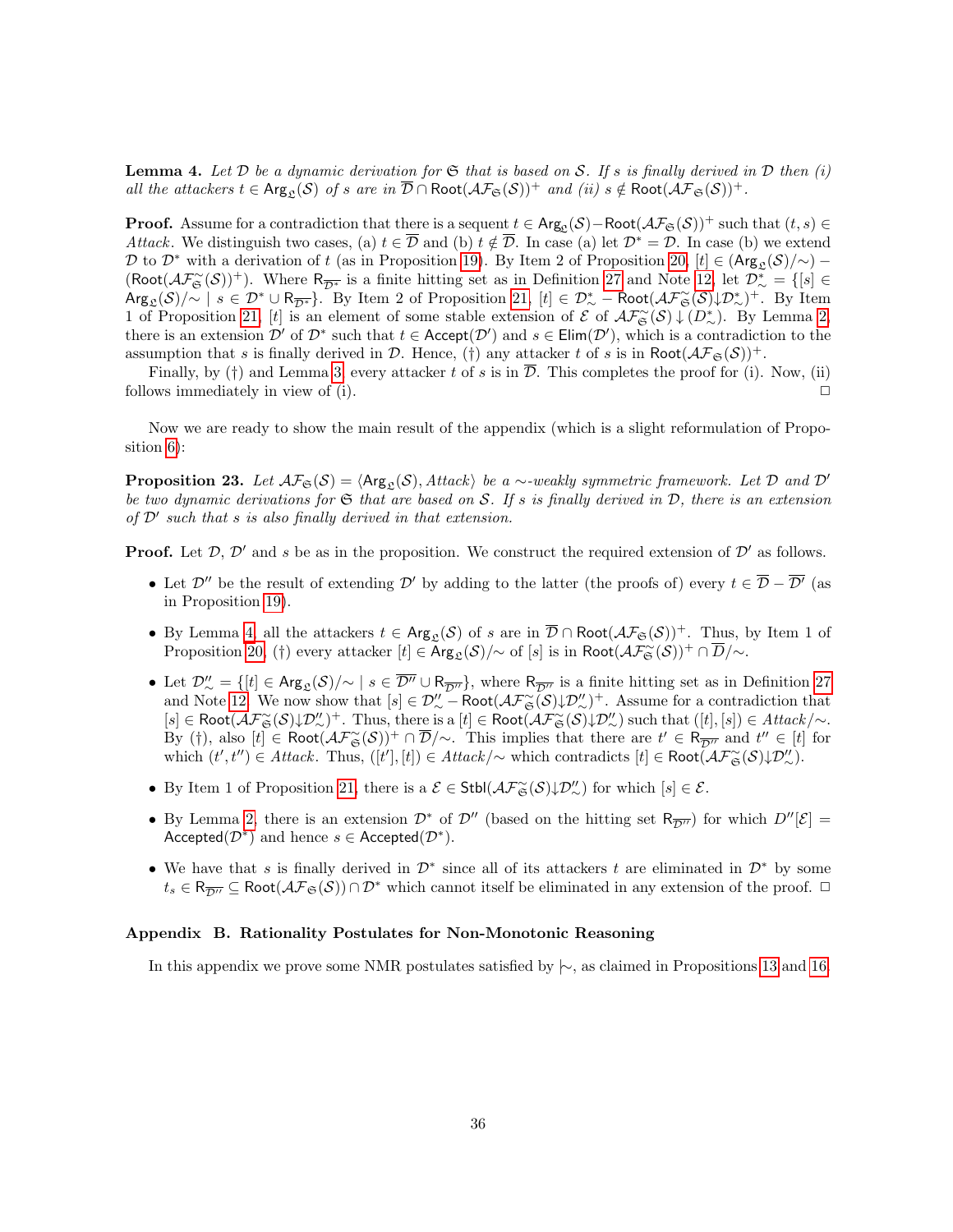Closure with respect to the Base Logic

First, we show Proposition [13:](#page-20-3) If  $\sim$  is induced by a SAC setting (Definition [21\)](#page-17-4) then for every finite set S of formulas,  $S \sim \phi$  iff  $\{\psi \mid S \sim \psi\} \vdash \phi$ .

<span id="page-36-0"></span>For this, in what follows we assume that  $\mathcal S$  is finite, and show the claim for Indirect Defeat attacks.

**Lemma 5.** If  $s = \Delta \Rightarrow \phi \in \text{Arg}_{\mathcal{L}}(\mathcal{S})$  and for every  $t \in \text{Arg}_{\mathcal{L}}(\mathcal{S})$  for which  $(t, s) \in$  Attack it holds that  $t \in \text{Root}(\mathcal{AF}_{\mathfrak{S}}(\mathcal{S}))^+$ , then s is finally derivable and  $\mathcal{S} \sim \phi$ .

**Proof.** We construct a proof in which s is finally derived as follows. We start with a derivation of s. Let now  $\{t_1, \ldots, t_n\}$  be the set of all attackers of s in  $\text{Arg}_{\mathcal{L}}(\mathcal{S})$ . Since S is finite, this set is finite as well. We now derive each of these attackers. By our supposition, for each  $t_i$  there is an  $s_i \in \text{Root}(\mathcal{AF}_{\mathfrak{S}}(\mathcal{S}))$ for which  $(s_i, t_i) \in Attack$ . We now derive each  $s_i$ . Finally, we add  $\overline{t_i}$  for each  $i \in I$  with the attacker  $s_i$ . Let the resulting dynamic derivation be D. Note that D is coherent since  $\text{Attack}(\mathcal{D}) = \{s_1, \ldots, s_n\},\$  $\text{Elim}(\mathcal{D}) = \{t_1, \ldots, t_n\}$  and  $\{s_1, \ldots, s_n\} \cap \{t_1, \ldots, t_n\} = \emptyset$ . Now, s is finally derived in  $\mathcal{D}$  since every attacker  $t_i$  of s is eliminated by an argument without attackers.  $\Box$ 

<span id="page-36-1"></span>**Lemma 6.** If  $s = \Delta \Rightarrow \phi \in \text{Root}(\mathcal{AF}_{\mathfrak{S}}(\mathcal{S}))$  and there is a  $t \in \text{Arg}_{\mathfrak{L}}(\mathcal{S})$  for which  $(s, t) \in \text{Attack},$  then  $\Delta = \emptyset$ .

**Proof.** Assume for a contradiction that  $\Delta \neq \emptyset$  and let  $t = \Lambda \Rightarrow \psi$ . Then  $\phi \Rightarrow \neg \Lambda \Lambda'$  is derivable for some  $\Lambda' \subseteq \Lambda$ . By Contraposition and Cut,  $\Lambda' \Rightarrow \neg \Lambda \Delta \in \text{Arg}_{\mathfrak{L}}(\mathcal{S})$ , thus t attacks s. This contradicts the assumption that  $s \in \text{Root}(\mathcal{AF}_{\mathfrak{S}}(\mathcal{S}))$ .

<span id="page-36-2"></span>**Lemma 7.** If  $\Delta \Rightarrow \phi$  and  $\Delta' \Rightarrow \phi'$  are finally derivable from S, also  $\Gamma \Rightarrow \psi$  is finally derivable from S for any  $\Gamma$  for which  $\Gamma \vdash \psi$  and  $\Gamma \subseteq \Delta \cup \Delta'$ .

**Proof.** By Lemma [5,](#page-36-0) we need to show that every attacker  $t \in \mathsf{Arg}_{\mathfrak{L}}(\mathcal{S})$  of  $s = \Gamma \Rightarrow \psi$  is attacked by some  $s_t \in \text{Root}(\mathcal{AF}_{\mathfrak{S}}(\mathcal{S}))$ . Suppose that s is attacked by some  $\Lambda \Rightarrow \sigma \in \text{Arg}_{\mathfrak{L}}(\mathcal{S})$ . Then  $\sigma \Rightarrow \neg \Lambda \Gamma'$ is derivable for some  $\Gamma' \subseteq \Gamma$  and thus, where  $\Delta'' = \Delta \cap \Gamma'$  and  $\Delta''' \subseteq \Delta' \cap \Gamma'$ ,  $\sigma \Rightarrow \neg \Lambda(\Delta'' \cup \Delta''')$  is derivable. By Contraposition and Cut,  $\Lambda, \Delta'' \Rightarrow \neg \Lambda \Delta''' \in \text{Arg}_{\mathfrak{S}}(\mathcal{S})$  attacks  $\Delta' \Rightarrow \phi'$ . By Lemma [4,](#page-34-0)  $\Lambda, \Delta'' \Rightarrow \neg \Lambda \Delta'''$  is attacked by some  $\Omega \Rightarrow \neg \Lambda(\Lambda' \cup \Delta'''') \in \text{Root}(\mathcal{AF}_{\mathfrak{S}}(\mathcal{S}))$  where  $\Lambda' \subseteq \Lambda$  and  $\Delta'''' \subseteq \Delta''$ . By Lemma [6,](#page-36-1)  $\Omega = \emptyset$  (note for this that  $\Omega \Rightarrow \neg \Lambda(\Lambda' \cup \Delta'''')$  is attacked by  $\Lambda', \Delta'''' \Rightarrow \neg \Lambda \Omega$ ). Hence,  $\emptyset \Rightarrow \neg \bigwedge (\Lambda' \cup \Delta'''' \big) \in \text{Root}(\mathcal{AF}_{\mathfrak{S}}(\mathcal{S}))$  and by contraposition we obtain  $\Lambda' \Rightarrow \neg \bigwedge \Delta''''$  which attacks  $\Delta \Rightarrow \phi$ . Again, by Lemmas [4](#page-34-0) and [6,](#page-36-1)  $\Lambda' \Rightarrow \neg \Lambda \Delta''''$  is attacked by some  $\emptyset \Rightarrow \neg \Lambda \Lambda'' \in \text{Root}(\mathcal{AF}_{\mathfrak{S}}(\mathcal{S}))$ where  $\Lambda'' \subseteq \Lambda'$ . Thus,  $\emptyset \Rightarrow \neg \Lambda \Lambda''$  attacks  $\Lambda \Rightarrow \sigma$ .

Closure:  $S \sim \phi$  iff  $\{\psi \mid S \sim \psi\} \vdash \phi$ .

**Proof.** The left-to-right direction is trivial. Suppose that  $\{\psi \mid \mathcal{S} \models \psi\} \models \phi$ . Since  $\mathfrak{L}$  is finitary, there are  $\phi_1, \ldots, \phi_n$  for which  $S \sim \phi_1, \ldots, S \sim \phi_n$  and  $\phi_1, \ldots, \phi_n \vdash \phi$ . Hence, there are  $\Delta_1 \Rightarrow \phi_1, \ldots, \Delta_n \Rightarrow \phi_n$ that are finally derivable from S. Note that  $s = \Delta_1, \ldots, \Delta_n \Rightarrow \phi \in \text{Arg}_{\mathfrak{L}}(\mathcal{S})$ . In view of Lemma [7,](#page-36-2) s is finally derivable. Thus,  $S \sim \phi$ .

#### Cautious Monotonicity and Cautious Cut

Next, we consider cautious versions of monotonicity and cut.

Cautious Cut (CC): If  $S \sim \phi$  and  $S, \phi \sim \psi$  then  $S \sim \psi$ .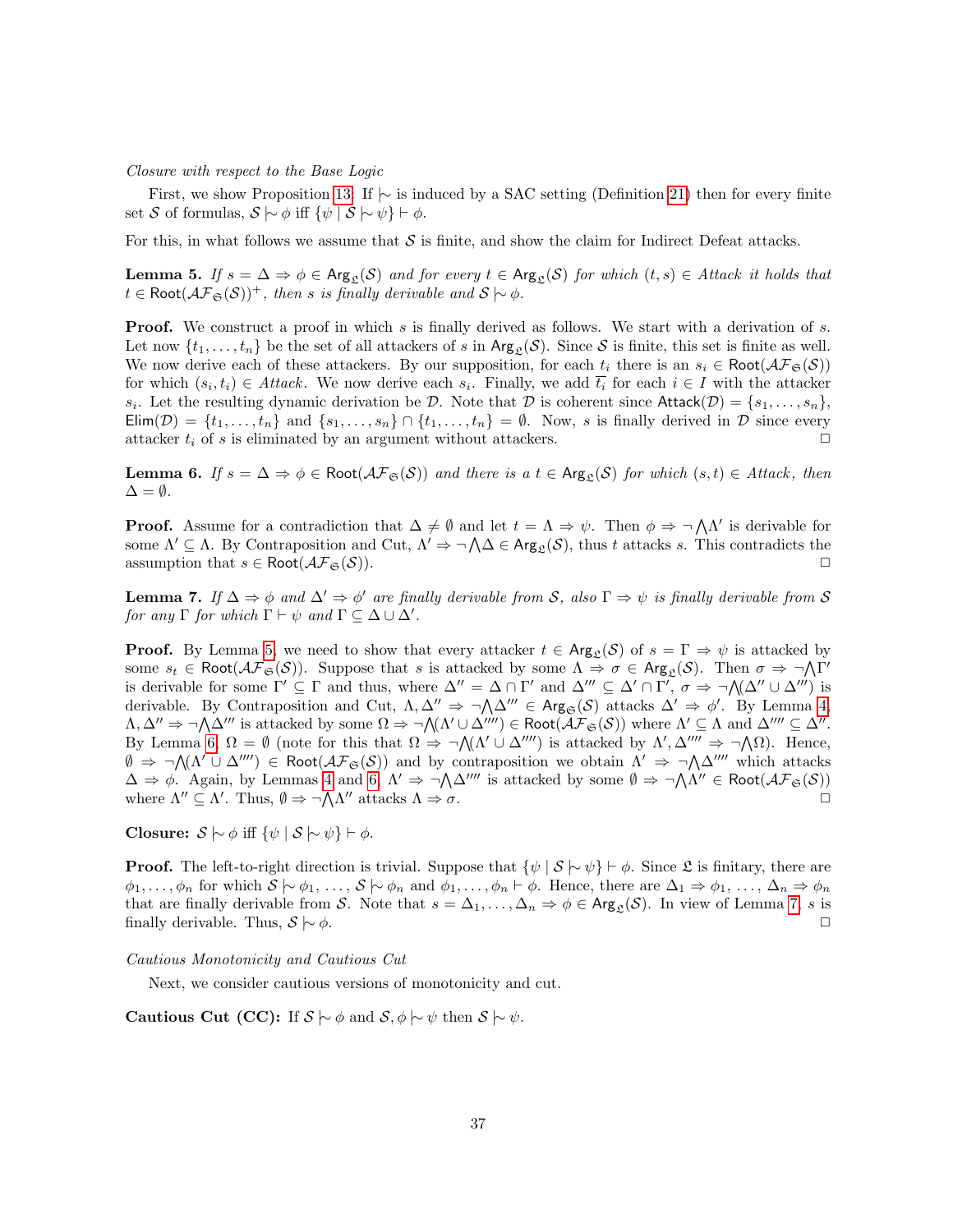**Proof.** Suppose that  $S \sim \phi$  and  $S, \phi \sim \psi$ . Then there are sequents  $\Delta \Rightarrow \phi$  and  $\Gamma \Rightarrow \psi$  there are finally derivable, respectively, from S and from  $S \cup \{\phi\}.$ 

Suppose first that  $\phi \notin \Gamma$  and hence  $\Gamma \subseteq \mathcal{S}$ . Suppose also that a sequent  $\Lambda \Rightarrow \neg \Lambda \Gamma' \in \text{Arg}_{\mathcal{L}}(\mathcal{S})$ attacks  $\Gamma \Rightarrow \psi$  where  $\Gamma' \subseteq \Gamma$ . By Lemmas [4](#page-34-0) and [6,](#page-36-1)  $\Lambda \Rightarrow \neg \Lambda \Gamma'$  is attacked by some tautological sequent  $\Rightarrow \neg \wedge \Lambda' \in \text{Root}(\mathcal{AF}_{\mathfrak{S}}(\mathcal{S} \cup \{\phi\}))$  where  $\Lambda' \subseteq \Lambda$ . Note that  $\Rightarrow \neg \wedge \Lambda' \in \text{Root}(\mathcal{AF}_{\mathfrak{S}}(\mathcal{S}))$ . Thus, by Lemma [5,](#page-36-0)  $\Gamma \Rightarrow \psi$  is finally derivable from S, and so  $S \sim \psi$ .

Suppose now that  $\phi \in \Gamma$ . By Cut,  $\Delta, \Gamma \setminus \{\phi\} \Rightarrow \psi$  is derivable, and so it is in Arg<sub>c</sub>(S). Suppose that  $\Lambda \Rightarrow \neg \Lambda(\Delta' \cup \Gamma') \in \text{Arg}_{\mathfrak{L}}(\mathcal{S})$  attacks  $\Delta, \Gamma \setminus \{\phi\} \Rightarrow \psi$ , where  $\Delta' \subseteq \Delta$  and  $\Gamma' \subseteq \Gamma \setminus \{\phi\}$ . By Contraposition,  $\Lambda, \Gamma' \Rightarrow \neg \Lambda \Delta' \in \text{Arg}_{\mathfrak{L}}(\mathcal{S})$ , and it attacks  $\Delta \Rightarrow \phi$ . By Lemmas [4](#page-34-0) and [6](#page-36-1) some tautological sequent  $\Rightarrow \neg \bigwedge (\Lambda' \cup \Gamma'') \in \text{Root}(\mathcal{AF}_{\mathfrak{S}}(\mathcal{S}))$  attacks  $\Lambda, \Gamma' \Rightarrow \neg \bigwedge \Delta',$  where  $\Lambda' \subseteq \Lambda$  and  $\Gamma'' \subseteq \Gamma'$ . By Contraposition,  $\Lambda' \Rightarrow \neg \Lambda \Gamma'' \in \text{Arg}_{\mathcal{L}}(\mathcal{S})$ , and it attacks  $\Gamma \Rightarrow \psi$  in  $\mathcal{AF}_{\mathfrak{S}}(\mathcal{S} \cup {\phi})$ . By Lemmas [4](#page-34-0) and [6,](#page-36-1) there is a tautological sequent  $\Rightarrow \neg \bigwedge \Lambda'' \in \text{Root}(\mathcal{AF}_{\mathfrak{S}}(\mathcal{S} \cup {\emptyset}))$  that attacks  $\Lambda' \Rightarrow \neg \bigwedge \Gamma''$  for some  $\Lambda'' \subseteq \Lambda'$ . Note that  $\Rightarrow \neg \Lambda \Lambda'' \in \text{Root}(\mathcal{AF}_{\mathfrak{S}}(\mathcal{S}))$  and it also attacks  $\Lambda \Rightarrow \neg \Lambda(\Delta' \cup \Gamma')$ . By Lemma [5,](#page-36-0)  $\Delta, \Gamma \setminus \{\phi\} \Rightarrow \psi$  is finally derivable from S, and so  $S \sim \psi$  in this case as well.

Cautious Monotonicity (CM): If  $S \sim \phi$  and  $S \sim \psi$  then  $S, \phi \sim \psi$ .

**Proof.** Suppose that  $S \sim \phi$  and  $S \sim \psi$ . Hence, there is a sequent  $\Gamma \Rightarrow \psi$  that is finally derivable from S for some  $\Gamma \subseteq \mathcal{S}$ . Suppose that some sequent  $\Lambda \Rightarrow \neg \Lambda \Gamma' \in \text{Arg}_{\mathfrak{L}}(\mathcal{S} \cup {\phi})$  attacks  $\Gamma \Rightarrow \psi$ . We now distinguish the two cases  $\phi \in \Lambda$  and  $\phi \notin \Lambda$  and show that in each case there is  $a \Rightarrow \neg \Lambda \Lambda' \in \text{Root}(\mathcal{AF}_{\mathfrak{S}}(S \cup \{\phi\}))$ for some  $\Lambda' \subseteq \Lambda$  that attacks  $\Lambda \Rightarrow \neg \Lambda \Gamma'$ . Thus, by Lemma [5,](#page-36-0)  $\Gamma \Rightarrow \psi$  is finally derivable from  $S \cup {\phi}$ . Hence  $S, \phi \sim \psi$ .

If  $\phi \notin \Lambda$ , by Lemmas [4](#page-34-0) and [6,](#page-36-1)  $\Lambda \Rightarrow \neg \Lambda \Gamma'$  is attacked by some tautological sequent  $\Rightarrow \neg \Lambda \Lambda' \in$ Root $(\mathcal{AF}_{\mathfrak{S}}(\mathcal{S}))$ . Note that  $\Rightarrow \neg \bigwedge \Lambda' \in \text{Root}(\mathcal{AF}_{\mathfrak{S}}(\mathcal{S} \cup {\emptyset}))$  as well.

Suppose now that  $\phi \in \Lambda$ . We know that there is a  $\Delta \Rightarrow \phi$  that is finally derivable from S. By Cut,  $\Lambda \setminus \{\phi\}, \Delta \Rightarrow \neg \Lambda \Gamma' \in \text{Arg}_{\mathfrak{L}}(\mathcal{S})$ . By Lemmas [4](#page-34-0) and [6,](#page-36-1) there is a tautological sequent  $\Rightarrow \neg \Lambda(\Lambda' \cup \Delta') \in$ Root( $\mathcal{AF}_{\mathfrak{S}}(\mathcal{S})$ ) that attacks  $\Lambda \setminus \{\phi\}, \Delta \Rightarrow \neg \Lambda \Gamma'$  where  $\Lambda' \subseteq \Lambda \setminus \{\phi\}$  and  $\Delta' \subseteq \Delta$ . By Contraposition,  $\Lambda' \Rightarrow \neg \bigwedge \Delta' \in \text{Arg}_{\mathfrak{L}}(\mathcal{S}),$  and it attacks  $\Delta \Rightarrow \phi$ . By Lemmas [4](#page-34-0) and [6](#page-36-1) again, there is a tautological sequent  $\Rightarrow \neg \bigwedge \Lambda'' \in \text{Root}(\mathcal{AF}_{\mathfrak{S}}(\mathcal{S}))$  for some  $\Lambda'' \subseteq \Lambda'$  that attacks  $\Lambda' \Rightarrow \neg \bigwedge \Delta'$  and thus also attacks  $\Lambda \Rightarrow \neg \bigwedge \Gamma'.$ Note that  $\Rightarrow \neg \bigwedge \Lambda''$  is also in Root $(\mathcal{AF}_{\mathfrak{S}}(\mathcal{S} \cup \{\phi\})).$ 

# Left Logical Equivalence

Let  $\sigma[\phi/\psi]$  be the result of uniformly substituting subformulas  $\phi$  in  $\sigma$  with  $\psi$ . Let  $\Delta[\phi/\psi] = {\delta[\phi/\psi]}$  $\delta \in \Delta$ ,  $(\Gamma \Rightarrow \Delta)[\phi/\psi] = \Gamma[\phi/\psi] \Rightarrow \Delta[\phi/\psi]$  and  $(\Gamma \not\Rightarrow \Delta)[\phi/\psi] = \Gamma[\phi/\psi] \not\Rightarrow \Delta[\phi/\psi]$ . Finally, given a set  $\Xi$  of sequents and eliminated sequents, we denote  $\Xi[\phi/\psi] = \{s[\phi/\psi] \mid s \in \Xi\} \cup \{\overline{s}[\phi/\psi] \mid \overline{s} \in \Xi\}.$ 

**Definition 29.** A (sequent-based) argumentation framework  $\mathcal{AF}_{\mathfrak{S}}(\mathcal{S}) = \langle \mathsf{Arg}_{\mathfrak{L}}(\mathcal{S}), \mathit{Attack} \rangle$  is invariant under replacement of  $\vdash$ -equivalents, if for every  $\psi$  and  $\phi$  such that  $\phi \vdash \psi$  and  $\psi \vdash \phi$ , and for every  $s_1, s_2 \in \text{Arg}_{\mathcal{S}}(\mathcal{S}), \text{ if } (s_1, s_2) \in \text{Attack} \text{ then also } (s_1[\phi/\psi], s_2[\phi/\psi]) \in \text{Attack}.$ 

An elimination rule R is *invariant under replacement of*  $\vdash$ -equivalents, if for every set S of L-formulas and for every calculus  $\mathfrak C$  which is sound and complete for  $\mathfrak L$ , the argumentation framework  $\mathcal{AF}_{\mathfrak S}(\mathcal{S})$  for  $\mathfrak{S} = \langle \mathfrak{L}, \mathfrak{C}, \{ \mathcal{R} \} \rangle$  is invariant under replacement of  $\vdash$ -equivalents.<sup>[30](#page-37-0)</sup>

In the remainder of this section we suppose that  $R$  is invariant under replacement of equivalents.

<span id="page-37-1"></span>**Definition 30.** A dynamic derivation D can be written as a sequence  $\langle \mathcal{D}_1, \ldots, \mathcal{D}_n \rangle$  of sequences  $\mathcal{D}_i$  of tuples, where for each odd index i the sequence  $\mathcal{D}_i$  consists only of introducing tuples and for each even

<span id="page-37-0"></span><sup>30</sup>Cf. Definitions [9](#page-7-0) and [10.](#page-8-4)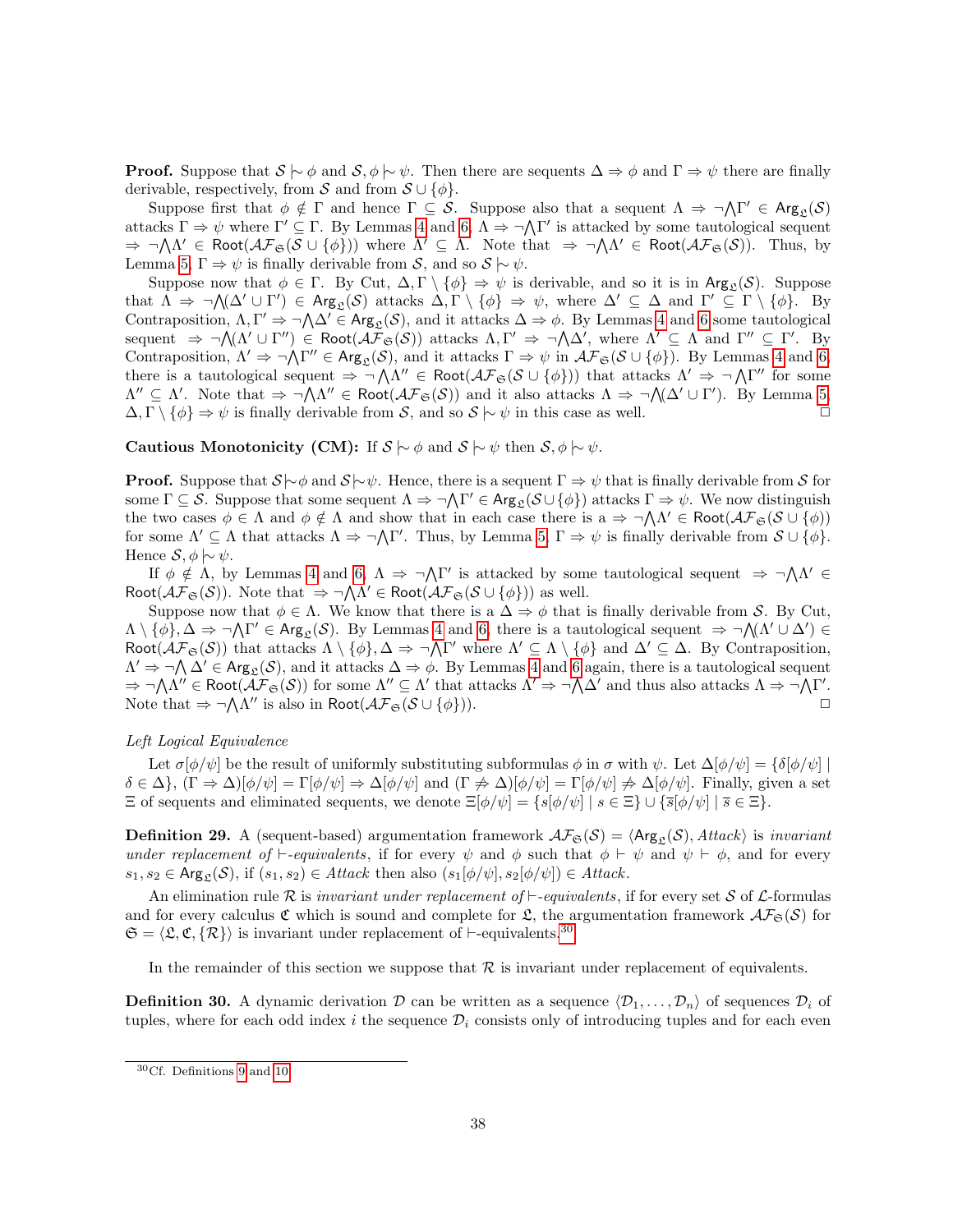index i the sequence  $\mathcal{D}_i$  consists only of eliminating tuples (see also the paragraph that proceeds Note [3\)](#page-12-2). We write  $\mathcal{D}[\phi/\psi]$  for the derivation represented by the sequence  $\langle \mathcal{D}'_1,\ldots,\mathcal{D}'_n \rangle$ , where  $\mathcal{D}'_i$   $(1 \leq i \leq n)$  is defined as follows:

- if i is an odd index and  $\mathcal{D}_i = \langle \langle l_1, s_1, J_1, t_1 \rangle, \ldots, \langle l_m, s_m, J_m, t_m \rangle \rangle$ , then  $\mathcal{D}'_i$  is the result of sequentially adding to  $\mathcal{D}'_{i-1}$  the derivations of  $s_i[\phi/\psi]$   $(i = 1, \ldots, m)^{31}$  $(i = 1, \ldots, m)^{31}$  $(i = 1, \ldots, m)^{31}$ , possibly by using previously derived sequents in  $\mathcal{D}'_i$  and  $\mathcal{D}'_j$  for  $j < i$ .
- if i is an odd index and  $\mathcal{D}_i = \langle \langle l_1, \overline{s_1}, J_1, t_1 \rangle, \ldots, \langle l_m, \overline{s_m}, J_m, t_m \rangle \rangle$ , then  $\mathcal{D}'_i$  is the result of adding to  $\mathcal{D}_{i-1}'$  the sequence  $\langle\langle l_1', \overline{s_1}[\phi/\psi], \mathsf{J}_1', t_1[\phi/\psi]\rangle, \ldots, \langle l_m', \overline{s_m}[\phi/\psi], \mathsf{J}_m', t_m[\phi/\psi]\rangle\rangle$ , where  $l_1' =$  $1+|\bigcup_{1\leq j and  $l'_k=j'_1+k-1$  for each  $1 < k \leq m$ , and for each  $1 \leq j \leq m$ ,  $J_j$  is the adjusted$ justification in terms of tuple indexes.

<span id="page-38-1"></span>**Lemma 8.** Suppose that  $\phi \vdash \psi$  and  $\psi \vdash \phi$ , and let  $\mathcal{D} = \langle \mathcal{D}_1, \ldots, \mathcal{D}_n \rangle$  be a dynamic proof based on  $\mathcal{S} \cup {\phi}.$  Then  $\mathcal{D}[\phi/\psi] = \langle \mathcal{D}'_1,\ldots,\mathcal{D}'_n \rangle$  is a dynamic proof based on  $\mathcal{S} \cup {\psi}$ , such that for each  $1 \leq i \leq n$ ,  $\textsf{Elim}(\mathcal{D}[\phi/\psi]) = \textsf{Elim}(D)[\phi/\psi]$  and  $\textsf{Attack}(\mathcal{D}[\phi/\psi]) = \textsf{Attack}(\mathcal{D})[\phi/\psi].$ 

**Proof.** We show this inductively for each  $i \geq 1$ .

- The case  $i = 1$  is trivial:  $\text{Elim}(\mathcal{D}_1) = \text{Elim}(\mathcal{D}_1)[\phi/\psi] = \text{Elim}(\mathcal{D}'_1) = \emptyset$ . Similarly, Attack $(\mathcal{D}_1) =$  $\mathsf{Attack}(\mathcal{D}_1)[\phi/\psi] = \mathsf{Attack}(\mathcal{D}_1') = \emptyset.$  Moreover,  $\mathcal{D}_1'$  is coherent since so is  $\mathcal{D}_1$ .
- Induction step: The inductive hypothesis is that  $\text{Elim}(\langle \mathcal{D}_1, \ldots, \mathcal{D}_i \rangle)[\phi/\psi] = \text{Elim}(\langle \mathcal{D}'_1, \ldots, \mathcal{D}'_i \rangle)$ , that  $\mathsf{Attack}(\langle \mathcal{D}_1,\ldots,\mathcal{D}_i\rangle)[\phi/\psi] = \mathsf{Attack}(\langle \mathcal{D}_1',\ldots,\mathcal{D}_i'\rangle, \text{ and that } \langle \mathcal{D}_1',\ldots,\mathcal{D}_i'\rangle \text{ is coherent. We consider }$ two cases:
	- If  $i + 1$  is odd, then by the induction hypothesis,  $\text{Elim}(\langle \mathcal{D}_1, \ldots, \mathcal{D}_{i+1} \rangle) = \text{Elim}(\langle \mathcal{D}_1, \ldots, \mathcal{D}_i \rangle =$  $\mathsf{Elim}(\langle \mathcal{D}_1',\ldots,\mathcal{D}_i'\rangle=\mathsf{Elim}(\langle \mathcal{D}_1',\ldots,\mathcal{D}_{i+1}'\rangle) \text{ and Attack}(\langle \mathcal{D}_1,\ldots,\mathcal{D}_{i+1}\rangle)\!=\!\mathsf{Attack}(\langle \mathcal{D}_1,\ldots,\mathcal{D}_i\rangle)\!=\!$  $\mathsf{Attack}(\langle \mathcal{D}'_1,\ldots,\mathcal{D}'_i\rangle = \mathsf{Attack}(\langle \mathcal{D}'_1,\ldots,\mathcal{D}'_{i+1}\rangle).$  The coherence of  $\langle \mathcal{D}'_1,\ldots,\mathcal{D}'_{i+1}\rangle$  follows from the coherence of  $\langle \mathcal{D}_1, \ldots, \mathcal{D}_{i+1} \rangle$ .
	- If  $i+1$  is even, then the fact that  $\textsf{Elim}(\langle \mathcal{D}_1,\ldots,\mathcal{D}_{i+1}\rangle)[\phi/\psi] = \textsf{Elim}(\langle \mathcal{D}'_1,\ldots,\mathcal{D}'_{i+1}\rangle)$  and that Attack $(\langle \mathcal{D}_1,\ldots,\mathcal{D}_{i+1}\rangle)[\phi/\psi] = \mathsf{Attack}(\langle \mathcal{D}_1',\ldots,\mathcal{D}_{i+1}'\rangle)$  follows from Item 2 in Definition [30](#page-37-1) and the inductive hypothesis. The coherence of  $\langle \mathcal{D}'_1, \ldots, \mathcal{D}'_{i+1} \rangle$  follows then from the coherence of  $\langle \mathcal{D}_1, \ldots, \mathcal{D}_{i+1} \rangle$ .

<span id="page-38-2"></span>**Lemma 9.** Suppose that  $\phi \vdash \psi$  and  $\psi \vdash \phi$  and let  $\mathcal{D}$  be a dynamic derivation based on  $S \cup {\phi}$ . If s is finally derived from in  $\mathcal{D}$  (based on  $\mathcal{S} \cup {\phi}$ ) then  $s[\phi/\psi]$  is finally derived in  $\mathcal{D}[\phi/\psi]$  (based on  $\mathcal{S} \cup {\psi}$ ).

**Proof.** Let  $\mathcal{D} = \langle \mathcal{D}_1, \ldots, \mathcal{D}_n \rangle$  and let  $s \in \overline{\mathcal{D}}$ . In the following we suppose that n is even (for the other case the proof can easily be adjusted). Suppose that  $s[\phi/\psi]$  is not finally derived from  $\mathcal{S} \cup {\psi}$  in  $\mathcal{D}[\phi/\psi]$ . Then there is an extension  $\mathcal{D}^* = \langle \mathcal{D}'_1, \ldots, \mathcal{D}'_n, \mathcal{D}^*_1, \ldots, \mathcal{D}^*_m \rangle$  of  $\mathcal{D}[\phi/\psi]$ , in which  $s[\phi/\psi]$  is eliminated. We now show that then s is not finally derived in D from  $S \cup {\phi}$ . For this we extend D in the following way:

- For each odd *i* for which  $\mathcal{D}_i^* = \langle \langle l_1, s_1, \mathsf{J}_1 \rangle, \ldots, \langle l_m, s_m, \mathsf{J}_m \rangle \rangle$ , we let  $\mathcal{D}_i^{\dagger}$  be the result of adding to  $\mathcal{D}_{i+1}$  derivations of  $s_1[\psi/\phi], \ldots s_m[\psi/\phi]$  (without introducing sequents that were previously used in  $\overline{\mathcal{D}}$  or in some  $\mathcal{D}_j^{\dagger}$  for  $j \leq i$ .
- For each even i for which  $\mathcal{D}_{i}^{\star} = \langle \langle l_1, \overline{s_1}, J_1, t_1 \rangle, \ldots, \langle l_m, \overline{s_m}, J_m, t_m \rangle \rangle$ , we let

 ${\cal D}_i^\dagger = \langle \langle l_1', \overline{s_1}[\psi/\phi], \mathsf{J}_1, t_1[\psi/\phi] \rangle, \ldots, \langle l_m', \overline{s_m}[\psi/\phi], \mathsf{J}_m', t_m[\psi/\phi] \rangle \rangle,$ 

where  $J_k$  (for  $1 \leq k \leq m$ ) is the adjusted justification  $J_k$  with respect to the tuple indexes.

<span id="page-38-0"></span><sup>&</sup>lt;sup>31</sup>We let  $\mathcal{D}'_0 = \emptyset$ .